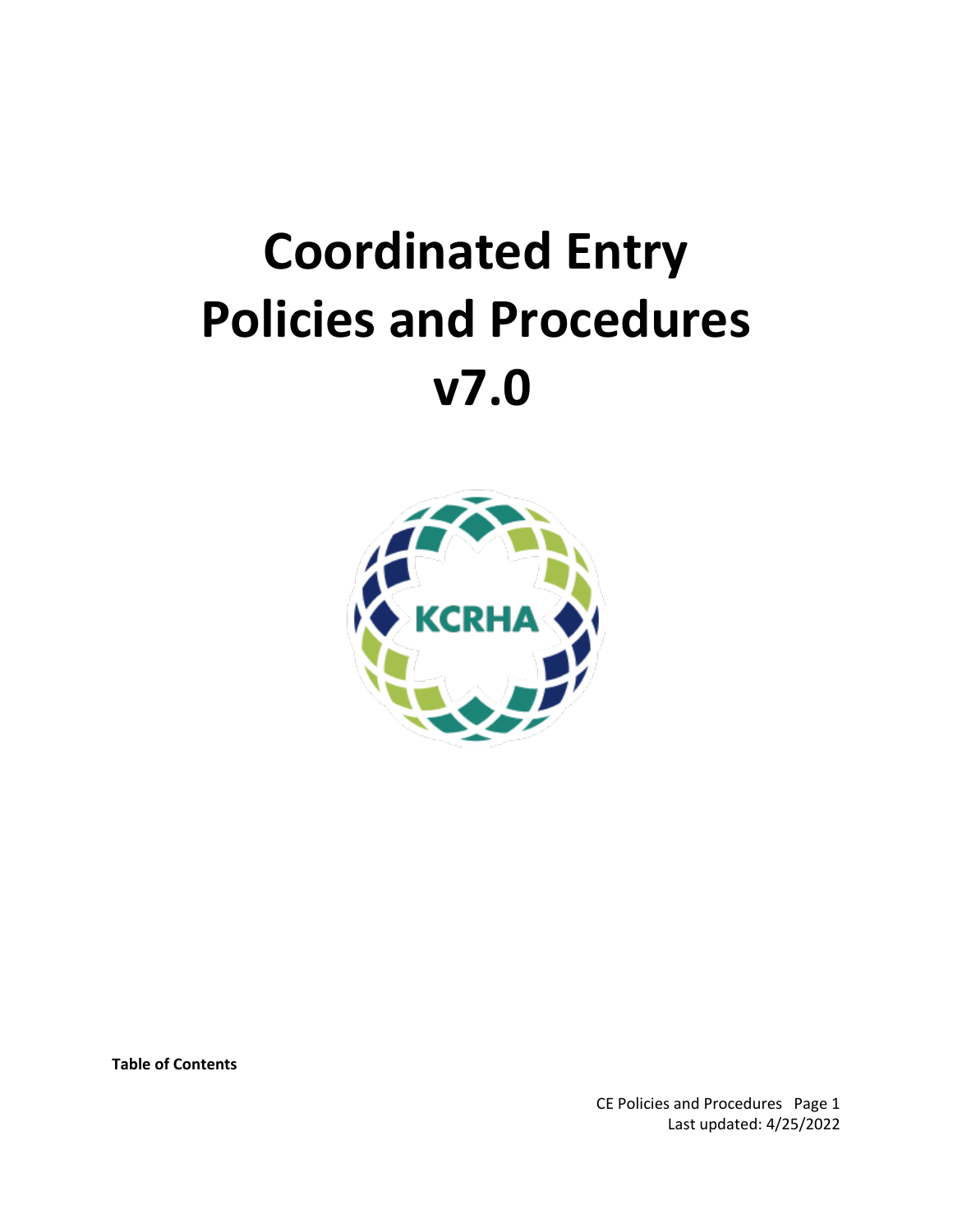| <b>Overview</b>                                                                | 4              |
|--------------------------------------------------------------------------------|----------------|
| Vision                                                                         | 4              |
| Requirements of a Coordinated Entry Process                                    | 6              |
| <b>Participation Requirements</b>                                              | $\overline{7}$ |
| <b>Participating Programs</b>                                                  | $\overline{7}$ |
| Homeless Management Information System (HMIS)                                  | 8              |
| Disclaimer                                                                     | 8              |
| <b>Access to Emergency Services</b>                                            | 9              |
| <b>Key Components</b>                                                          | 10             |
| Eligibility                                                                    | 10             |
| Progressive Engagement                                                         | 10             |
| <b>Dynamic Prioritization:</b>                                                 | 10             |
| Connecting to CE                                                               | 11             |
| <b>Case Conferencing</b>                                                       | 13             |
| Referrals                                                                      | 13             |
| Non-consenting                                                                 | 15             |
| <b>Non-Discrimination Requirements</b>                                         | 15             |
| <b>Reasonable Accommodations</b>                                               | 16             |
| <b>Conflicts of Interest</b>                                                   | 16             |
| Stakeholder Input                                                              | 16             |
| People fleeing domestic violence, dating violence, sexual assault, or stalking | 17             |
| <b>Roles</b>                                                                   | 19             |
| <b>CE Assessors</b>                                                            | 19             |
| <b>Housing Navigators</b>                                                      | 20             |
| Governance                                                                     | 20             |
| <b>Coordinating Entity</b>                                                     | 21             |
| Policy Advisory Committee                                                      | 21             |
| <b>Coordinating Board</b>                                                      | 22             |
| <b>Glossary of Terms</b>                                                       | 23             |
| CE Policies and Procedures   Page 2                                            |                |

Last updated: 4/25/2022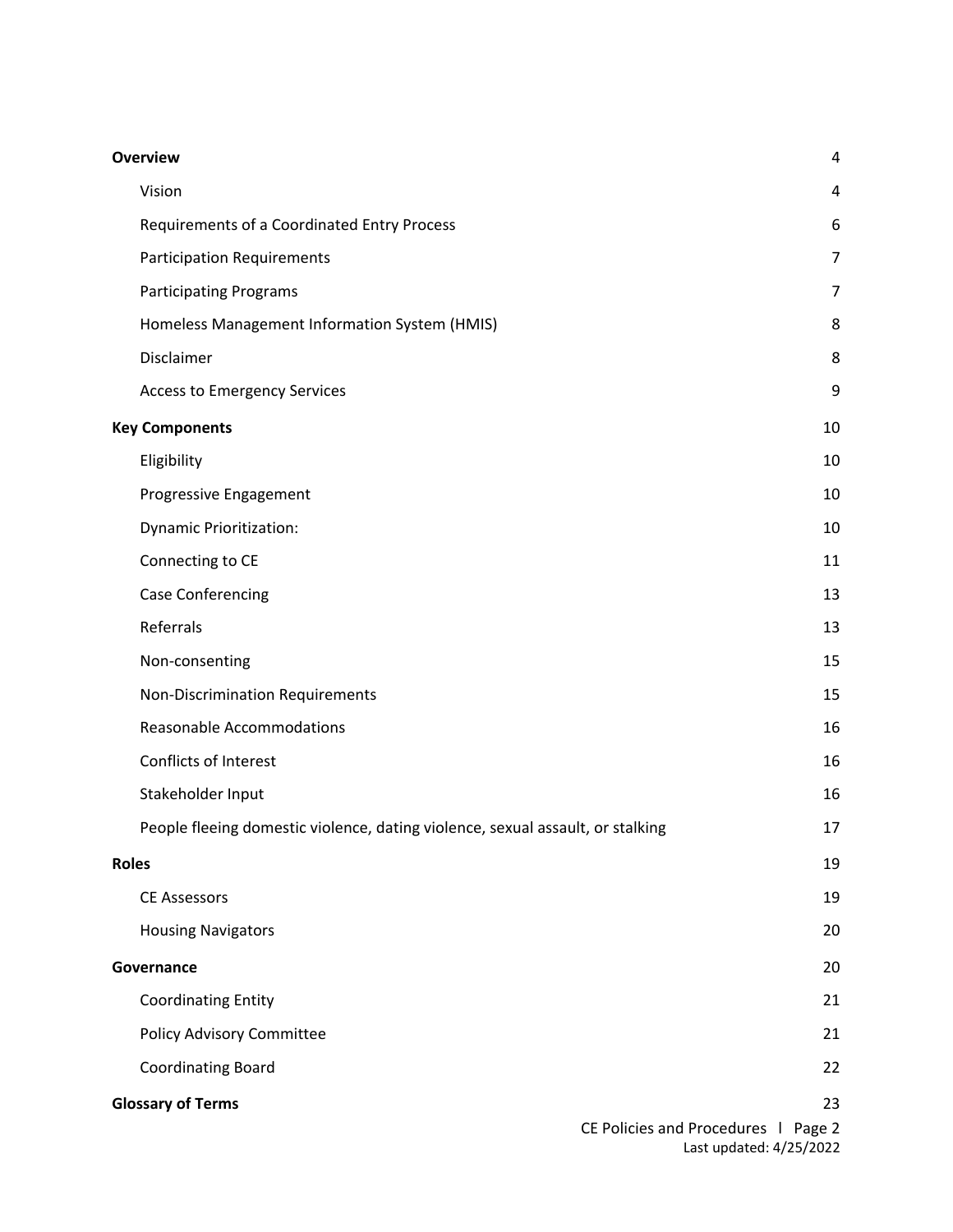| <b>Policies</b>                                                                        | 26 |
|----------------------------------------------------------------------------------------|----|
| <b>Housing Inventory Maintenance</b>                                                   | 26 |
| Prioritization                                                                         | 27 |
| Tiebreaking                                                                            | 28 |
| <b>Housing Referral</b>                                                                | 29 |
| When to Update/Conduct a New Housing Triage Tool                                       | 30 |
| Sending Non-Consenting Household Information to CE for Purposes of Offering a Referral | 31 |
| Unsuccessful Referrals (Agency Denials)                                                | 32 |
| <b>Household Refusal</b>                                                               | 34 |
| <b>Mobility Transfer</b>                                                               | 35 |
| <b>Reasonable Accommodations</b>                                                       | 37 |
| <b>External Fill</b>                                                                   | 38 |
| Disengaged Households                                                                  | 39 |
| <b>Mandatory Reporting Policy</b>                                                      | 40 |
| <b>CE Assessor Training</b>                                                            | 41 |
| Framework for Community Based Housing Assessors                                        | 42 |
| <b>Accessing Emergency Services</b>                                                    | 44 |
| Accessing Emergency Services After Operating Hours                                     | 45 |
| <b>Outreach and Community Assessors</b>                                                | 46 |
| <b>Coordinated Entry Active Calculation</b>                                            | 47 |
| CE Eligibility                                                                         | 49 |
| <b>Case Conferencing</b>                                                               | 50 |
| <b>Population Permeability</b>                                                         | 51 |
| <b>CE Privacy Statement</b>                                                            | 52 |
| <b>Appendices</b>                                                                      | 53 |
| Civil rights and fair housing laws and requirements                                    | 56 |
| <b>Coordinated Entry Privacy Statement</b>                                             | 57 |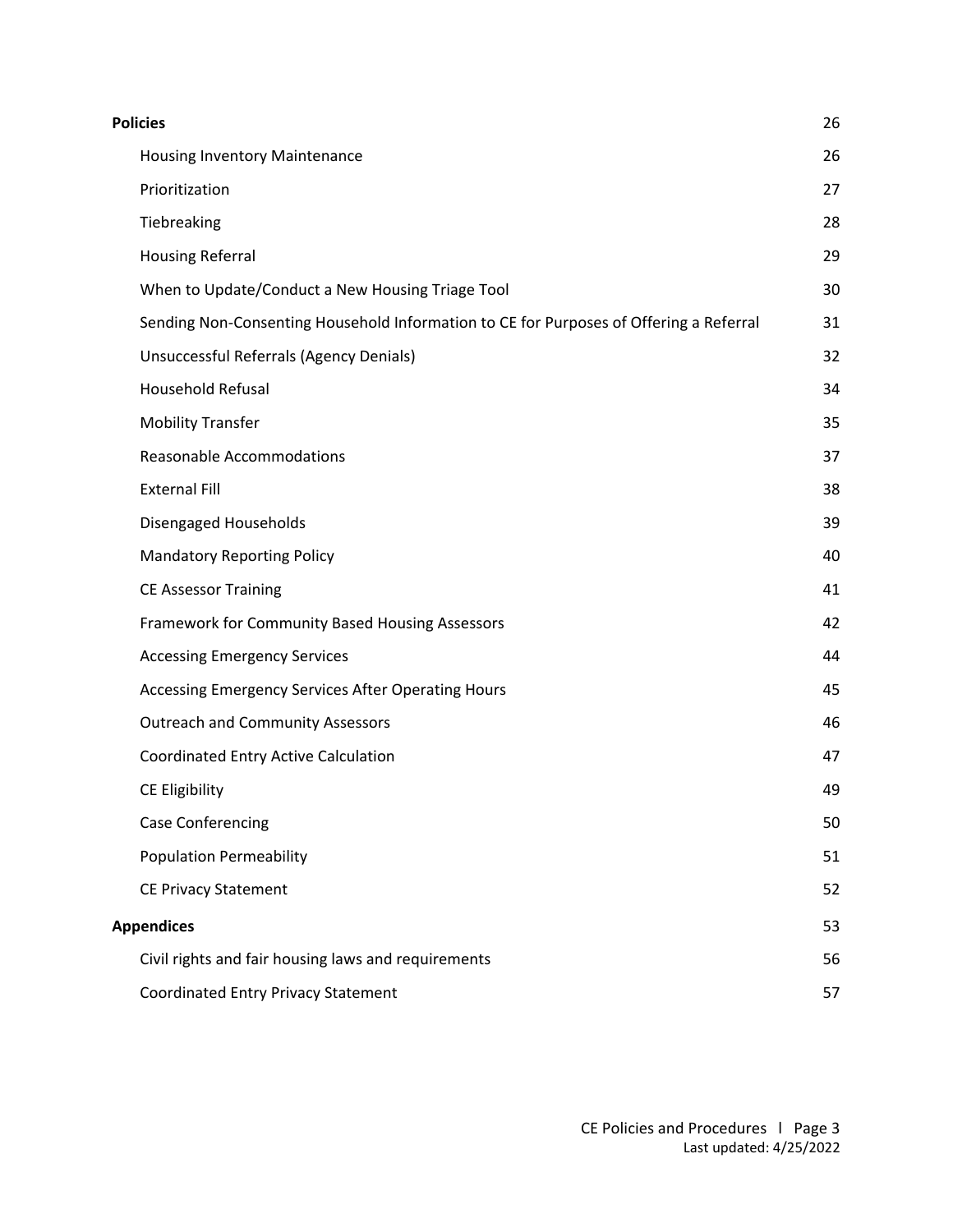#### <span id="page-3-0"></span>**Overview**

<span id="page-3-1"></span>Vision

The purpose of Coordinated Entry (CE) is to ensure that all households experiencing homelessness have equitable access to housing resource connections to resolve their housing crisis.

The system aims to work with households to understand their strengths and needs, provide a tailored assessment process, and progressively engage households to connect to the housing and homeless assistance that will best support them. CE incorporates the principles of a system-wide housing first approach and prioritizes those with highest service needs through a Dynamic Prioritization model.

Coordinated Entry is designed to:

- Allow anyone who needs assistance during a housing crisis to know where to access assistance and to be progressively assessed in a standard and consistent way;
- Ensure that households who are experiencing homelessness gain access as efficiently and effectively as possible to available community interventions;
- Prioritize households for limited housing resources based on need and vulnerability;
- Provide clarity, transparency, consistency, and accountability throughout the assessment and prioritization process for households experiencing homelessness, community partners, and homeless and housing service providers; and
- Facilitate exits from homelessness to stable housing in the most rapid manner possible.

To achieve these objectives, Coordinated Entry includes:

- Offering connections to **Prevention/Diversion/Path to Home, and employment navigation and mainstream resources** as a first step in progressive engagement to solve the housing crisis.
- A **standard and progressive assessment process** to be used for all households who are seeking assistance, and procedures for determining the appropriate next level of assistance.
- Access to **guidelines** among homeless housing programs (transitional housing, rapid rehousing, and permanent supportive housing) regarding eligibility for services, screening criteria, prioritized populations, expected outcomes, and targets for length of stay.
- Establishment of **daily management structures** that include facilitating or participating in committees and forums including but limited to the Policy Advisory Committee, Case Conferencing, Regional Access Point (provider) meetings, and other continuous quality improvement forums that address daily operations and CE process flow.
- Establishment of **collaborative relationships** with Emergency Solutions Grants (ESG) recipients/providers to ensure consistent and realistic participation in CE.
- Supporting or building systems that assist in collaborating with **mainstream resources**.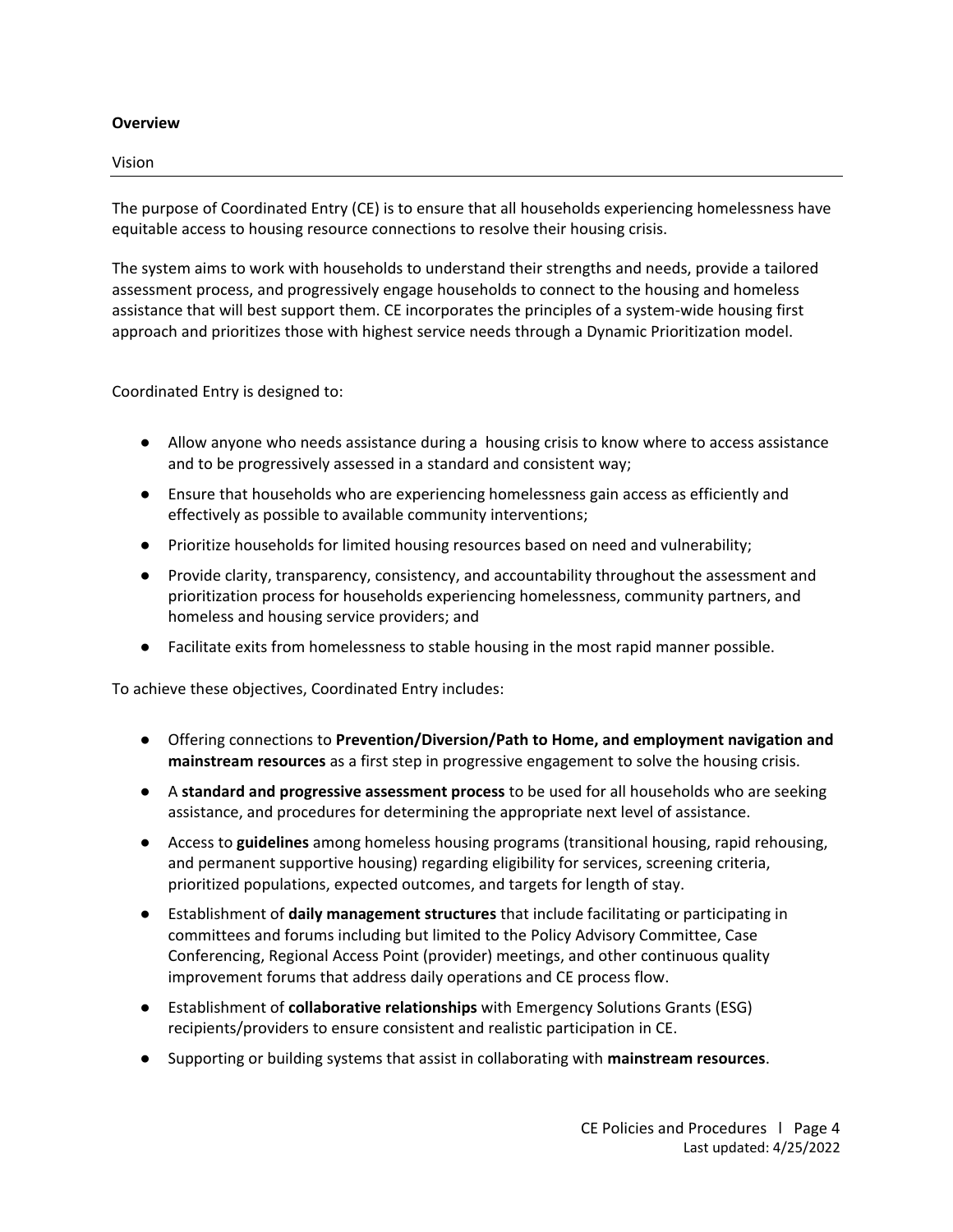- A clear process for ongoing **monitoring and evaluation** of CE and guidelines to adjust as needed for systems improvement.
- Consistent **referral policies and procedures** from CE to housing programs and other resources.
- The **Policies and Procedures** contained herein and detailing the operations of Coordinated Entry.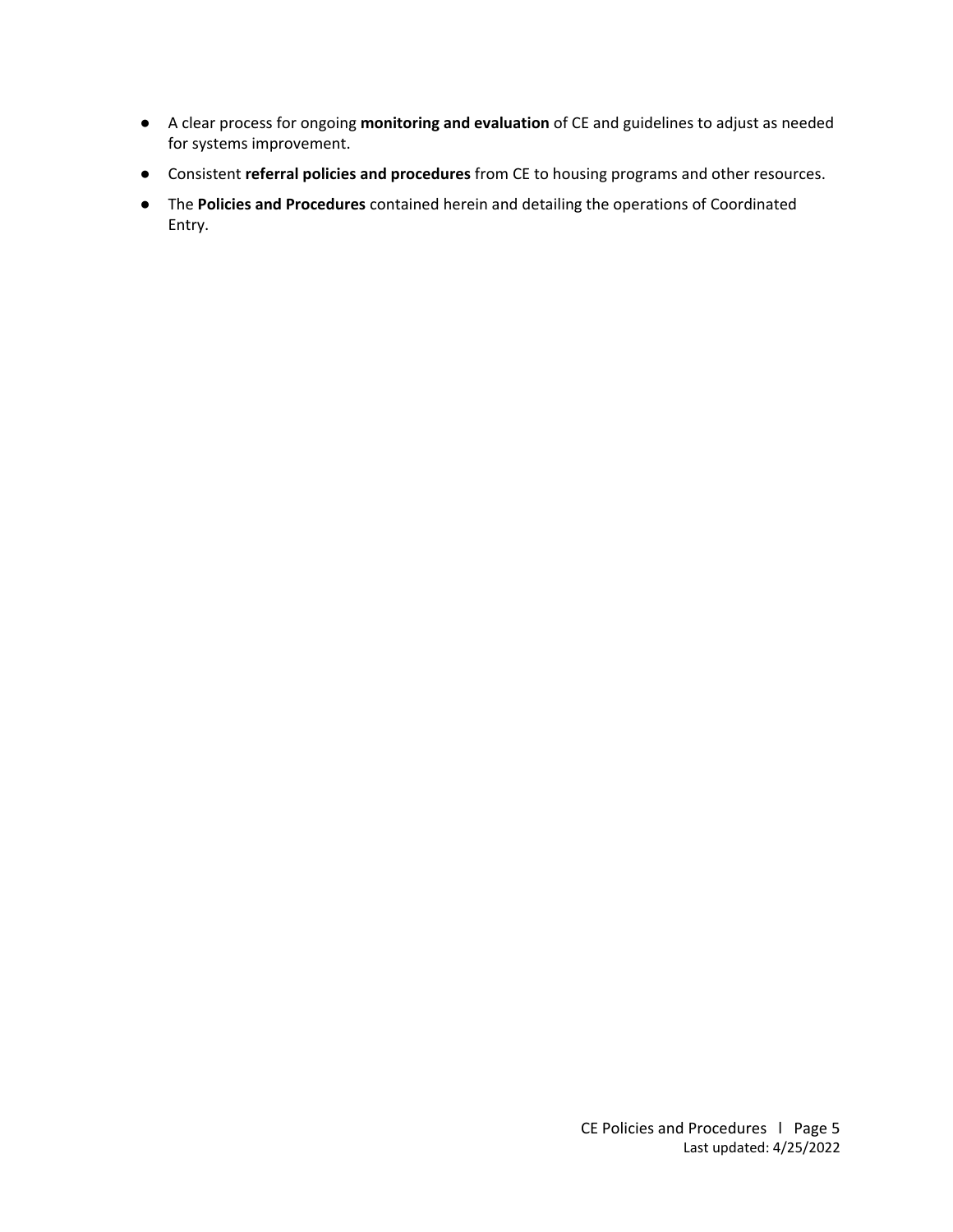<span id="page-5-0"></span>Since the Continuum of Care (CoC) Program interim rule was published in 2012, the Department of Housing and Urban Development (HUD) has learned a great deal about what makes a coordinated entry process most effective and has determined that additional requirements are necessary. Those requirements are outlined in the January 23rd, 2017 **[Notice Establishing Additional Requirements for a](https://files.hudexchange.info/resources/documents/Notice-CPD-17-01-Establishing-Additional-Requirements-or-a-Continuum-of-Care-Centralized-or-Coordinated-Assessment-System.pdf)  [Continuum of Care Centralized or Coordinated Assessment System.](https://files.hudexchange.info/resources/documents/Notice-CPD-17-01-Establishing-Additional-Requirements-or-a-Continuum-of-Care-Centralized-or-Coordinated-Assessment-System.pdf)**

In alignment with these requirements and guidance from HUD and the Washington State Department of Commerce, the Seattle / King County Continuum of Care has implemented and is committed to continuously improving a coordinated entry system for all households who are experiencing homelessness. CE*,* as described in these policies and procedures, is designed to meet the Federal and State requirements of a *Centralized or Coordinated Assessment System* which must adopt the following minimum requirements:

- 1. Cover the entire geographic area claimed by the CoC;
- 2. Be easily accessed by households seeking housing or services;
- 3. Be well-advertised;
- 4. Include a comprehensive, standardized assessment process and tools;

5. Provide an initial, comprehensive assessment of individuals and families for housing and services; and,

6. Include a specific policy to guide the operation of the centralized or coordinated assessment system to address the needs of households who are fleeing, or attempting to flee, domestic violence, dating violence, sexual assault, or stalking, but who are seeking shelter or services from non-victim specific providers.

In 2017, HUD included additional requirements CoCs must incorporate into a Coordinated Entry Process:

- 1. Full coverage for CoCs joining processes together and Balance of State CoCs
- 2. Use of Standardized Access Points and Assessment Approaches
- 3. Use of Standardized Prioritization in the Referral Process

4. Lowering Barriers by maintaining Coordinated Entry written standards that prohibit the coordinated entry process from screening people out of the coordinated entry process due to perceived barriers related to housing or services

5. Marketing

6. Street Outreach efforts funded under ESG or the CoC program must be linked to the coordinated entry process

- 7. Emergency services to operate with as few barriers to entry as possible
- 8. Homelessness prevention services funded with ESG
- 9. Referrals to participating projects to be uniform
- 10. Safety planning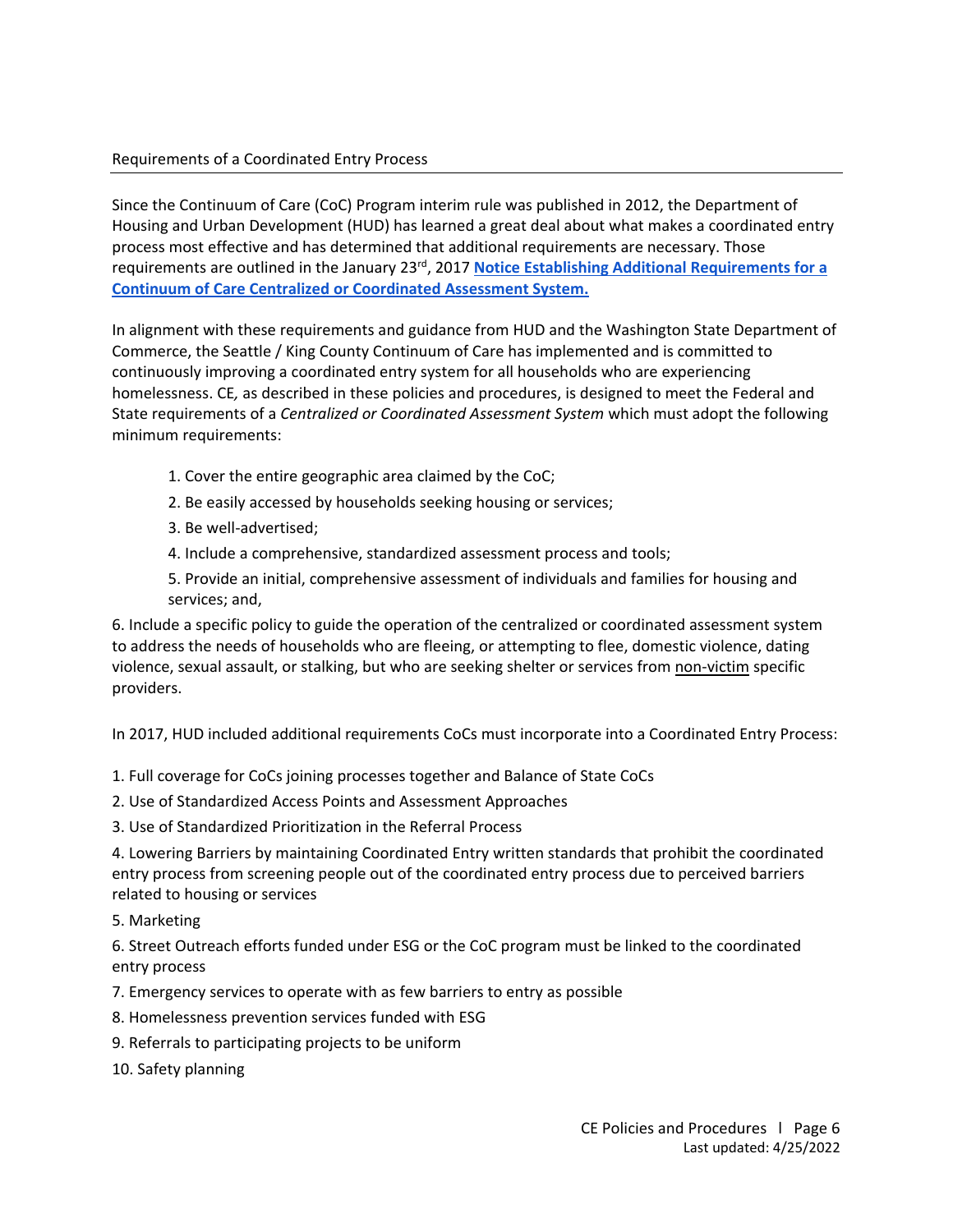#### <span id="page-6-0"></span>Participation Requirements

The Departments of Housing and Urban Development (HUD) and Veteran's Affairs (VA) have established guidance that instructs all CoC projects to participate in their CoC's coordinated assessment system. Any project that receives HUD funding (CoC Program, Emergency Solutions Grant, and Housing Opportunities for People with AIDS) or VA funding (Supportive Services for Veteran Families, Grant and Per Diem, Veterans Affairs Supportive Housing) must comply with the participation requirements as established by the corresponding CoC jurisdiction. Similarly, the Washington State Department of Commerce mandates that Consolidated Homeless Grant (CHG) and local homeless housing surcharge revenue (local document recording fees) grantees must maintain a coordinated assessment system where households experiencing homelessness are assessed and referred to the services that will help them obtain and maintain housing stability. Finally, local funders have also required the use of Coordinated Entry.

In, summary the following funding sources require the use of Coordinated Entry:

| <b>Continuum of Care</b>                                                    | <b>Emergency Solution Grant</b>                      | <b>Supportive Services for Veteran</b><br><b>Families</b> |
|-----------------------------------------------------------------------------|------------------------------------------------------|-----------------------------------------------------------|
| City of Seattle General Funds                                               | <b>Veterans Affairs Supportive</b><br><b>Housing</b> | <b>Consolidated Homeless Grant</b>                        |
| King County Operating Rental<br>Supports (local document<br>recording fees) | <b>United Way King County</b>                        |                                                           |

Seattle / King County Continuum of Care has developed a coordinated entry system with the following expectations:

- CoC projects must publish written standards for household eligibility and screening,
- CoC projects must communicate project vacancies, including bed/unit-specific information to the Coordinating Entity,
- Households experiencing a housing crisis must access CoC services and housing using CE-defined access points,
- CoC projects must enroll only those households referred according to the CoC's designated referral process, and CoC projects must commit to participate in the coordinating entities' planning and management activities as established by CoC leadership.

#### <span id="page-6-1"></span>Participating Programs

Participating Programs includes all Regional Access Points, agencies participating as Assessors and/or Housing Navigators, as well as housing programs required to participate in CE due to funding and/or contract requirements.

#### *See Appendix A. List of Participating Agencies*

The Coordinating Entity will review and update this list periodically and reserves the right to add or remove agencies.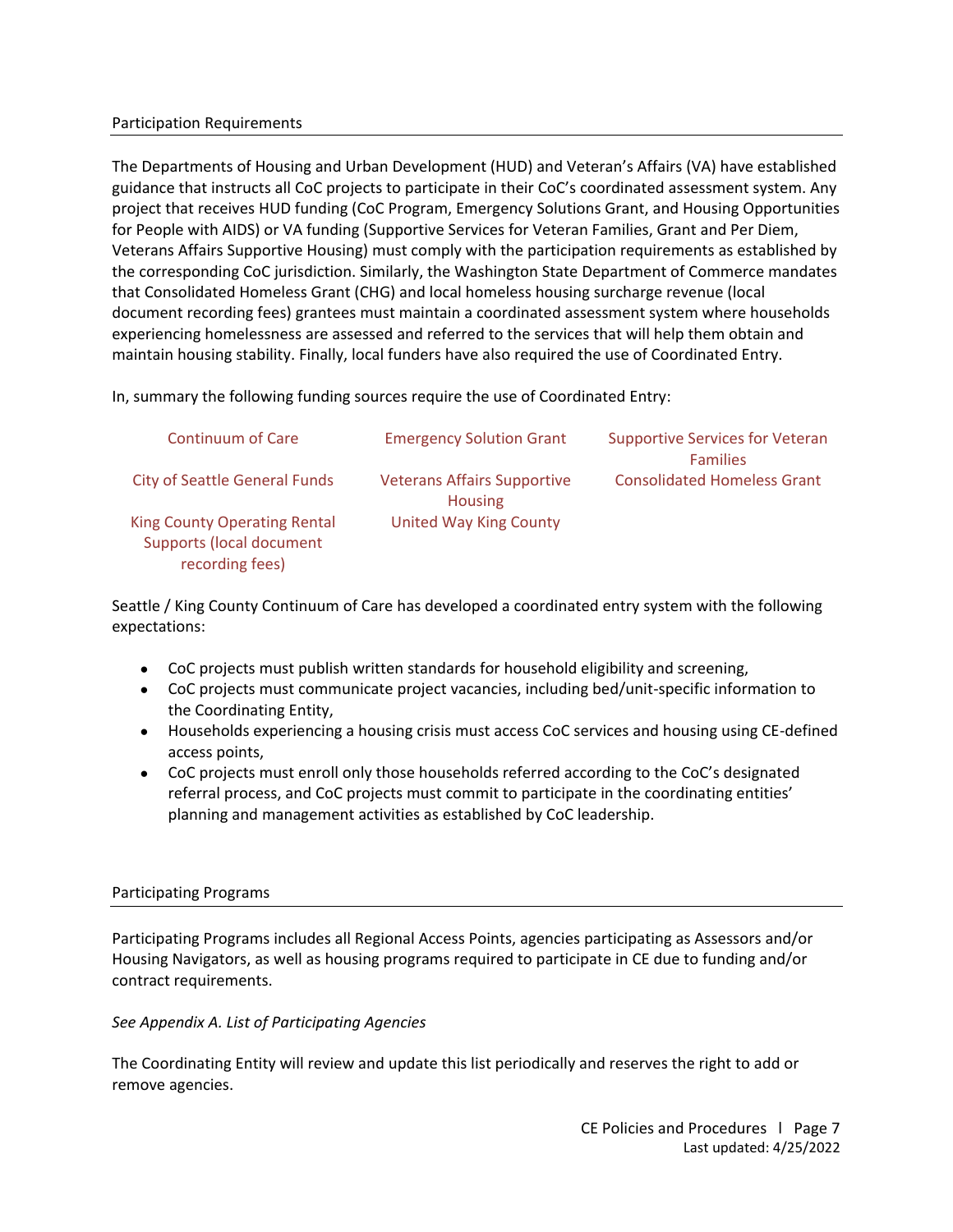Given limited resources and to ensure quick access, shelters are not included in the CE referral process.

*See Housing Inventory Maintenance, Exception to Participate, and New Housing Lease Up policies for more details.* 

#### <span id="page-7-0"></span>Homeless Management Information System (HMIS)

The Homeless Management Information System (HMIS) is a database used to record and track household-level information on the characteristics and service needs of homeless persons. HMIS ties together homeless service providers within a community to help create a more coordinated and effective housing and service delivery system.

The U. S. Department of Housing and Urban Development (HUD) and other planners and policymakers at the federal, state, and local levels use aggregate HMIS data to obtain better information about the extent and nature of homelessness over time. Specifically, HMIS can be used to produce an unduplicated count of homeless persons, understand patterns of service use, and measure the effectiveness of homeless programs. Regular updates to the HUD data standards are released and may result in changes in the operations of CE. Training and technical assistance is provided to all participating agencies, free of charge.

Due to new HUD data standards guidelines, starting April 1, 2020, Coordinated Entry Assessments (Housing Triage Tools) are now created and updated in a designated *Coordinated Entry System Agency* along with additional data entry requirements. VAWA agencies are the only exceptions, and will enter coordinated entry assessments and related activities under a coordinated entry program in their home agency. All trained Housing Assessors will have access to the Coordinated Entry System Agency.

Personal information is not entered in HMIS for people who are 1) receiving services from domestic violence agencies; 2) fleeing or in danger from domestic violence, dating violence, sexual assault or stalking situation; or 3) have disclosed HIV / AIDS status.

Bitfocus, Inc. is the HMIS vendor and System Administrator for King County, and uses Clarity Human Services software. Clarity has a Coordinated Entry function, which is used for CE, and the HMIS Release of Information is inclusive of CE, and affiliated processes. Bitfocus' responsibilities include data quality and technical support. The policies and procedures concerning the protection of all data collected for CE is outlined in the King County HMIS Standard Operating Procedures and HMIS End User Manual. These documents and additional information can be found on the HMIS website http://kingcounty.hmis.cc

#### <span id="page-7-1"></span>Disclaimer

*Coordinated Entry* is designed to coordinate and prioritize access to housing and homeless programs for households experiencing homelessness**. There is no guarantee that a household will meet final eligibility requirements, be referred to a housing resource, or receive a referral to a particular housing option, nor does it ensure availability of resources for all eligible households.**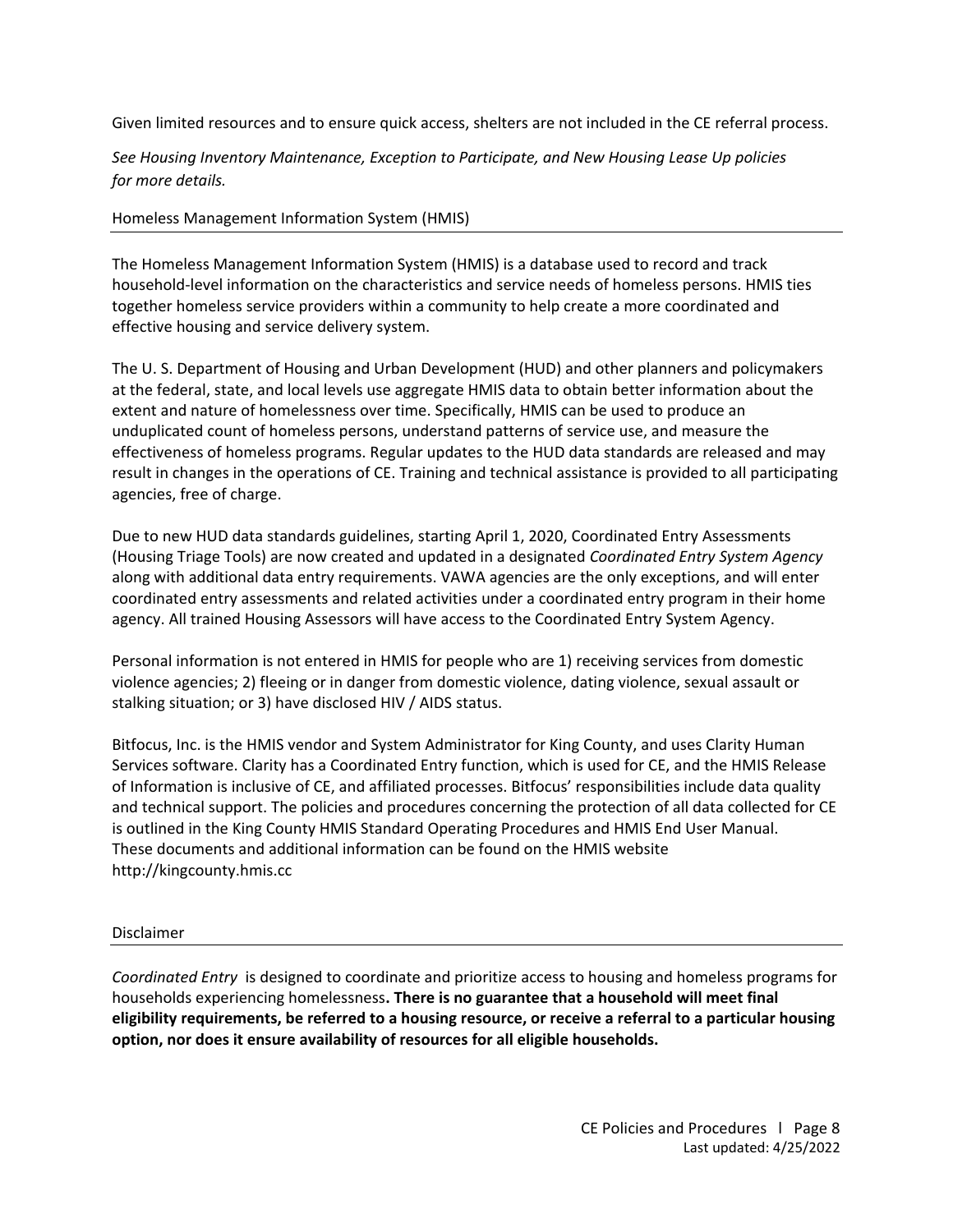#### <span id="page-8-0"></span>*Access to Emergency Services*

The coordinated entry process must allow for people experiencing a housing crisis to access emergency services with as few barriers as possible. HUD expects CoC designated coordinated entry access points to provide "unqualified" emergency access, meaning access is not limited to certain populations. Emergency access point service providers could include all types of emergency services such as homelessness prevention assistance, domestic violence and emergency services hotlines, drop-in service programs, emergency shelters, and other short-term crisis residential programs. Persons must be able to access emergency services independent of the operating hours of the CoC's coordinated entry processes for assessing need.

*See Accessing Emergency Services policy for more information*

*See Accessing Emergency Services after Operating Hours policy for more information.*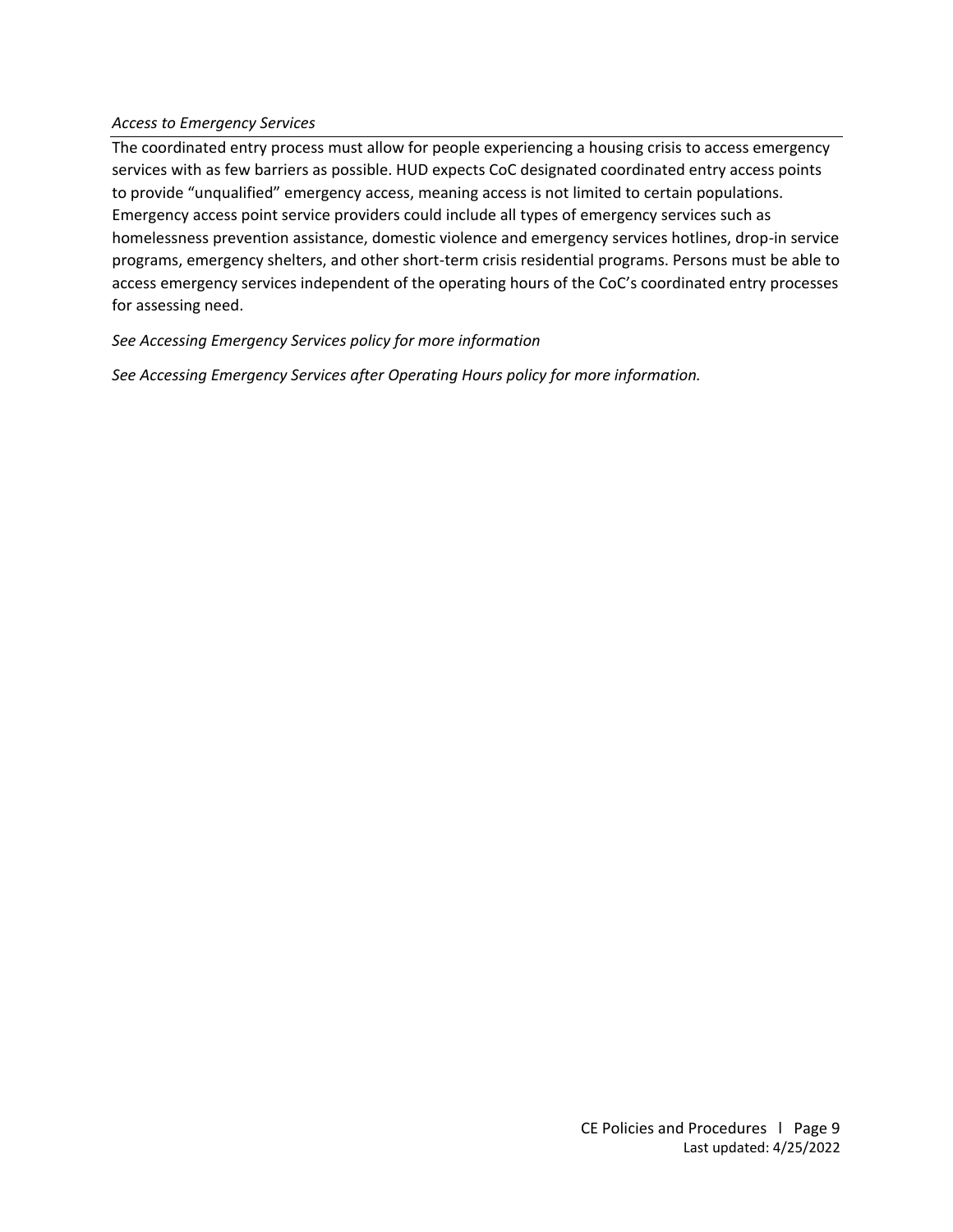# <span id="page-9-0"></span>**Key Components**

#### <span id="page-9-1"></span>Eligibility

As determined by the CoC Coordinating Board, eligibility for CE and a referral to homeless housing is based on the following criteria: Households are eligible for Coordinated Entry if they are primarily:

- Living and sleeping outside
- Sleeping in a place not meant for human habitation
- Staying in a shelter
- Fleeing/attempting to flee domestic violence
	- *Households fleeing/attempting to flee are eligible for Coordinated Entry and can also access DV-specific resources*
- Exiting an institution where they resided for up to 90 days and were in shelter or a place not meant for human habitation immediately prior to entering that institution.
- A young adult (18-24) who is imminently at risk of homelessness within 14 days, including those who are pregnant or parenting
	- *Youth who are experiencing homelessness (including those who are pregnant or parenting) who are within 60 days of their 18th birthday are able to complete a Housing Triage Tool, but will not be able to be referred to housing resources until they turn 18, with the exception of emancipated minors.*

Resources accessed through Coordinated Entry may have additional eligibility requirements.

#### <span id="page-9-2"></span>Progressive Engagement

CE is part of a progressive engagement approach in King County. This process includes screening for prevention, diversion, and completing components of the assessment process as needed for each household. Coordinated entry supports households to successfully end a housing crisis with the appropriate interventions which may include being prioritized for a referral to housing resources when one becomes available. The system prioritizes household choice and provides continual opportunity during the process for a household experiencing homelessness to engage in diversion resources. A household will only receive a referral to a program or resource that they have agreed to accept.

#### <span id="page-9-3"></span>Dynamic Prioritization:

King County Coordinated Entry uses a Dynamic Prioritization model to prioritize the most vulnerable households for the limited housing resources available in King County. Dynamic prioritization in coordinated entry systems promote the following ends:

- 1. *Effective inflow management* use of diversion and progressive assistance strategies to reduce demand for the most intensive CoC assistance
- 2. *Dynamic priority list management* account for changing priority order as new people present and are added to a CoC's priority list/pool; continually readjusting to identify highest need persons

CE Policies and Procedures Page 10 Last updated: 4/25/2022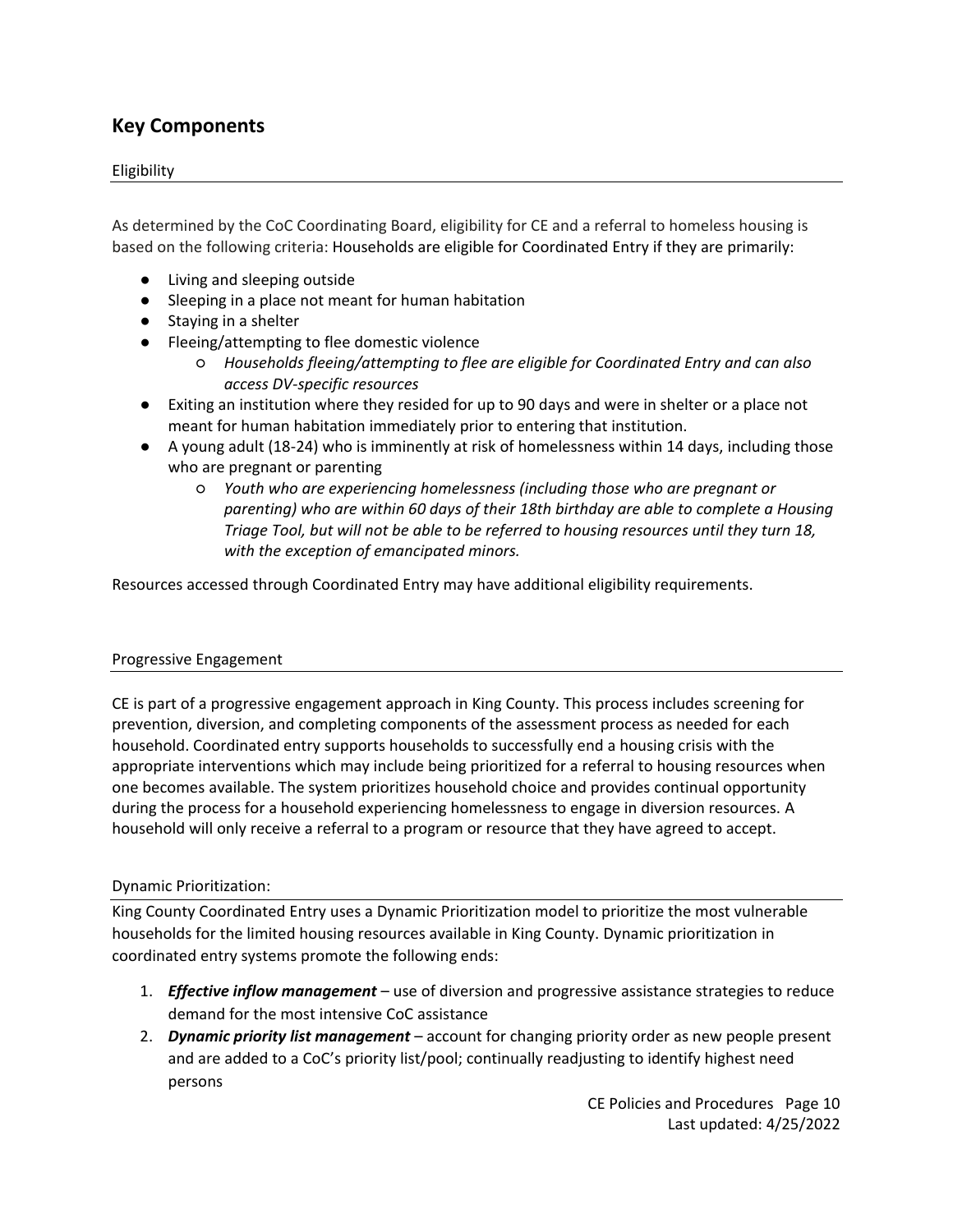3. *Flexible use of Continuum of Care (CoC) assets* – adjust service strategies (i.e. amount, intensity, duration and type of assistance) to most efficiently serve the greatest number of people

For the most up to date information on Prioritization, see the Prioritization section of the KCRHA website at<https://kcrha.org/coordinated-entry/>

#### <span id="page-10-0"></span>Connecting to CE

#### *Regional Access Points*

Regional Access Points (RAPs) are located in five sites across King County. RAPs work with households to solve a housing crisis, and when necessary complete the CE assessment process.

RAPs are accessible by public transportation and are located in an environment where additional community resources can be accessed as needed. In addition, the RAPs are accessible to individuals with disabilities, including accessing physical locations for individuals who use wheelchairs. The best way to access a RAP for screening to solve a housing crisis is to meet with a CE Assessor at the nearest RAP. Hours when a housing triage tool can be completed vary, and both walk-in and scheduled appointments are available. Detailed information is available on the KCRHA website [\(https://kcrha.org/regional-access](https://kcrha.org/regional-access-points/)[points/](https://kcrha.org/regional-access-points/) ), and by calling 211.

Households may access any of the RAPs, and are not limited to the RAP closest to where they are staying.

In addition to RAPs, young adults, single adults, and Veterans can also access screening for crisis interventions through one of the population-specific locations listed on the KCRHA website. Information about these sites is also available by calling 211.

#### *Mobile Screening and Outreach\**

In the event that households are unable to access a Regional Access Point (RAP) to meet with a CE Assessor, the Regional Access Point is responsible for deploying staff to meet with households in the community.

Regional Access Points are responsible for outreach within their region to engage households experiencing homelessness who may experience barriers to accessing services. Individuals, households, advocates, and other stakeholders should contact their local Regional Access Point directly for more information.

\*Mobile Screening and Outreach is currently limited due to the COVID-19 pandemic.

#### *See Outreach and Community Based Assessor policy for more information.*

In the event that emergency services are needed outside of the operating hours of a Regional Access Point, outreach teams and community partners performing triage must ensure that those experiencing a housing crisis can connect with emergency services during those non-operating hours.

*See Accessing Emergency Services after Operating Hours policy.*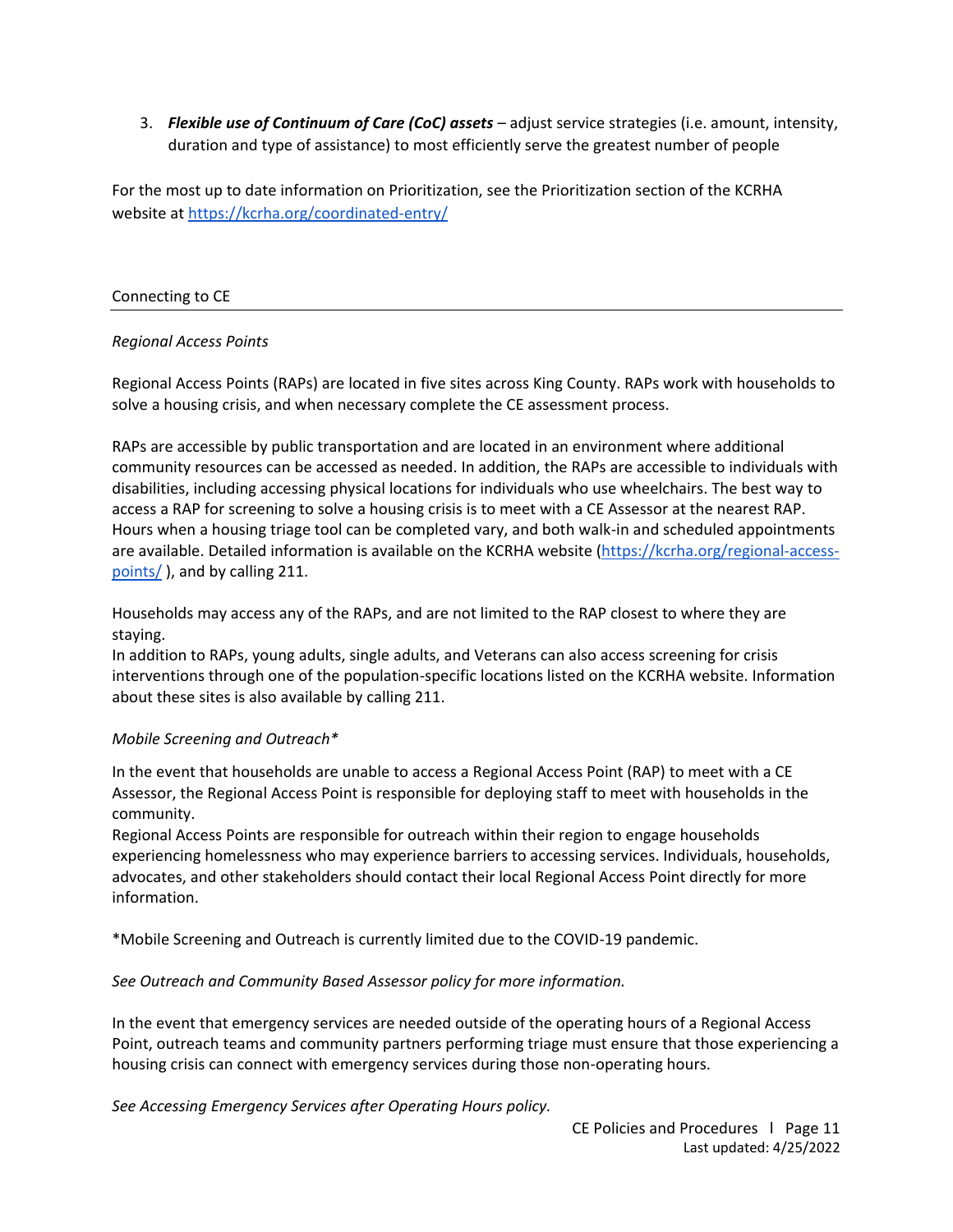#### Diversion

Diversion is as a first step in a progressive engagement process to solving the homeless housing crisis. A function of each Regional Access Point is operating a diversion program called *Path to Home*. Diversion is offered *before* proceeding to the CE assessment process using household-driven, creative solutions to access permanent or temporary housing quickly outside of CE and the homeless housing system. A Diversion/Path to Home plan must come to fruition within 30-days (up to 45 days with extension) and last a minimum of 90-days. Diversion/Path to Home may include one-time financial assistance and is not a subsidy or long term assistance program.

For more information on Diversion in King County, please see the Seattle/King County Continuum of Care Diversion Guidelines and the Path To Home Manual on th[e KCRHA website](https://kcrha.org/coordinated-entry/) under Forms and Documents.

#### Assessment Process

At implementation of Coordinated Entry, All Home's Coordinating Board selected the VI-SPDAT to measure vulnerability as part of the Housing Triage Tool and prioritization process for CE. The VI-SPDAT (Vulnerability Index – Service Prioritization Decision Assistance Prescreen Tool), developed by OrgCode Consulting, is an assessment tool that aims to identify a household's level of service need.

**As of February 28th, 2022, the VI-SPDAT will no longer be included in the Housing Triage Tool.** The removal of the VI-SPDAT is a result of consistent feedback from our community about the invasive and traumatizing effect this tool has on households experiencing homelessness, as well as [data in](https://c4innovates.com/wp-content/uploads/2019/10/CES_Racial_Equity-Analysis_Oct112019.pdf)dicating that the continued use of the VI-SPDAT for prioritization produces racially inequitable results.

Since October of 2020, Coordinated Entry has been prioritizing households based on COVID-19 guidance issued by [HUD a](https://files.hudexchange.info/resources/documents/Changes-to-Coordinated-Entry-Prioritization-to-Support-and-Respond-to-COVID-19.pdf)nd th[e Washington State Department of Commerce.](https://deptofcommerce.app.box.com/s/mx4yx38vuuhtq3uf2a45uxfmc6dccw8b) Coordinated Entry currently prioritizes Families, Single Adults, and Young Adults who are most disproportionately impacted by COVID-19, using factors determined by Seattle King County Public Health. For more information, please see the [COVID Prioritization Presentation](https://kcrha.org/wp-content/uploads/2022/02/CEA_COVID_Prioritization_-_Oct_2020_PDF_for_website_3.pdf) on the [KCRHA website.](https://kcrha.org/coordinated-entry/)

Although Coordinated Entry has not prioritized households based on a VI-SPDAT score since October of 2020, until February 2022 the VI-SPDAT was still required as part of the assessor workflow. Removing the VI-SPDAT as a requirement for entry into the CE system supports the values of equity, transparency, and accountability.

Coordinated Entry assessors will still complete a two-question Housing Triage Tool, labeled in HMIS Clarity as Seattle/King County Coordinated Entry- Housing Triage Tool (HTT). There will no longer be separate Housing Triage Tools for each household type —rather, the assessor will indicate in the Housing Triage Tool which household type applies.

Households with a Housing Triage Tool completed prior to this change do not need to complete a new Housing Triage Tool.

*See Prioritization policy for more details.*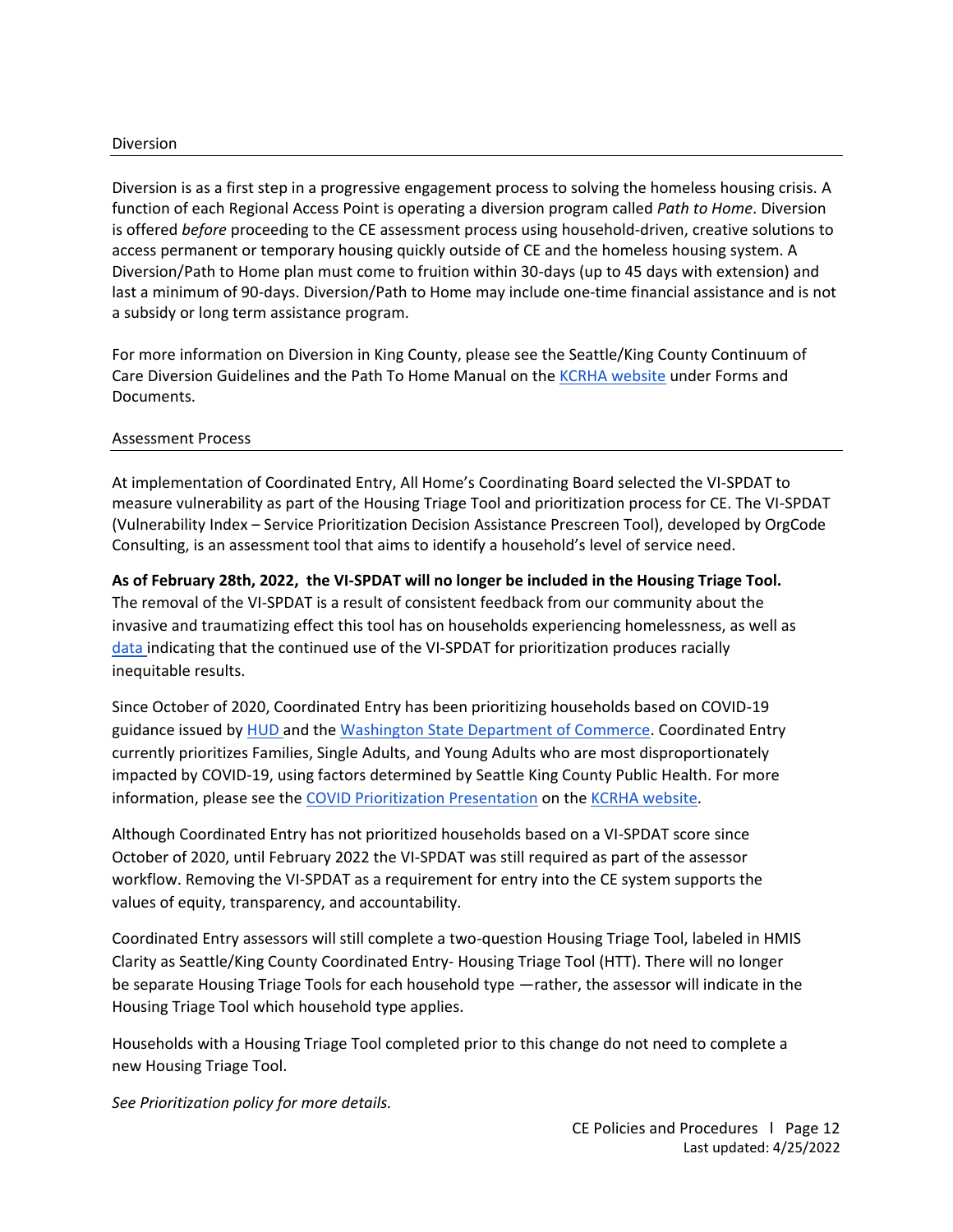It is important that the Housing Triage Tool information for any given household is up-to-date and accurate in HMIS for vulnerability, eligibility, and referral purposes, and that the triage tool indicates the household composition.

*In certain circumstances some projects may use disability status or other protected class information to limit enrollment, but only if Federal or State statute explicitly allows the limitation (e.g. HOPWA-funded projects may only serve participants who are HIV+/living with AIDS).*

#### <span id="page-12-0"></span>Case Conferencing

Case Conferencing ensures that the outcomes of the Housing Triage Tool more closely align with the community's prioritization process by accounting for unique population-based vulnerabilities and risk factors. In addition, it provides an opportunity to partner with agency staff that have direct contact with households experiencing homelessness in order to reduce barriers to accessing services.

During case conferencing meetings, households from the Priority Pool are matched to Housing Navigators and available housing resources. The Housing Navigators follow up and assist with collection of any documentation needed for a housing placement. Prior to and throughout the housing assignment process, the Navigator may also do regular outreach to an individual in an effort to build rapport and remain in contact with the household.

In order to maintain confidentiality, all associated staff participating in Case Conferencing are required to complete and sign a CE Case Conferencing Data Use Agreement. Staff that have not signed a CE Case Conferencing Data Use Agreement are not eligible to participate in case conferencing until the form is signed and dated.

*See CE Case Conferencing Data Use Agreement.* 

#### <span id="page-12-1"></span>Referrals

Referrals will be made by the Coordinating Entity based on the prioritization policy and the standardized eligibility criteria from the Continuum of Care and contract requirements. For example, programs that serve only Veteran single adults will only receive referrals for Veteran single adults. CE will follow eligibility and screening criteria based on agreed upon requirements with the agency and funder(s).

#### *See the Housing Referral policy for more details.*

A referral may be unsuccessful due to a household refusing the resource, by agency denial, or based on program eligibility requirements with CE. Any unsuccessful referral must be documented in HMIS by updating the Program Referral Status. CE may follow-up with the housing program and the household referred in order to understand the circumstances of the denied referral.

#### *Housing providers are responsible for assuring that a household meets the contractually required eligibility requirements for their program*.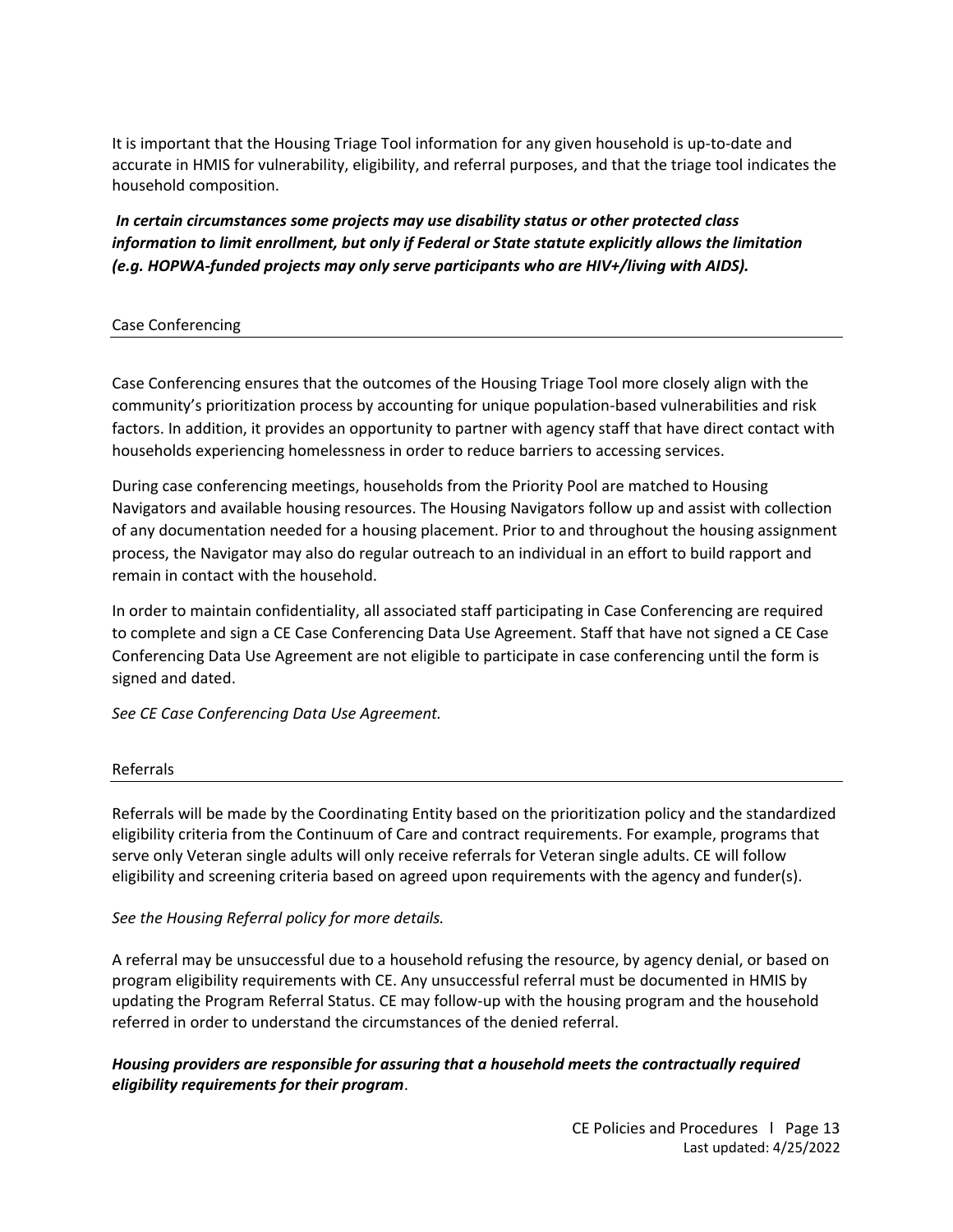#### *See the Unsuccessful Referral policy for more details.*

CE values household choice in the housing process. CE also strives to maintain low vacancy rates for the variety of housing programs available. In an effort to balance these values, the Refusal Policy, while flexible, has specific constraints to maintain efficiency. Eligible households are not limited in the number of resources they can refuse. CE documents refusals in order to better understand why eligible households refuse resources and identify changes that would support the needs of our community.

#### *See the Household Refusal Policy for more details.*

CE promotes housing stability for households and recognizes that circumstances arise which may require an adjustment in a current housing situation. With a Mobility Request, eligible households are prioritized for transfer to another housing program.

#### *See the Mobility Request policy for more details.*

The External Fill Policy allows a housing provider to fill available housing units' external of a CE referral when CE is unable to identify an eligible household. This policy is intended to be the last effort to ensure CE is making the best use of available housing resources. Communication during an external fill request allows CE and housing providers to work together to understand challenges of the CE referral process and support continuous quality improvement. External fills are used as an emergency tool after CE staff and housing providers have made every attempt to prioritize and house the eligible households on the Priority Pool through CE.

*See the External Fill policy for more details.* 

#### Housing First

CE participating programs will make enrollment decisions based on standardized eligibility criteria determined by program funding. No household may be turned away from crisis response services or homeless designated housing due to lack of income, lack of employment, disability status, or substance use. Exceptions include instances when the project's primary funder requires the exclusion or a previously existing and documented neighborhood covenant/good neighbor agreement has explicitly limited enrollment to households with a specific set of attributes or characteristics. Funders restricting access to projects based on specific household attributes or characteristics will need to provide documentation to the Coordinating Entity providing a justification for their eligibility policy.

#### Language Support

CE provides services in the language preferred by the household when completing a Housing Triage Tool and making a housing referral. If staff are unable to provide in-person interpretation, access to interpretation services is also available through a phone service. In addition, households needing hearing and speech disability are supported through 711 for Telecommunications Relay Service.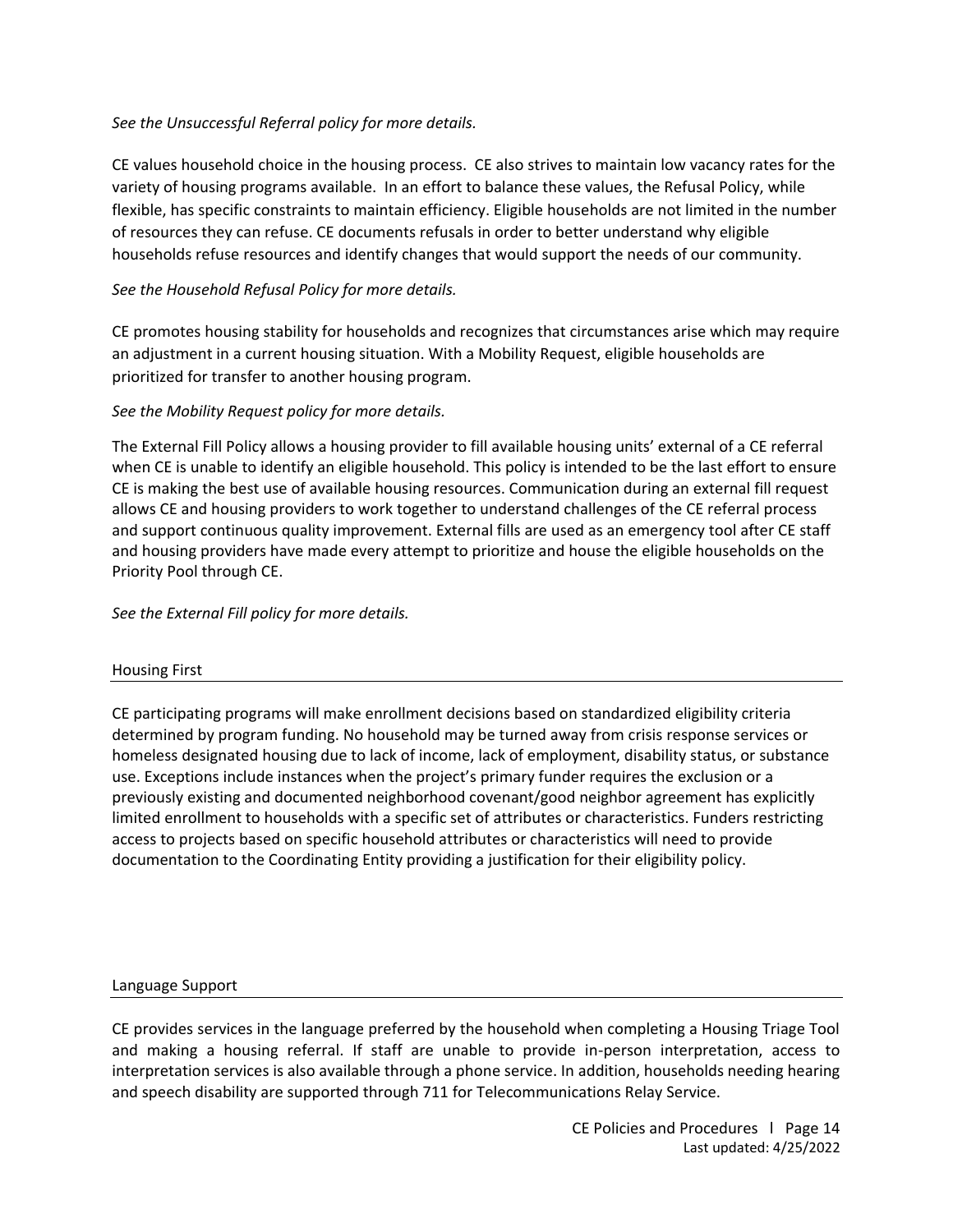By having both RAPs and community based CE assessors, the Seattle / King County CoC supports all people that are eligible for CE to have fair and equal access to the coordinated entry system. This includes:

- Sub-populations such as households experiencing chronic homelessness, Veterans, families with children, youth, and survivors of domestic violence; and
- Households that have perceived barriers to housing or services, including but not limited to, too little or no income, active or a history of substance abuse, domestic violence history, resistance to receiving services, the type or extent of a disability-related services or supports that are needed, history of evictions or poor credit, lease violations or history of not being a leaseholder, or criminal record.

#### <span id="page-14-0"></span>Non-consenting

The non-consenting policy outlines how households that are de-identified in HMIS have equal access to housing resources and can be easily contacted by Coordinated Entry when they become available.

#### CE Process Flow

**Step 1:** Connecting to Coordinated Entry - To ensure accessibility for eligible households, CE provides services from Regional Access Points located throughout King County. Eligible households can initiate an appointment in person through any of the designated Regional Access Points or by calling 211. Households can also complete a housing triage tool through community based Housing Assessors.

**Step 2:** Diversion First - *Housing Assessors* at RAPs have access to an array of services and mainstream resources to assist in resolving the immediate needs of a household and potentially end an episode of homelessness such as diversion opportunities, employment, education, transportation, public benefits, and legal services, among other resources.

**Step 3:** Housing Assessment - *Housing Assessors* are available to administer the Housing Triage Tool with eligible households. The tool is completed and tracked using HMIS.

**Step 4:** Offer Crisis Intervention Services – At the time of triage, *Housing Assessors* will connect households with emergency shelter or other crisis response services as appropriate and as available.

**Step 5:** Housing Referral – Households are prioritized based on the prioritization policy adopted by the Seattle / King County CoC. Information gathered from the Housing Triage Tool contributes to prioritization for available resources. Households not prioritized will be offered other services, such as diversion, connections to employment resources, short-term/emergency housing, or referral to other community supports.

#### <span id="page-14-1"></span>Non-Discrimination Requirements

The Coordinating Entity takes all necessary steps to ensure that CE is administered in accordance with the Fair Housing Act by promoting housing that is accessible to and usable by persons with disabilities.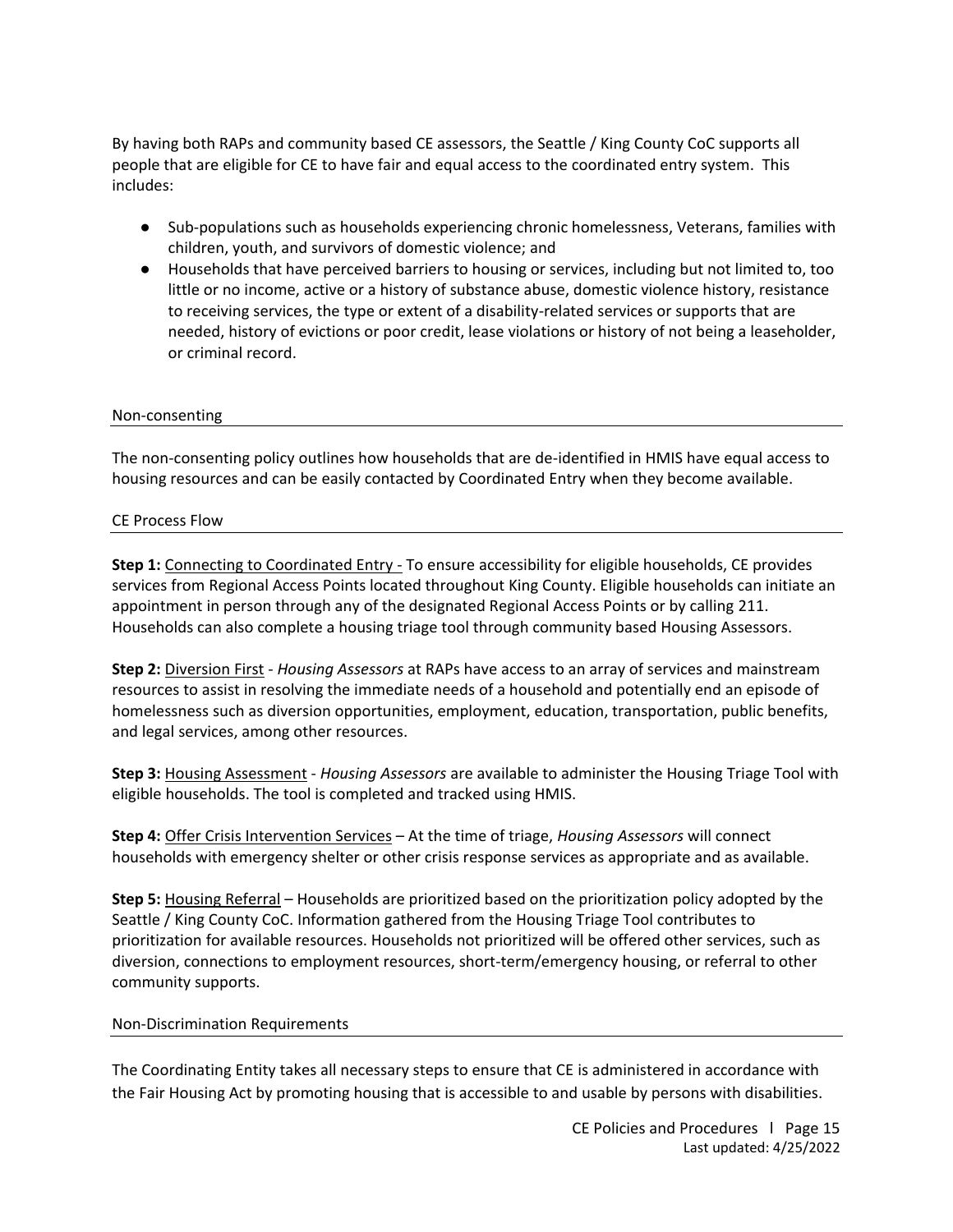CE complies with the non-discrimination requirements of the Fair Housing Act, which prohibits discrimination in all housing transactions on the basis of race, national origin, sex, color, religion, disability status and familial status. This also includes protection from housing discrimination based on source of income. Additional protected classes under state law include sexual orientation (including gender identity), marital status, military discharge status, age (40+). Agencies cannot preference any protected class unless allowed by statute/regulation, or written waiver from their funding or regulatory body (i.e. U.S. Department of Housing and Urban Development).

All Partner Agencies take full accountability for complying with Fair Housing and all other funding and program requirements. Contracts require the Partner Agencies to use CE in a consistent manner with the statutes and regulations that govern their housing programs.

The Coordinating Entity maintains the CE Housing Inventory that outlines any funding contract that requires or allows a specific subpopulation of persons to be served. As a result CE may allow filtered searches for subpopulations while preventing discrimination *against* protected classes.

The Civil Rights and Fair Housing Laws and Requirements are outlined in Appendix C.

#### <span id="page-15-0"></span>Reasonable Accommodations

The Fair Housing Act prohibits discrimination in housing on the basis of race, color, religion, sex, national origin, familial status, and disability. One type of disability discrimination prohibited by the Act is the refusal to make reasonable accommodations in rules, policies, practices, or services when such accommodations may be necessary to afford a person with a disability the equal opportunity to use and enjoy a dwelling. A reasonable accommodation is a change, exception, or adjustment to a rule, policy, practice, or service that allows a person with a disability to use and enjoy housing, including public and common use areas.

*See the Reasonable Accommodations policy for more details.* 

#### <span id="page-15-1"></span>Conflicts of Interest

In the event that a conflict of interest occurs between a household and CE staff, RAP staff, or housing provider, the staff must inform their supervisor, who will assign another staff to work with the household as appropriate.

#### <span id="page-15-2"></span>*Stakeholder Input*

Coordinated Entry staff members regularly engage with community based stakeholders for quality assurance and continuous improvement through:

- Monthly Policy Advisory Committee meetings
- Monthly regional homeless coalition meetings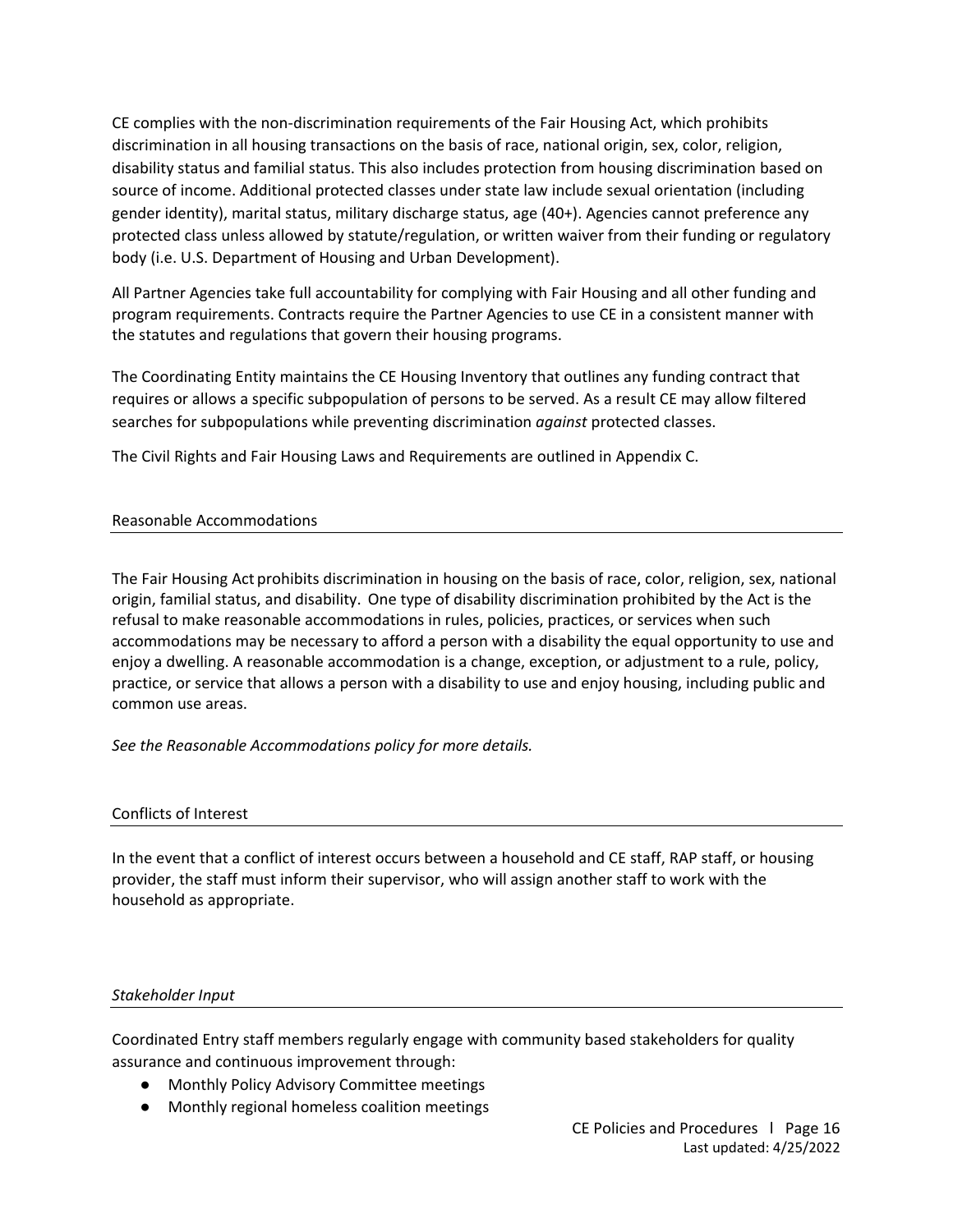● Ad-hoc system improvement meetings

#### <span id="page-16-0"></span>*People fleeing domestic violence, dating violence, sexual assault, or stalking*

CE addresses the needs of households who are fleeing, or attempting to flee, domestic violence, dating violence, sexual assault, or stalking.

When a household is identified by a housing navigator to be in need of domestic violence (DV) services, that household is referred to the domestic violence system immediately via 211 or the Washington State Domestic Violence Hotline (1-800-799-7233).

In July 2019, the Coalition Ending Gender-Based Violence and Coordinated Entry began a partnership focused on:

1. Alignment and collaboration of DV services and Coordinated Entry

2. Increased level of expertise among housing and homeless providers in providing safe and accessible housing services to DV survivors in the Seattle – King County Continuum of Care (CoC).

#### Referrals to Homelessness Prevention Services

All services that may support a household to prevent an episode of homelessness are accessible through 211.

The Youth Family Homeless Prevention Initiative (YFHPI) is a household-centered approach for youth and families at imminent risk of homeless that couples progressive engagement case management with flexible financial assistance to immediately address the issue placing the household at imminent risk. The YFHPI Providers can be found on the Homeless Prevention Resources Database website [https://kcprevention.weebly.com/uploads/7/0/1/1/70112437/bsk\\_yfhpi\\_funding\\_awards\\_2016\\_1\\_.pdf](https://kcprevention.weebly.com/uploads/7/0/1/1/70112437/bsk_yfhpi_funding_awards_2016_1_.pdf)

#### Continuous Improvement

The CE process will be monitored and reported on quarterly and annually to ensure it is operating effectively. Evaluation efforts will be led by the King County Performance Measurement and Evaluation (PME) Unit, with guidance from the System Performance Committee. An evaluation framework is provided in the Appendix.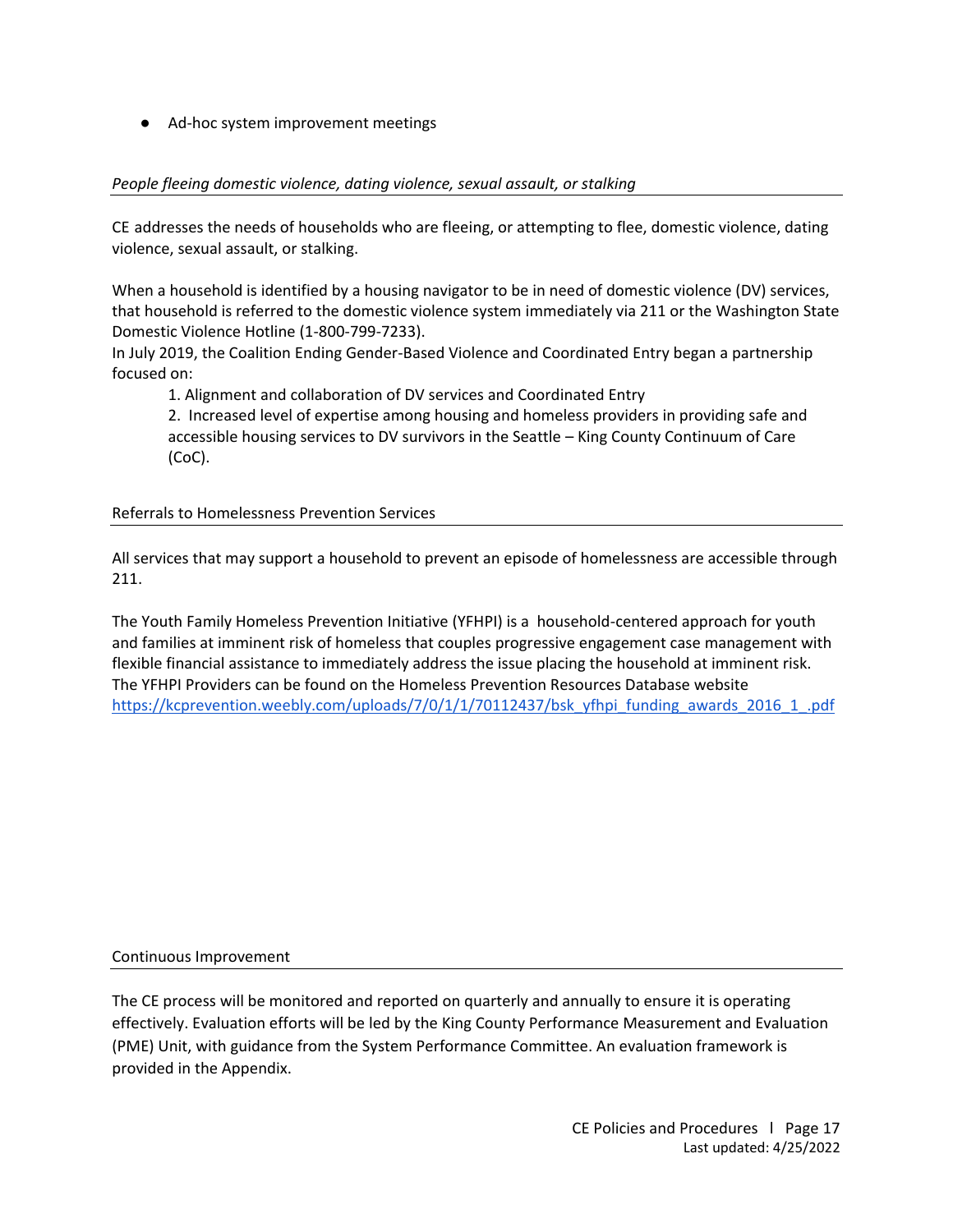The quarterly CE 120 Day review data will be shared with the Policy Advisory Committee where stakeholder feedback and recommendations for adjustments to the design of CE will be gathered. Through this process funders, providers, and people experiencing homelessness are able to provide input on the efficiency and effectiveness of CE.

Once participating project and project participants have provided input, the CE Policy Advisory Group will review the recommendations and propose policy and procedure changes that will improve the efficiency and effectiveness of CE.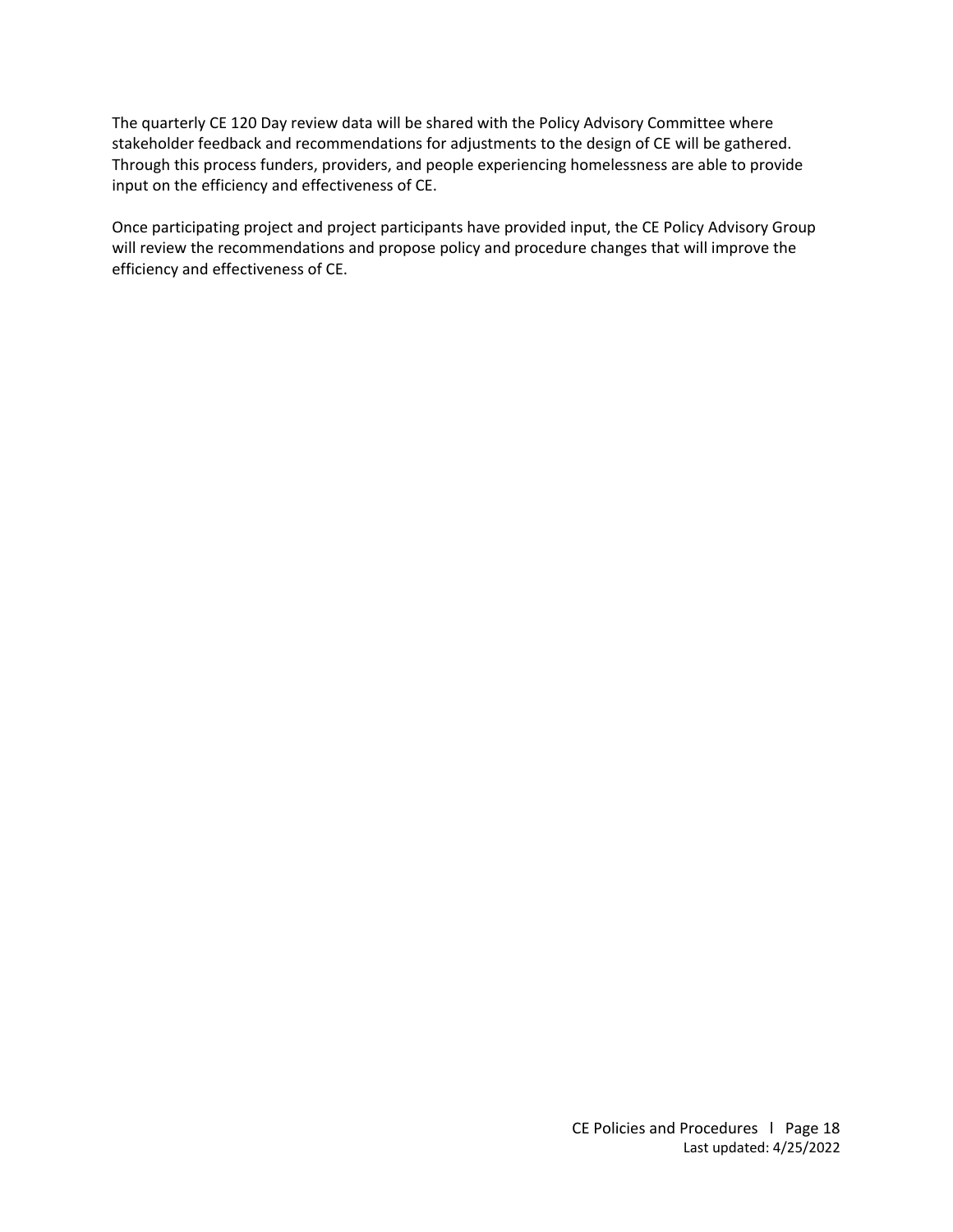#### <span id="page-18-0"></span>**Roles**

#### <span id="page-18-1"></span>CE Assessors

CE Assessors are staff based at Regional Access Points, and also include community based Assessors (provider outreach teams and case managers). In order to ensure access for households who face physical or other barriers to accessing Regional Access Points or those who are disconnected from services, additional Housing Assessors are designated outside of Regional Access Points to administer assessments.<sup>1</sup>

Households can have a Housing Triage Tool completed at community-based locations, in addition to the Regional Access Points. Locations are published on the **KCRHA** website.

*Responsibilities -* All Housing Assessors have the ability to complete a Housing Triage Tool with eligible households. Housing Assessors' responsibilities include, but are not limited to the following:

- Operating as the initial contact for CE and communicating eligibility criteria;
- Exploring resources other than homeless housing programs, such as diversion or employment/education;
- Enrolling households in the Coordinated Entry System Program in HMIS and administering the Housing Triage Tool as needed;
- Documenting the household's responses into the database;
- Communicating the types of resources the household may be referred to;
- Ensuring information is input into the HMIS system accurately;
- Notifying households about other services/resources/programs they may be eligible for outside of CE, including housing through BHRD, Section 8, emergency housing, homeless prevention through YFHPI, and other community-based resources (employment services, behavioral health supports, domestic violence services, etc.); and
- Responding to requests by the Coordinating Entity.

*Training Requirements-* Housing Assessors are trained by CE certified trainers (T3s); the training includes the Bitfocus/Clarity General Webinar, assessment training, diversion, language access, how to conduct a trauma-informed assessments, progressive engagement, safety planning, cultural sensitivity/implicit bias training, and Veteran and domestic violence issues training. Information on Cooridnated Entry training is located on the [KCRHA website.](https://kcrha.org/coordinated-entry/)

*Assessor Manual* - The CE Housing Assessor Manual has more details on Assessor roles and responsibilities, the process of conducting and completing the triage tool, training, Release(s) of

<sup>&</sup>lt;sup>1</sup> Community-Based Agencies with trained assessors include YA Providers offering front-line case management and diversion resources, Emergency Shelters, Mobile Medical Van, Veteran Navigators and Veteran-serving agencies, Outreach teams, and agencies providing culturally tailored services.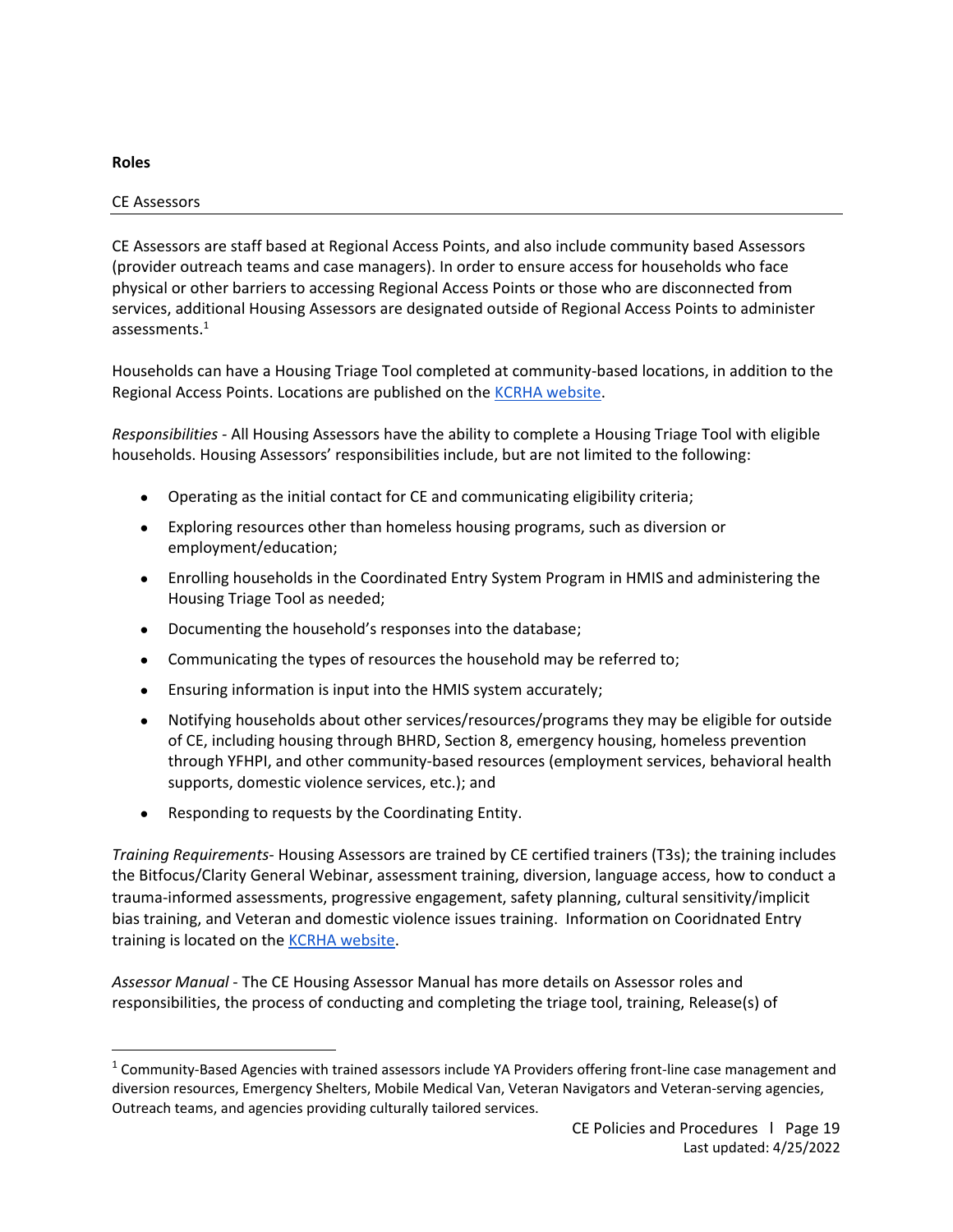Information, and HMIS data input requirements. The CE *Assessor Manual* is located on the [KCRHA](https://kcrha.org/coordinated-entry/)  [website u](https://kcrha.org/coordinated-entry/)nder Forms and Documents[.](http://www.kingcounty.gov/depts/community-human-services/housing/services/homeless-housing/coordinated-entry/providers.aspx) 

*Certified Trainer (T-3) Manual –* The CE Certified Trainer Manual has more detail on the training process when training is administered by a certified T3 Assessor trainer, including prerequisites, the training process, and roles and responsibilities. The CE Certified Trainer (T-3) Manual is located on the KCRHA [website u](https://kcrha.org/coordinated-entry/)nder Forms and Documents[.](http://www.kingcounty.gov/depts/community-human-services/housing/services/homeless-housing/coordinated-entry/providers.aspx) 

*Mandatory Reporting -* Staff associated with Coordinated Entry and specifically Regional Access Points (RAP) are required to be mandatory reporters. Mandatory reporting ensures that the proper entities are notified when individuals or family members are at risk of neglect or abuse as outlined by the Washington Administrative Codes (WAC) [http://app.leg.wa.gov/wac/default.aspx?cite=246-16.](http://app.leg.wa.gov/wac/default.aspx?cite=246-16) Individual or family member can include a dependent child, dependent adult, the elderly, or any member of society. See Mandatory Reporting policy for more details.

*See Mandatory Reporting policy for more detail.*

#### <span id="page-19-0"></span>*Housing Navigators*

Housing Navigators are employees of homeless service providers and may be RAP staff who work with eligible households to prepare for a housing referral once they have been placed in the Priority Pool in order to expedite the occupancy process once a referral has been made. A Housing Navigator may work with an eligible household from housing triage through the referral and occupancy process, depending on the household's desire for that support. Housing Navigators' responsibilities include, but are not limited to the following:

- Participating in weekly Case Conferencing;
- Assisting household in obtaining necessary documentation required for housing;
- Collecting necessary documentation, securing additional financial assistance if needed, providing transportation, accompanying to potential housing options, etc.;
- Assisting households in navigating any challenges related to the housing process (application and/or inspection process, etc.); and
- Responding to requests by the Coordinating Entity.

The Housing Navigator Manual is located on the [KCRHA website u](https://kcrha.org/coordinated-entry/)nder Forms and Documents[.](http://www.kingcounty.gov/depts/community-human-services/housing/services/homeless-housing/coordinated-entry/providers.aspx) 

#### <span id="page-19-1"></span>**Governance**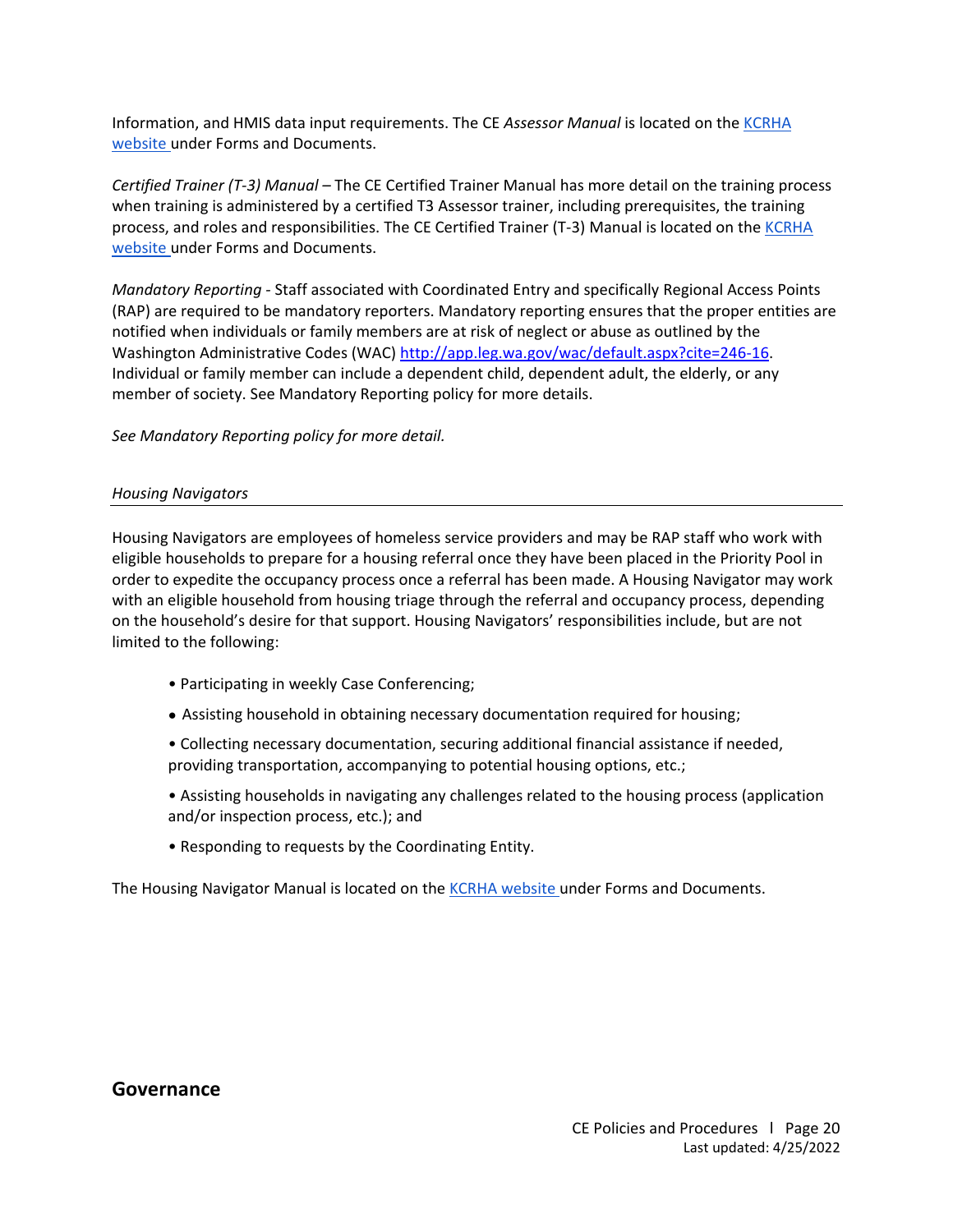Coordinated Entry adheres to the U.S. Department of Housing and Urban Development's guidance on management and governance of a coordinated entry system. Detailed information can be found in the Coordinated Entry Management and Data Guide:

[https://files.hudexchange.info/resources/documents/coordinated-entry-management-and-data](https://files.hudexchange.info/resources/documents/coordinated-entry-management-and-data-guide.pdf)[guide.pdf](https://files.hudexchange.info/resources/documents/coordinated-entry-management-and-data-guide.pdf)

#### <span id="page-20-0"></span>*Coordinating Entity*

King County Regional Homelessness Authority is the *Coordinating Entity* that manages CE. The Coordinating Entity is responsible for:

- Creating and widely disseminating materials regarding services available through CE and how to access those services;
- Designing and delivering training, at least annually, to all key stakeholder organizations, including but not limited to the required training for Regional Access Points*;*
- Ensuring that pertinent information is entered into HMIS for monitoring and tracking the process of referrals including vacancy reporting and completion of assessments;
- Managing case conferences to review and resolve program denials, participant refusals, and flag review of vulnerability score in compliance with the protocols described in CE Operations Manual;
- Managing an eligibility determination appeals process in compliance with the protocols described in CE Operations Manual;
- Designing and executing ongoing quality control activities to ensure clarity, transparency, and consistency in order to remain accountable to households, referral sources, and homeless service providers throughout the coordinated access process;
- Making periodic adjustments to the CE as determined necessary, and;
- Updating policies and procedures.

#### <span id="page-20-1"></span>*Policy Advisory Committee*

The CE Policy Advisory Group will meet on a monthly basis and is responsible for:

- Understanding the daily operations of CE;
- Working with the Coordinating Entity to identify any policy implications in changes to daily operations;
- Approving policy and procedure recommendations from the Coordinated Entity to improve the efficiency and effectiveness of CE;
- Conducting racial equity analysis when designing policy or when evaluating performance;
- Holding accountability and providing support to the Coordinating Entity for fulfilling CE vision;
- Advising the Coordinated Entity based on CE performance data including the 120 day review and stakeholder input; and
- Providing vision and overarching structure recommendations to the All Home Coordinating Board and supports approved solutions to moving forward.

CE Policy Advisory Committee will include the following seats:

● 1-3 Leaders with lived experience role(s)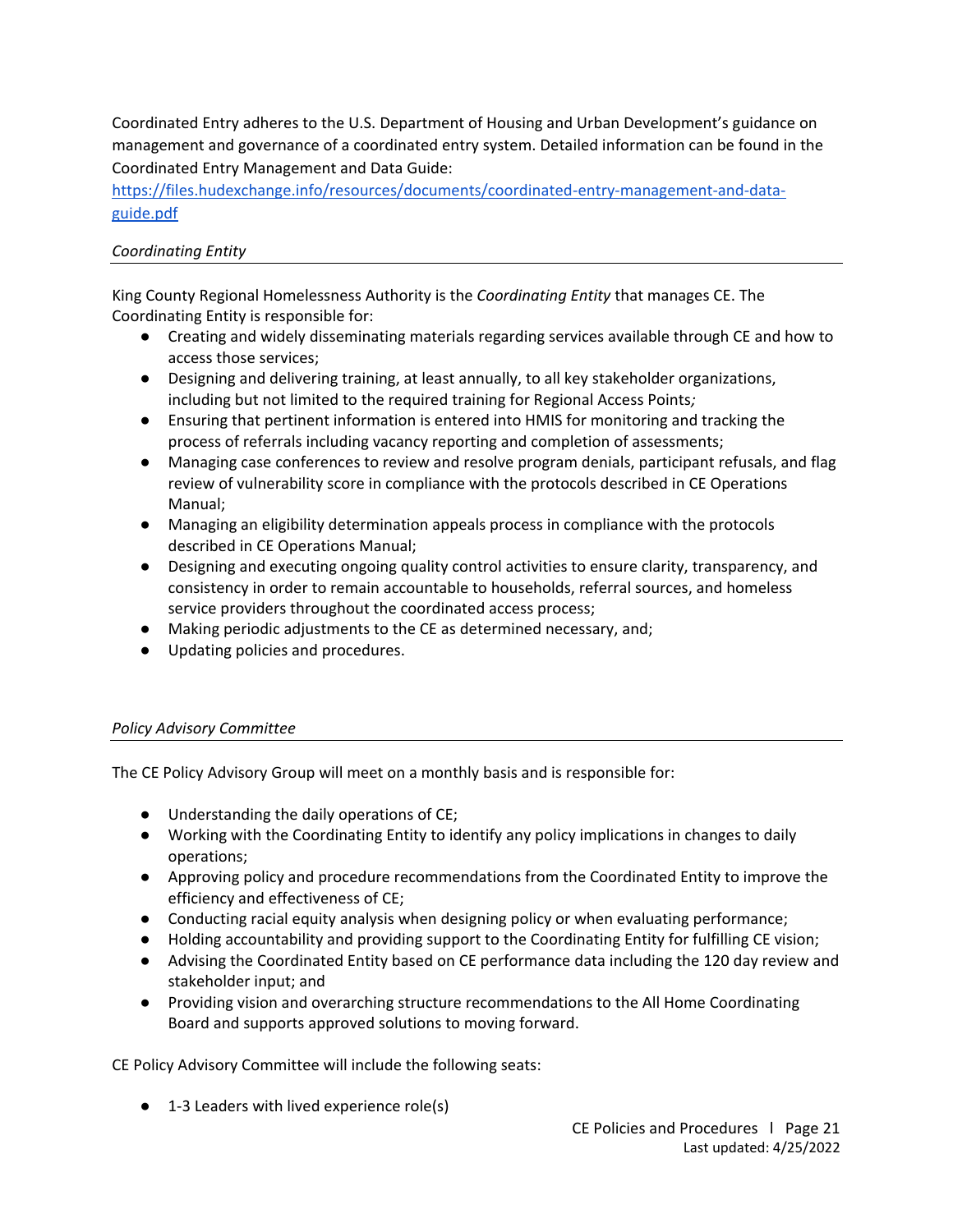- 5-7 Funder roles
- 5-7 Provider roles
- 1 Coordinating Entity role
- 1 Evaluator role
- 1 Equity and Social Justice role
- 1 CoC roler

#### <span id="page-21-0"></span>Coordinating Board

The Coordinating Board determines how homeless housing is prioritized and accessed in the Seattle / King County CoC. The Coordinating Board will receive recommendations from the Coordinated Entry Policy Advisory Committee.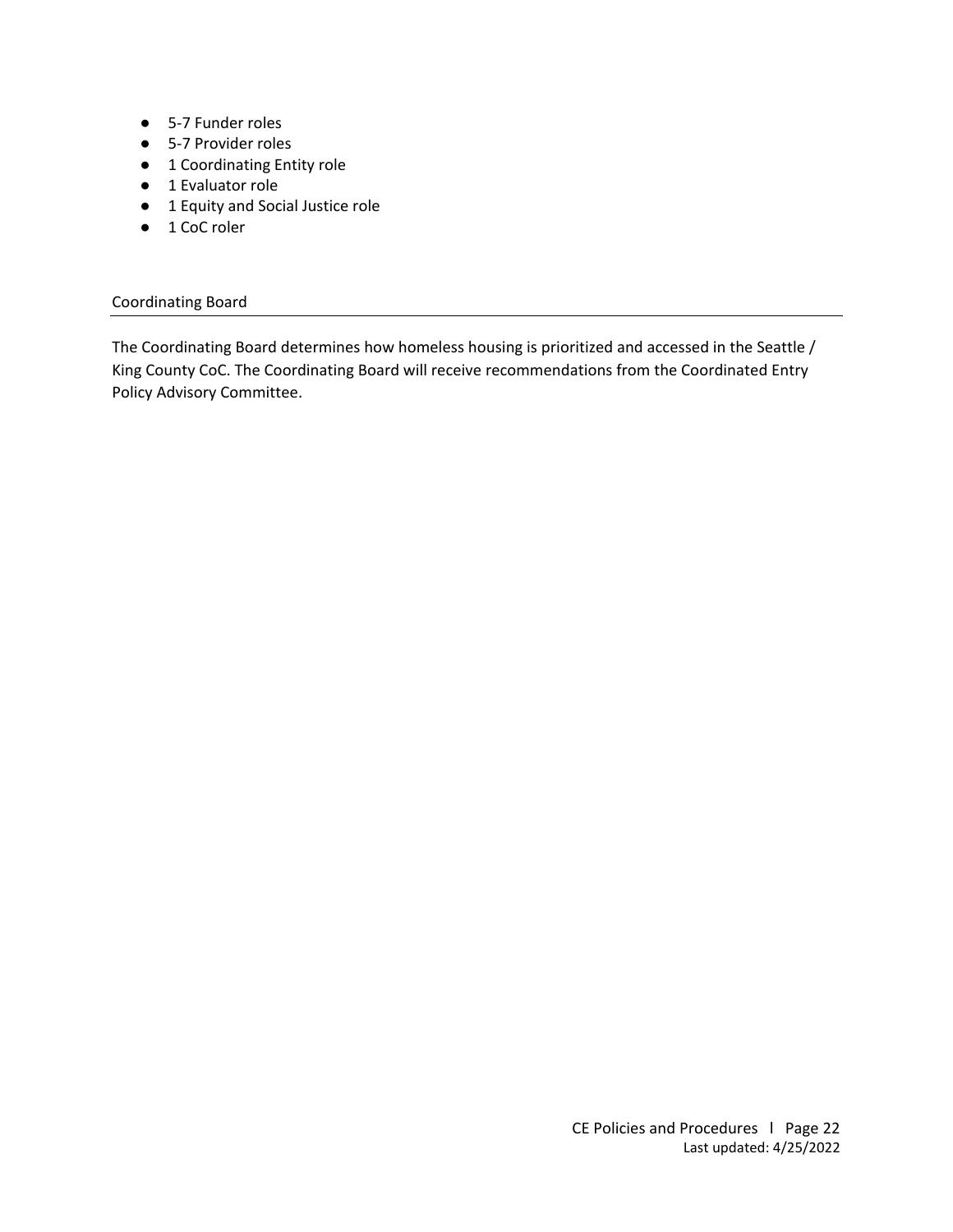# <span id="page-22-0"></span>**Glossary of Terms**

**Affordable Housing-** Non-time limited housing that is available to households with incomes less than 30%, 50% or 80% of area median income (AMI), also sometimes known as workforce housing. Housing projects may receive tax credits or other incentives in exchange for agreeing to set aside a certain number of units in the development for households with total incomes less than a particular percentage of AMI. Households must meet income requirements to be eligible for the units. Affordable housing may or may not have a rental subsidy.

**BNL-By Name List-** BNL, or By Name List refers to the broader list of households experiencing homelessness comprised of the Active List, Inactive List, and Priority Pool.

**CE (Coordinated Entry)** – The Coordinated Entry System for the King County HUD Continuum of Care (CoC) and the process where any household can seek to resolve their current housing crisis and when eligible, complete a phased housing assessment for possible referral to a CE housing resource.

**CE Participating Programs** – Any program that is required by its funding source to participate in coordinated entry, or has opted into the system to receive its referrals through coordinated entry.

**Priority Pool** – the cohort of households who are prioritized for resources through Coordianted Entry, including the Disengaged list.

**Coordinating Entity** – Refers to KCRHA; the entity that manages the CE system.

**Diversion -** A Housing First, person-centered, strengths-based approach to help households identify the choices and solutions that will end their homeless experience with limited interaction with the crisis response system.

**Dynamic Prioritization** – A method utilizing a prioritizing process (i.e. assessment result, unsheltered status, length of time homeless) to identify the most vulnerable households that can be housed within sixty days based upon available housing resources.

**Eligible Household** - CE serves all young adults, families, Veterans, and single adults who are literally homeless according to the category 1 HUD definition of homelessness or fleeing/attempting to flee domestic violence, and single young adults (ages 17.5-24) who are imminently at risk of homelessness within the next 14 days. See "Eligibility" section for details.

**Emergency Shelter-** temporary shelter from the elements and unsafe streets for homeless households. Emergency shelters typically address the basic health, food, clothing, and personal hygiene needs of the households that they serve and provide information and referrals about supportive services and housing. Emergency Shelters are indoors, and range from mats on the floor in a common space to beds in individual units. Some shelters are overnight only, while others operate 24/7.

**ESG (Emergency Shelter Grant)** – Grants from HUD that support homelessness prevention, emergency shelter, and related services.

**Family** – An individual or couple who is pregnant or parenting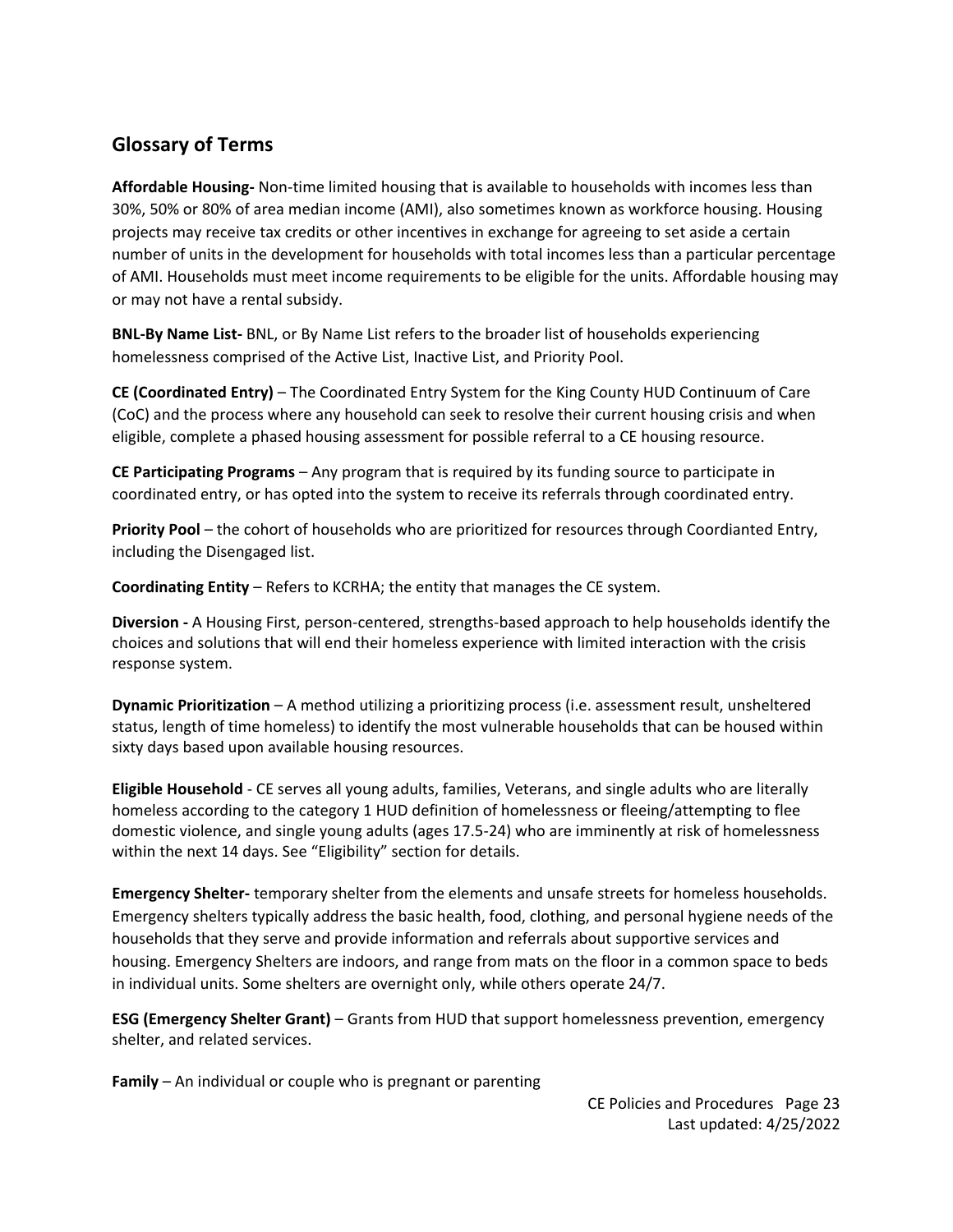**GPD (Grant and Per Diem)** – Funding offered through the VA to community agencies that provide supportive services and/or housing for homeless Veterans.

**HMIS (Homeless Management Information System)** – a web-based software application designed to record and store person-level information regarding the service needs and history of households experiencing homelessness throughout a Continuum of Care (CoC) jurisdiction, as mandated by HUD.

**HOPWA (Housing Opportunities for Persons with AIDS)** – A Federal program dedicated to the housing needs of people living with HIV/AIDS.

**Household** – An individual, couple, or family seeking to be housed together.

**Housing Assessors** – Staff based at Regional Access Points and other identified individuals who administer the housing triage tool with households who are eligible for Coordinated Entry.

**Housing Navigators** – Staff based at Regional Access Points and Youth agencies who work with eligible households to prepare for a housing referral once they have completed a housing triage tool. The Housing Navigator role may alternatively be filled by outreach staff or case manager.

**Housing Triage Tool** – Standard, population-specific question sets used to inform the prioritization process in CE. The Housing Triage Tools include questions from the VI-SPDAT suite of tools:

**HUD (The United States Department of Housing and Urban Development)** – HUD requires Continuums of Care to establish a *Centralized or Coordinated Assessment System* where households experiencing homelessness are assessed and referred

**Inactive Status-** Households identified as experiencing homelessness but have not interacted with the homeless system for at least ninety days and are assumed to have self-resolved their housing crisis or moved out of the community.

**Permanent Supportive Housing-** Permanent housing for a household that is homeless on entry, and has a condition or disability, such as mental illness, substance abuse, chronic health issues, or other conditions that create multiple and serious ongoing barriers to housing stability. Households have a long-term high level of service needs in order to meet the obligations of tenancy and maintain their housing. Tenants have access to a flexible array of comprehensive services, mostly on site, such as medical and wellness, mental health, substance abuse, vocational/employment, and life skills. Services are available and encouraged but are not to be required as a condition of tenancy.

**Permanent Housing with Supports (i.e. other permanent housing) -** Permanent housing for homeless households with a high to medium level of service needs. Services are needed in order for the homeless household to maintain housing stability and services are individualized and targeted based on the housing stability plan. Programs and services may be available on or off-site and the tenant holds a rental agreement.

**Progressive Engagement** – An approach to support households to quickly self-resolve their housing crisis by tailoring services to offer just what is needed, reserving more intensive services for those that need additional assistance.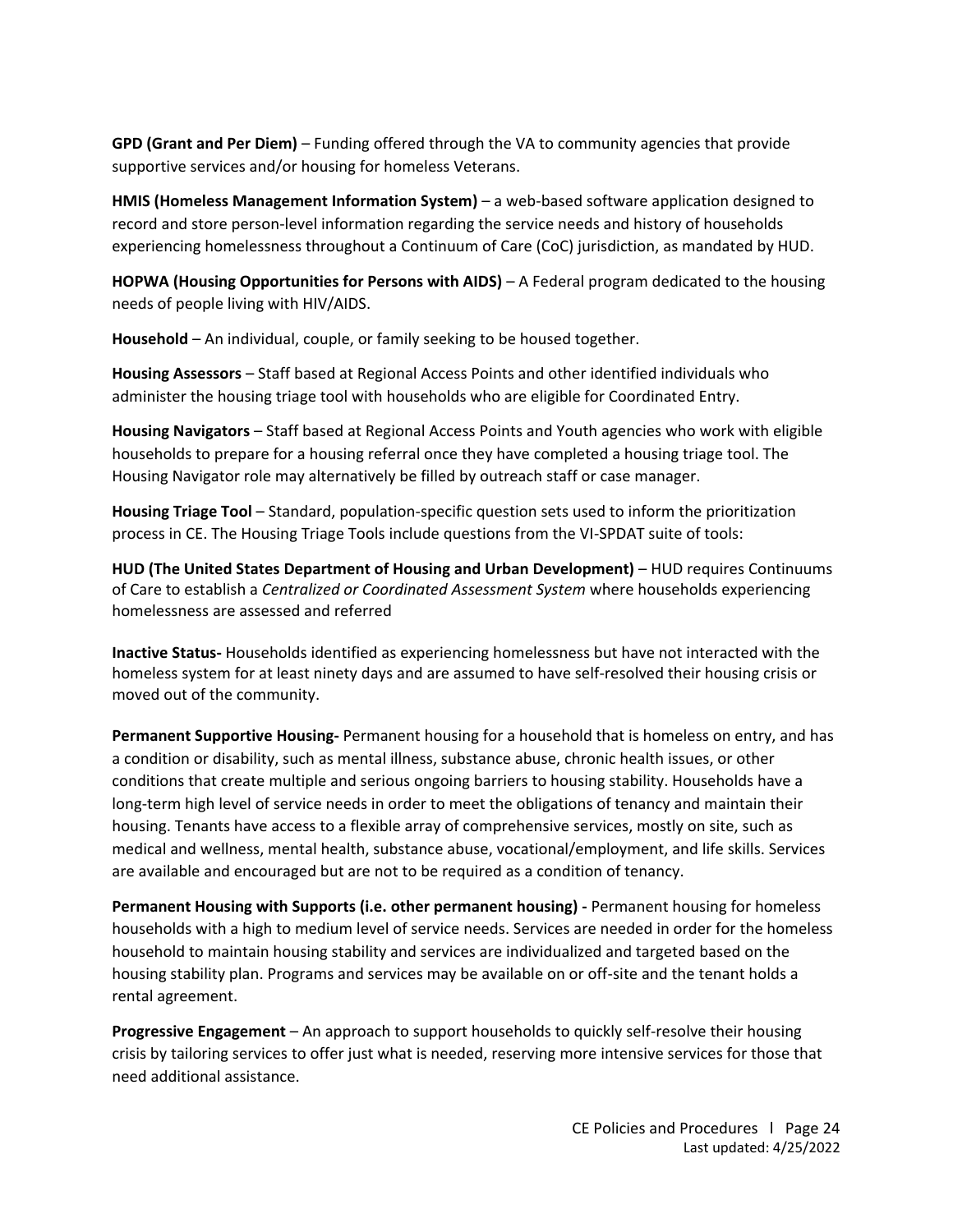**RRH (Rapid Re-Housing)** – A type of housing assistance that provides housing identification, move-in and rental assistance, and/or case management.

**RAP (Regional Access Point)** – Regional Access Points provide housing assessments and referrals to community resources. They are located in five sites across King County. Housing assessors and navigators are based at these sites.

**SSVF (Supportive Services for Veteran Families) –** Rapid Rehousing assistance for Veterans, including single households.

**Subsidized Housing-** Non-time limited housing that is supported by a rental subsidy. Generally, the tenant pays a portion of their monthly income towards rent and utilities, and the other portion of the rent is paid by the subsidy, up to a defined reasonable amount

**Transitional Housing-** A time-limited intervention intended to provide assistance to households who need more intensive or deeper levels of support services to attain permanent housing. Services continue to emphasize housing attainment through a housing-focused assessment and housing stability planning, which includes working with each household to identify resources in the community, to make referrals as needed, and to support on-going family and housing stability.

**VA** – The Department of Veteran Affairs; provides resources, including housing, for households who are Veterans

**VASH (Veterans Administration Housing Support)** – The HUD-VASH program combines Housing Choice Voucher rental assistance for homeless Veterans with case management and clinical services provided by the VA.

**VI-SPDAT (Vulnerability Index- Service Prioritization Decision Assistance Tool)** – A assessment developed and owned by OrgCode and Community Solutions that is utilized for single individuals, including veterans, to recommend the level of housing supports necessary to resolve the presenting crisis of homelessness. Within those recommended housing interventions, the VI-SPDAT allows for prioritization based on presence of vulnerability.

**YA (Young Adult)** – An individual who is 18-24 years old. There are programs targeted to serve individuals in this age range. Young adults may also be eligible for single adult programs.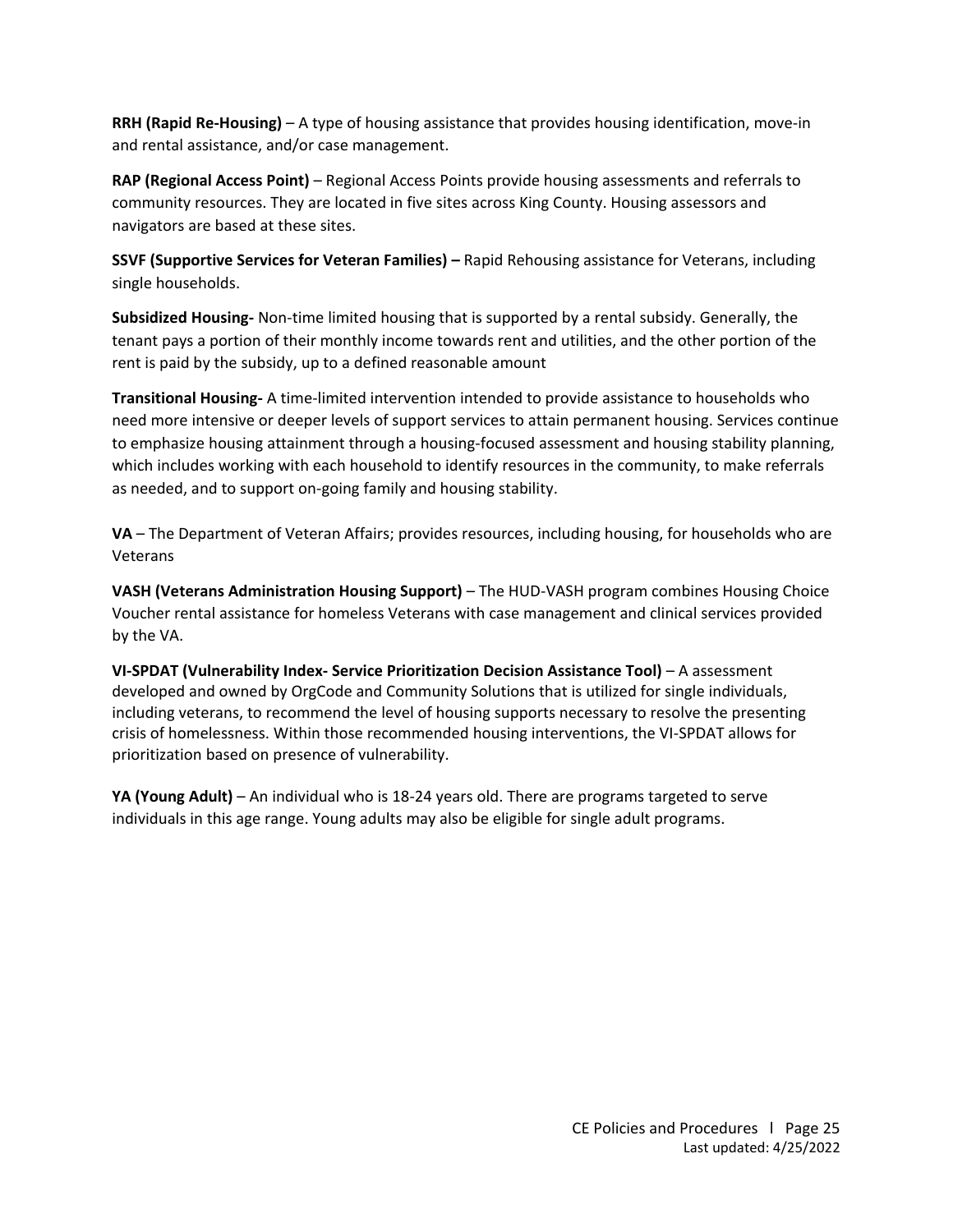### <span id="page-25-0"></span>**Policies**

<span id="page-25-1"></span>

| <b>Housing Inventory Maintenance</b>      | Date Approved: 5/25/2016 |
|-------------------------------------------|--------------------------|
| <b>Related Documents: Not Applicable.</b> |                          |

#### **Rationale**

The Housing Inventory and HMIS data information must remain up to date in order for CE to support a smooth and appropriate referral for eligible households to housing. Each agency has submitted eligibility information and a program description for their housing programs. Programs are required to adhere to the agreed upon criteria.

#### **Policy**

Housing Providers must notify Coordinated Entry of any contractual changes to housing programs that impacts program eligibility and referrals through CE. This may include: starting, adding to, or closing housing programs, a change in the service delivery model, adjustments to program eligibility requirements, pertinent policy change, etc.

#### **Procedures**

.

- 1. The person identified as the Agency Lead is responsible for updating the Housing Inventory and should contact the CE team to notify them of a change and request that the Housing Inventory be updated.
	- ●Please provide the following information with the request for a change to the Inventory.
		- o Name of Program
		- o Requested change
		- o Reason for change
		- o **Effective date of change**
- 2. If the Coordinating Entity would like to change any language on the Housing Inventory and Screening Tool a similar email will be sent to the Agency Lead.

#### **Change in Agency Lead**

If the Agency Lead responsible for updating the program inventory needs to change, please email the Bitfocus Helpdesk at at kcsupport@bitfocus.com with the subject: "Housing Inventory Maintenance".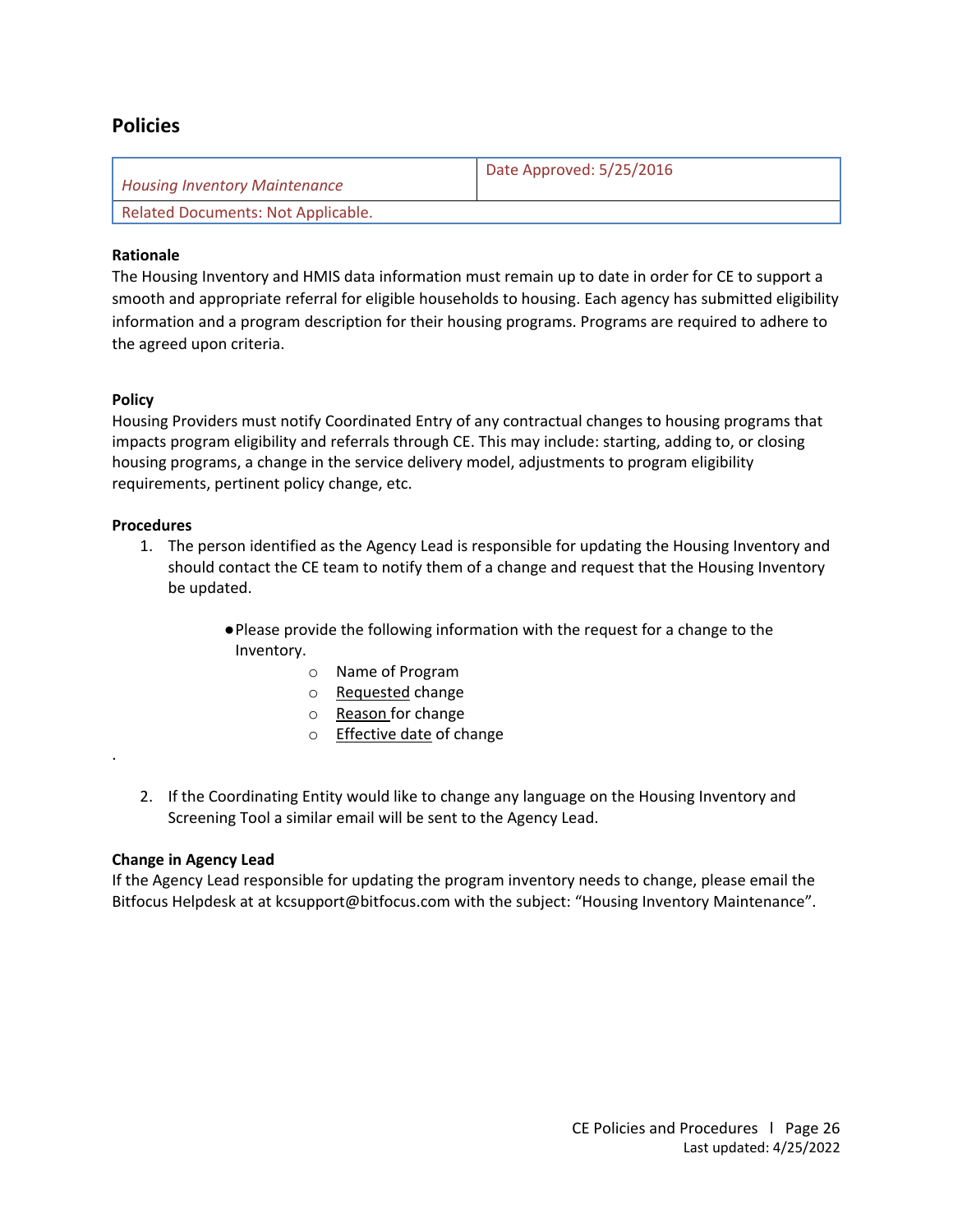<span id="page-26-0"></span>

| <i>Prioritization</i>              | Date Approved: 5/25/2016 |
|------------------------------------|--------------------------|
| Related Documents: Not Applicable. |                          |

The Seattle/ King County CoC has limited housing resources available for people experiencing homelessness, and therefore must prioritize access to the resources.

#### **Policy**

Coordinated Entry is currently prioritizing households based on COVID-19 guidance issued by HUD and Washington State Department of Commerce. CE policies have the potential to protect those most vulnerable to the virus' severe effects by speeding up connections to permanent housing for people at high risk of COVID-19 complications. In response, the Coordinated Entry Policy Advisory Committee approved the COVID Prioritization Policy to be in place during the COVID pandemic. Beginning October 12th, 2020 in order to quickly house people experiencing homelessness who are at high risk for developing serious and life-threatening health complications from COVID-19, Coordinated Entry will prioritize households for each Priority Pool who are most disproportionately impacted by COVID-19, for all housing openings, using factors determined by Seattle King County Public Health.

For detailed information on the current prioritization methodology, please see the *Prioritization* section of the [KCRHA website.](https://kcrha.org/coordinated-entry/)

- 1. Upon prioritization, households are referred to navigation services as needed, and any existing service connections will be alerted.
- 2. During case conferencing, households from the Priority Pool are matched to available housing resources for which they are eligible.
- 3. Household choice is a foundational principle of Coordinated Entry. Therefore, when a household is eligible for more than one resource, the household will be offered the various options.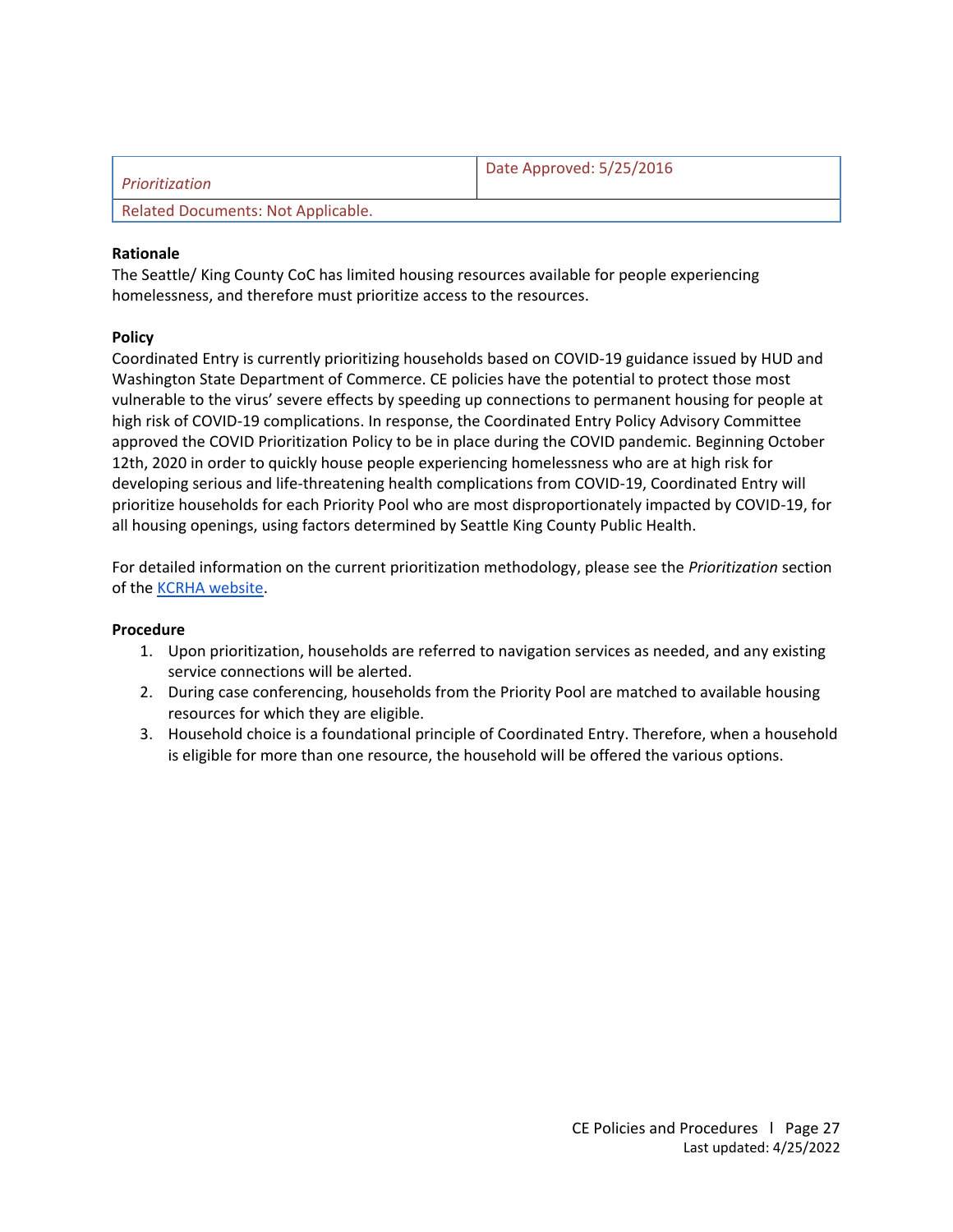<span id="page-27-0"></span>

| Tiebreaking                        | Date Approved: 5/25/2016 |
|------------------------------------|--------------------------|
| Related Documents: Not Applicable. |                          |

In cases where multiple prioritized households are eligible and interested for a given resource, tiebreakers are used in order to determine which household will be referred.

#### **Family**

- Length of Time Homeless
- Exits from Housing to Homelessness
- Indicated Mortality Risks
- Barriers to Documents
- Medical
- Mental Health
- Substance Use
- Barriers to Housing
- CPS Involvement
- Risk of Harm
- Domestic Violence

#### **Single Adults**

Using the *Vulnerability Assessment Tool* (VAT)

- Survival Skills
- Basic Needs
- IndicaIndicated Mortality Risks
- Medical Risk
- Organization/Orientation
- Mental Health
- Substance Use
- Communication
- Social Behaviors
- Length of Time Homeless

#### **Young Adults**

- Length of Time Homeless and Type of Homelessness (HUD category 1/2/4)
- Exits to Homelessness
- Self-Sufficiency
- Barriers to Documents
- Medical Needs
- Mental Health
- Substance Use
- Barriers to Housing
- Risk of Harm
- Domestic Violence
- Exploitation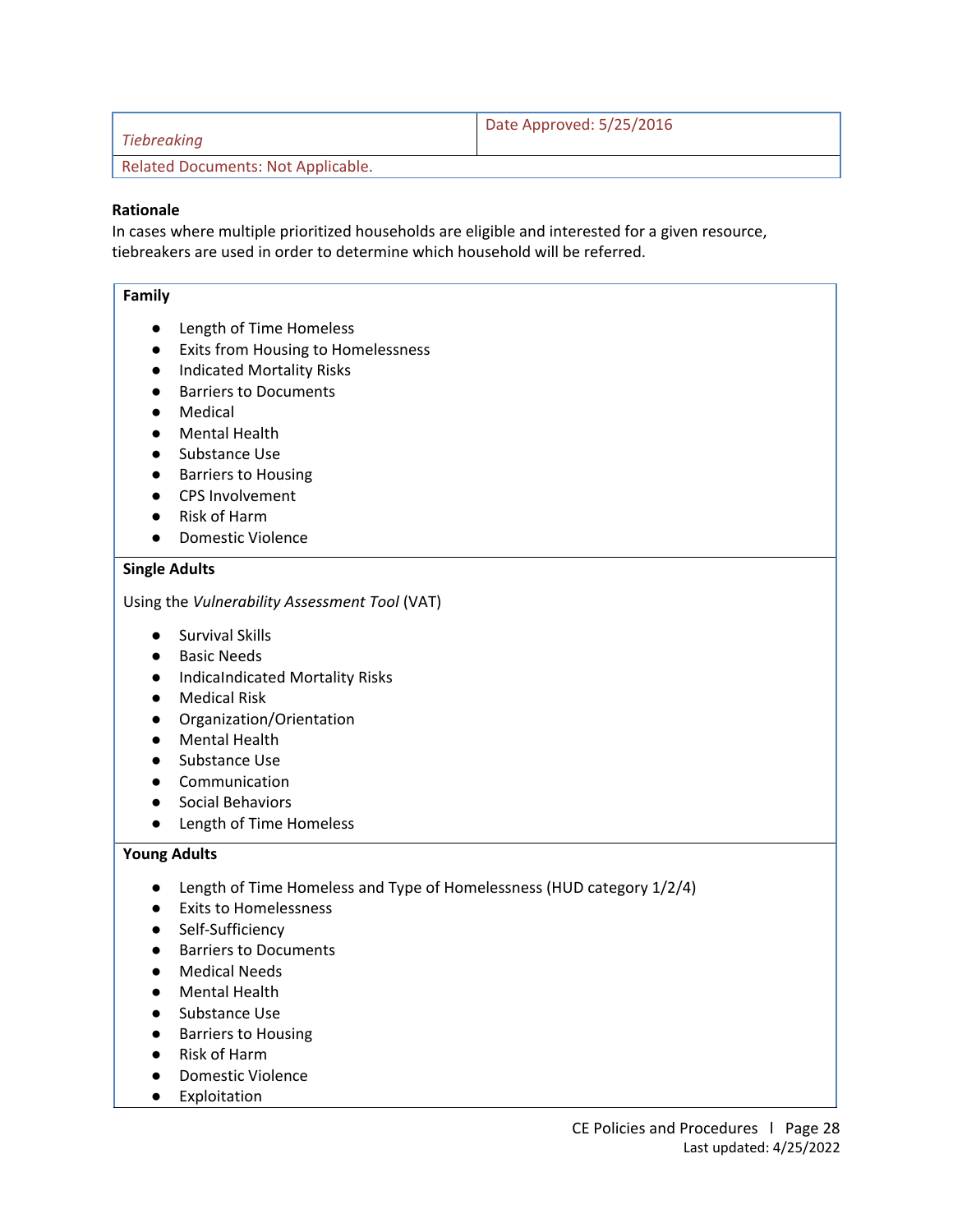<span id="page-28-0"></span>

| Housing Referral                   | Date Approved: 10/12/2017 |
|------------------------------------|---------------------------|
| Related Documents: Not applicable. |                           |

CE refers prioritized households to resources based on eligibility, interest, and service match.

#### **Policy**

Referrals to resources are based on:

- a) Eligibility
- b) household choice/interest Households have the right to reject housing and service options without retribution or limiting their access to additional housing options.
- c) Service match

Case Managers/Navigators are authorized to accept a housing referral on behalf of their household.

- 1. Households are nominated to resources by Housing Navigators through the Case Conferencing process.
- 2. The responsibility to contact a household lies with the housing provider. The expectation is that a housing provider will attempt to contact a household at least 3 times, using all contact methods, over the course of 2 weeks before a denial is made.
- 3. Households and/or their case managers are expected to return call/email/etc. within 48 hours, to set the intake appointment.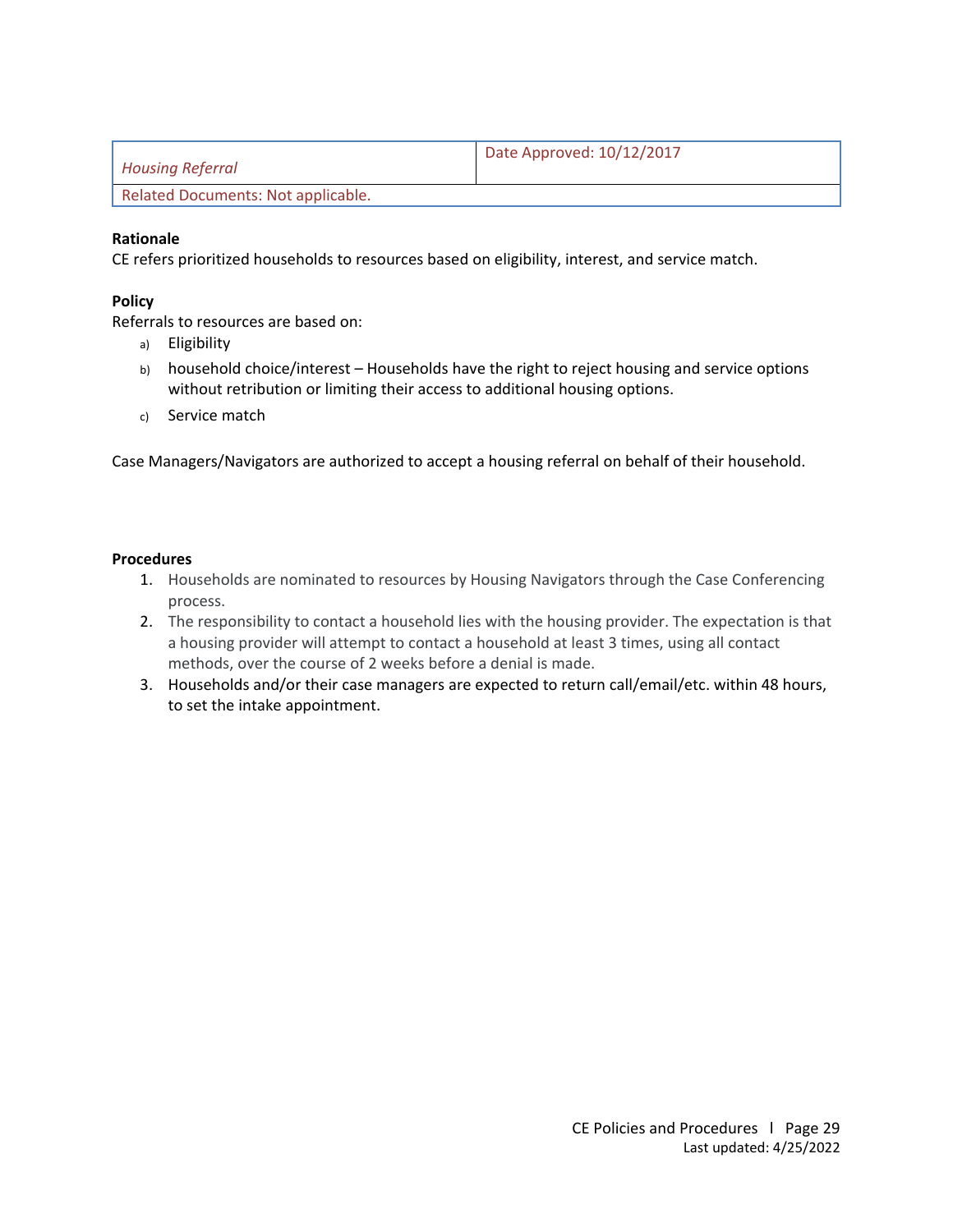<span id="page-29-0"></span>

| When to Update/Conduct a New Housing Triage Tool | Date Updated: 3/22/22 |
|--------------------------------------------------|-----------------------|
| <b>Related Documents: CE Triage Tool</b>         |                       |

To ensure information for any given household is accurate, Housing Triage Tools should be kept up to date in HMIS.

#### **Policy**

Housing Triage Tools should be updated when household composition changes. This includes adjusting the drop-down option between population types: Single Adult, Family, and Young Adult based on household composition and/or pregnancy.

- A. Young Adult: for individuals 18-25
- B. Family: for households with at least one minor or pregnancy
- C. Single Adult: for individual households 25+

- 1. CE Housing Assessors will request that households notify them of any change in household composition that is reflected in the list above.
- 2. In these cases, the Housing Assessor will update the Housing Triage Tool in HMIS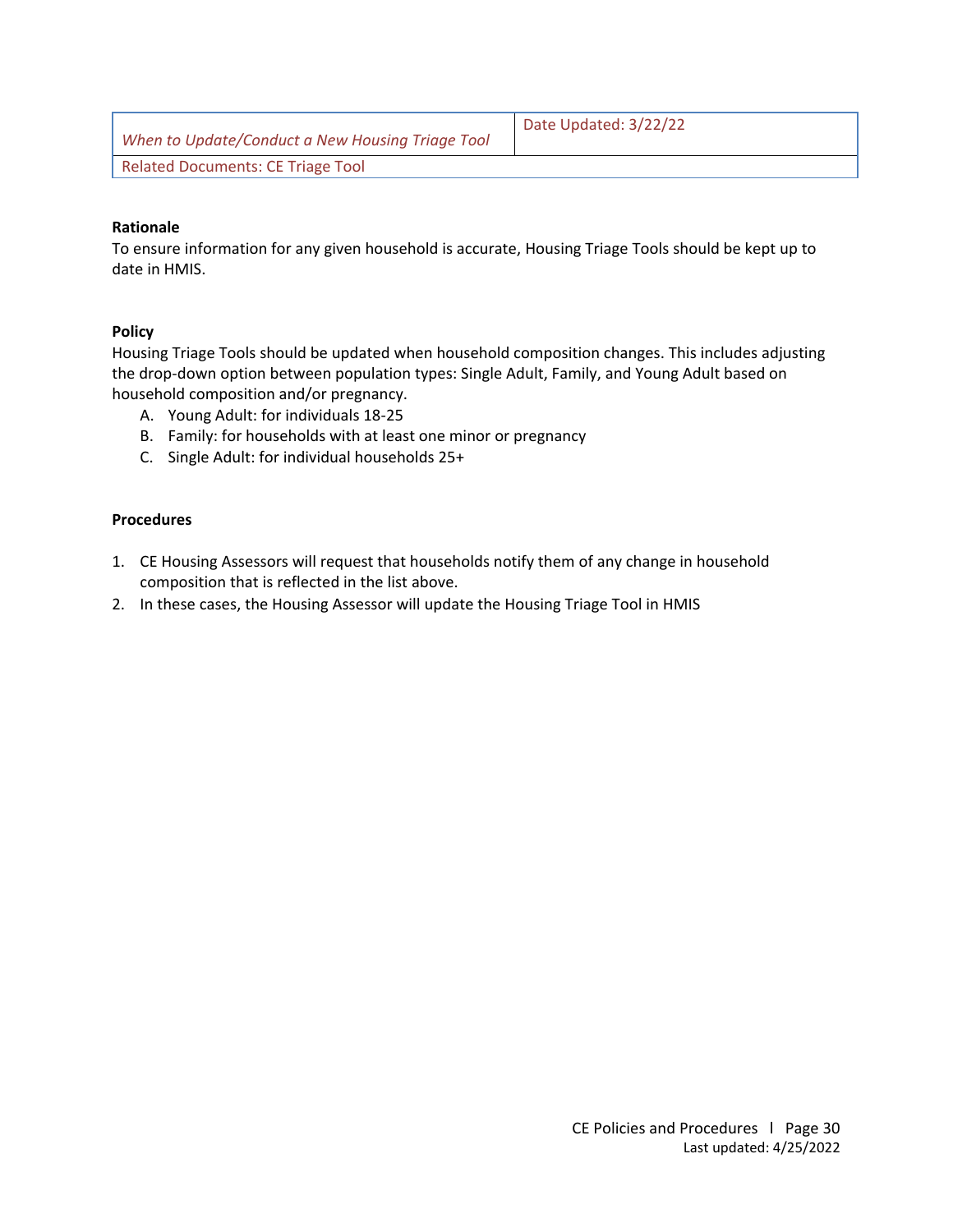<span id="page-30-0"></span>

|                                                 | Date Approved: 2/23/2018 |
|-------------------------------------------------|--------------------------|
| Sending Non-Consenting Household Information to |                          |
| CE for Purposes of Offering a Referral          |                          |
| <b>Related Documents: Not Applicable</b>        |                          |

To ensure that households that are de-identified in HMIS have equal access to housing resources and can be easily contacted by Coordinated Entry as needed.

#### **Policy**

Records that are de-identified in HMIS contain no information that can identify the household for contact. Coordianted Entry must have contact and eligibility information about the household in order to ensure equal access and to offer a housing resource when it becomes available. If household information is not received, CE will be unable to offer a housing resource.

- 1. A household (family, single adult, young adult) by need or request is de-identified by a housing assessor when entering a profile and triage tool/assessment in HMIS.
- 2. After entry into HMIS and de-identification is complete, the assessor will detail the name, date of birth, gender, and contact information for each household member, along with the HMIS UIs.
- 3. Send via **secure** email to [alex.ebrahimi@kcrha.org](mailto:alex.ebrahimi@kcrha.org)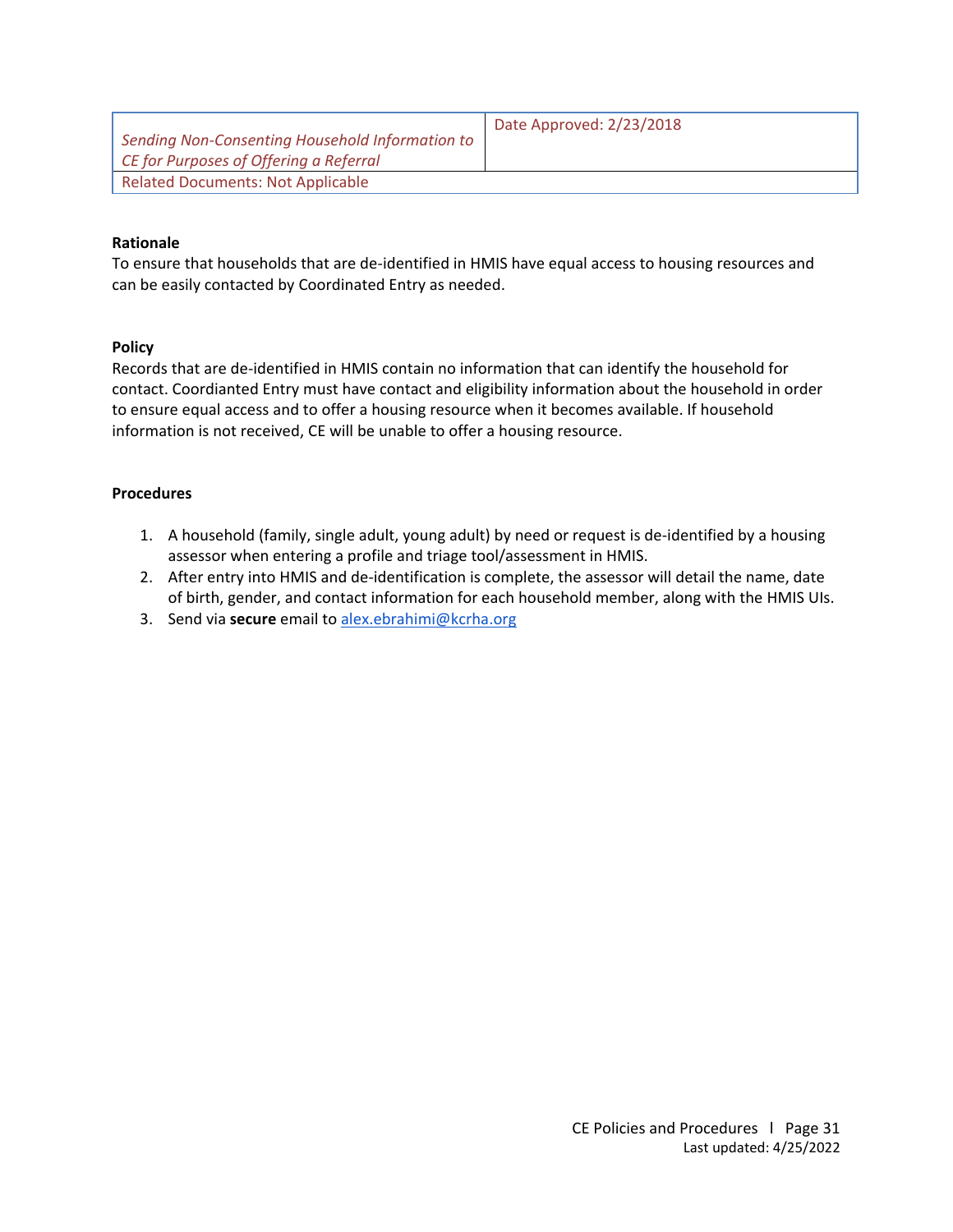<span id="page-31-0"></span>

| Unsuccessful Referrals (Agency Denials)        | Date Approved: 5/25/2016 |
|------------------------------------------------|--------------------------|
| <sup>1</sup> Related Documents: Denial Reason. |                          |

CE promotes access for all eligible households in need of housing by overseeing an objective referral process in which all eligible households are treated in a consistent manner.

#### **Policy**

A referral may be unsuccessful due to a household refusing the resource, by agency denial, or based on program eligibility requirements with CE. Any unsuccessful referral must be documented in HMIS. CE may follow-up with the housing program and the household referred in order to understand the circumstances of the returned referral.

#### *Housing providers are responsible for assuring that a household meets the contractually required eligibility requirements for their program*.

#### **Procedures**

- 1. Housing providers must accept a household who is referred and meets established eligibility criteria.
- 2. The housing provider must enter the reason for the unsuccessful referral in HMIS according to the program status definitions and include details regarding the reason the referral was unsuccessful in the notes section.

#### *Program Status Definitions*

- a. *household did not call or show up*  the housing provider is unable to reach the household for at least 48 hours and has attempted to reach them through any of the identified means
- b. *Lack of Eligibility*  a referral was made based on the household's apparent eligibility, but due to overlooked or undisclosed information, the household is not eligible for the program. [i.e. additional information was disclosed/discovered impacting program eligibility]
- c. *Full capacity* the housing program is at full capacity and does not have an available resource for the referral that was sent.
- d. *household out of jurisdiction* a referral was made and the housing provider discovered that the household is no longer in King County.
- e. *household refused services* a referral was made and a household refused the available resources after speaking with the housing provider and learning more about the program.
- f. *Disagreement with rules-*the household previously resided in the housing program they were referred to re-enrollment in the program would result in a significant health and safety risk.
- g. *Self-resolved-* household has found permanent housing outside of the CE system.
- h. *Falsification of documents-*household falsified documents such as a housing application, failing to disclose information that makes them ineligible for the program.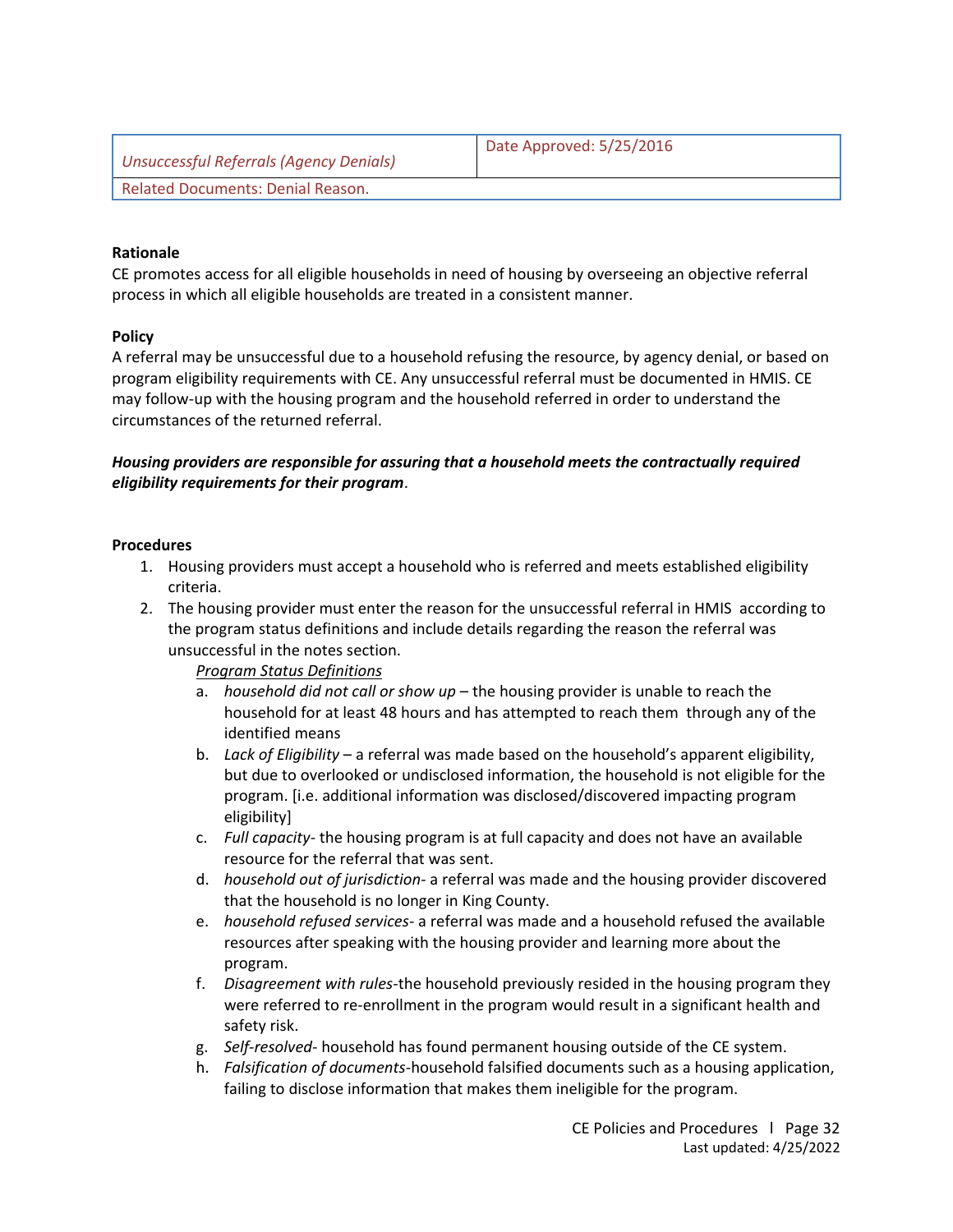- i. *Otherwise Denied –* the program is denying the person/family for some other reason not described above
- 3. The housing provider must inform the household of the reason the referral was unsuccessful.
- 4. CE staff may follow-up with the housing program and the household referred in order to understand the circumstances of the returned referral. If a referral is returned outside of agreed upon eligibility requirements, CE will not provide another referral to the housing provider until the current referral issue is resolved with funders and program staff.
	- a. If funders determine an unsuccessful referral was appropriate, CE will provide a new referral for the unit.
	- b. If funders determine an unsuccessful referral was inappropriate, the housing provider must proceed with accepting the original referral or file a formal grievance with the funding entity. CE will not provide a new referral until resolution has been reached.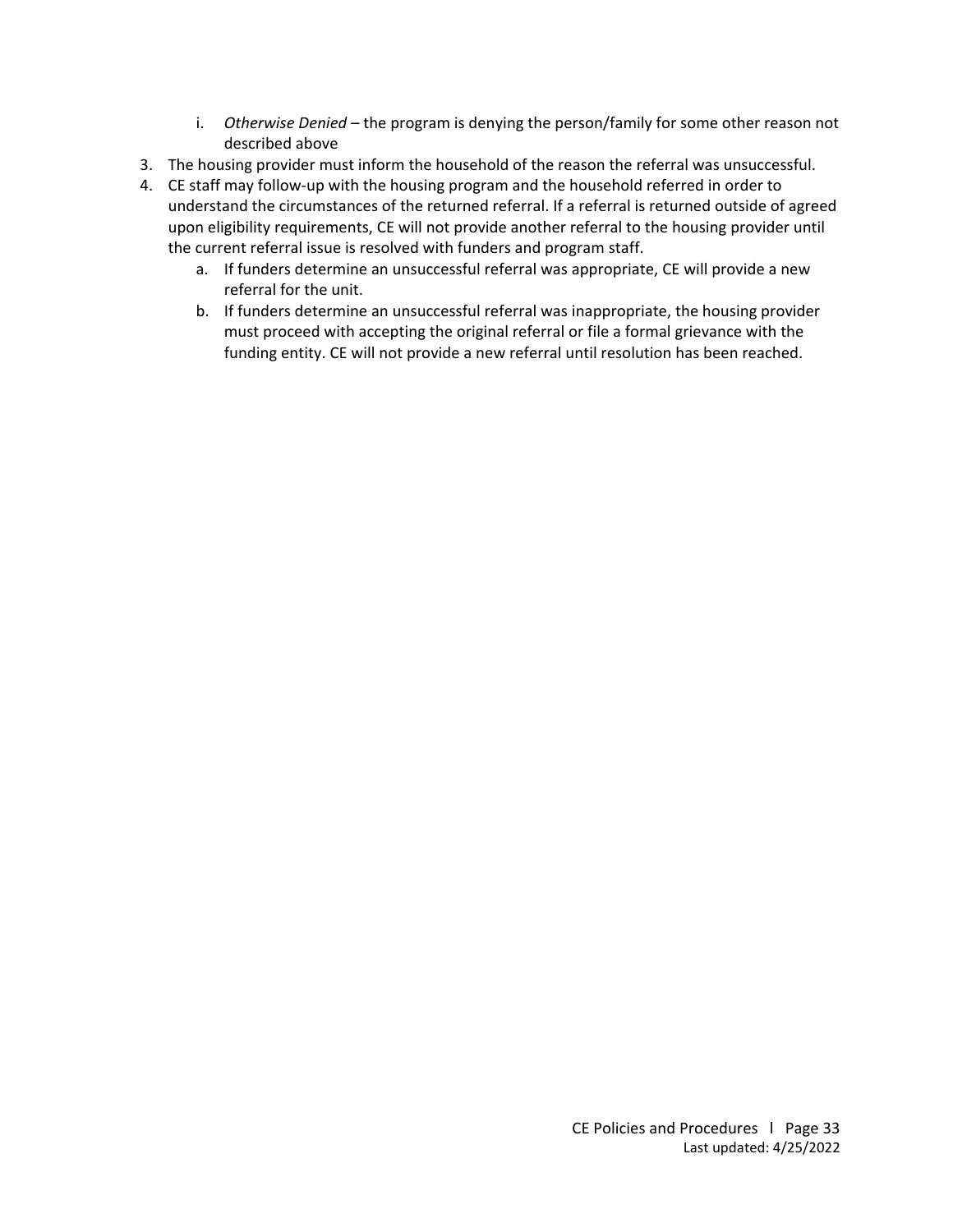<span id="page-33-0"></span>

| Household Refusal                  | Date Approved: 5/25/2016 |
|------------------------------------|--------------------------|
| Related Documents: Not Applicable. |                          |

Coordinated Entry (CE) values household choice in the housing process. CE also strives to maintain low vacancy rates for the variety of housing programs available. In an effort to balance these values, the Refusal Policy, while flexible, has specific constraints to maintain the CE system.

#### **Policy**

Eligible households are not limited in the number of resources they can refuse.

CE will document refusals in order to better understand why eligible households refuse resources and identify changes that would support the needs of our community.

- 1. If the household has already received a referral to the housing program and determines that they do not want to proceed with the referral at any point in the process, they can notify the program and/or the Housing Navigator/case manager supporting the household.
- 2. Upon refusal, the Housing Navigator should thoroughly explain types of programs the household is eligible for to affirm that the household is interested in the resources they may be offered in the future. The household may change their decision at any time, though a referral to the resource may or may not still be available at that time. The household will be returned to prioritization.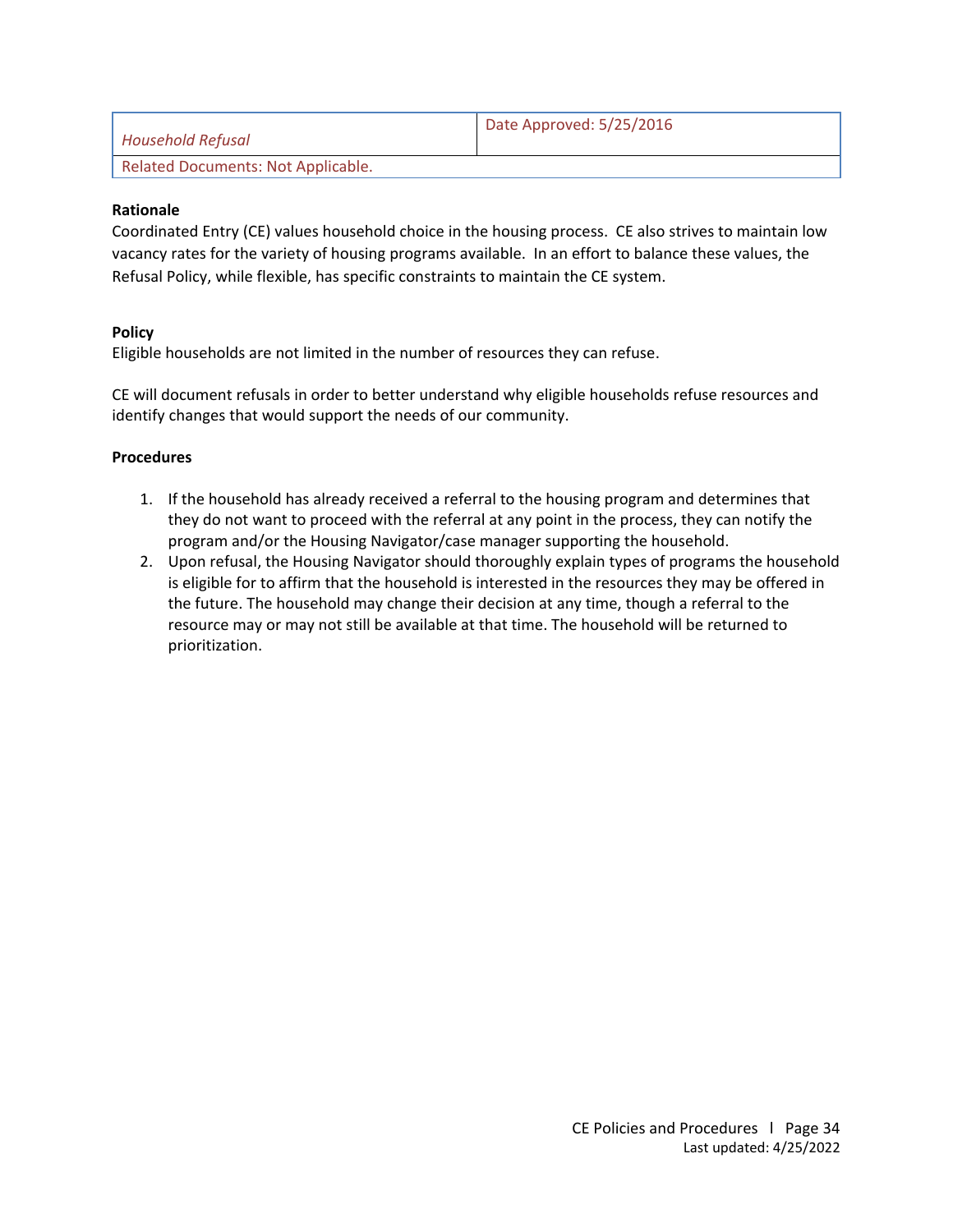<span id="page-34-0"></span>

| <b>Mobility Transfer</b>                 | Date Approved: 3/30/22 |
|------------------------------------------|------------------------|
| Related Documents: Mobility Request Form |                        |

Coordinated Entry promotes housing stability and recognizes that circumstances arise which may require a change in a current housing placement.

#### **Policy**

Households eligible for a Mobility Transfer are prioritized for referral to another housing program. Households are potentially eligible for Mobility Transfer regardless of how they were referred to their current placement: eligibility is not limited to those who were referred via Coordinated Entry prioritization. Current and former residents of housing programs that accept referrals from CE are eligible for mobility transfer.

**\*If a household experiences a new episode of homelessness after a Mobility Request has been approved but before a placement has been facilitated, the Mobility Request is still able to be processed. In absence of an existing service connection, a connection will be made by the System Performance team to ensure adequate navigation support through a transfer.**

**\*If a household was housed through Rapid Rehousing but has since exited the RRH program (while remaining housed) and are facing imminent risk of homelessness they are eligible for MR with the support of a provider/navigator.**

#### **Process**

- The housing provider must securely send the completed Mobility Request form to Coordinated Entry staff, documenting the reason for Mobility Transfer in detail. Mobility Requests must indicate steps taken by housing staff to support the household and seek options that would keep the household housed within their program if possible.
- CE staff will follow up regarding approval or denial of Mobility Requests within one business day if there is a safety issue, and within three business days otherwise.
- Households who have been approved for mobility for safety reasons will be prioritized within mobility requests, followed by households in danger of losing their housing first.
- If denied for mobility through CEA, the housing situation will be determined between the housing provider and the household.

#### **Categories**

*Imminent Safety Risk:* when a household is at risk of violence and needs to be moved to a different location. Mobility Requests under this category will be prioritized. Note that disagreements between neighbors are expected to be mediated by the property first.

*Geographic Change:* is often used in situations of joint custody, if parents need to be closer to each other in order to be in compliance with their custody agreement.

*Change in Service Need:* when a program and a household agree that a household is in need of either a decrease or increase in services related to circumstances that have changed since enrollment in original program. Examples could include a medical event or permanent disability, or a desire for more intensive on-site case management support.

*Exiting due to Age Restrictions:* when a young adult is aging out of their current program with no other housing options.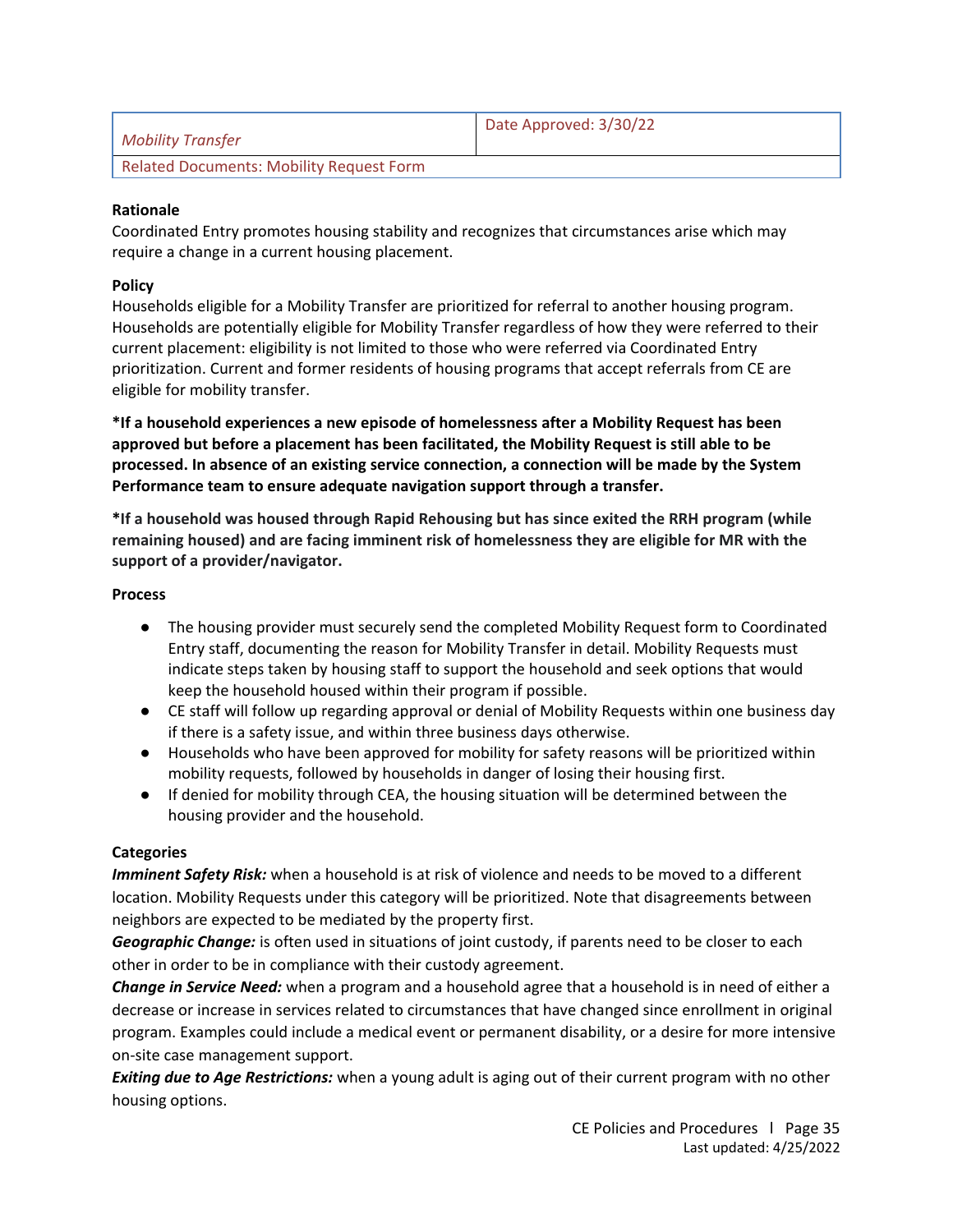*Change in Family Size/Household Type:* when a household is anticipating a change in family size resulting in the household being over or under occupancy for their unit. This also applies if a household is moving from one population to another (i.e. from being a single adult household to a family household with minors.)

**Office of the Ombuds Pathway**: Referral from KCRHA Office of the Ombuds when significant concerns about the current housing placement are raised.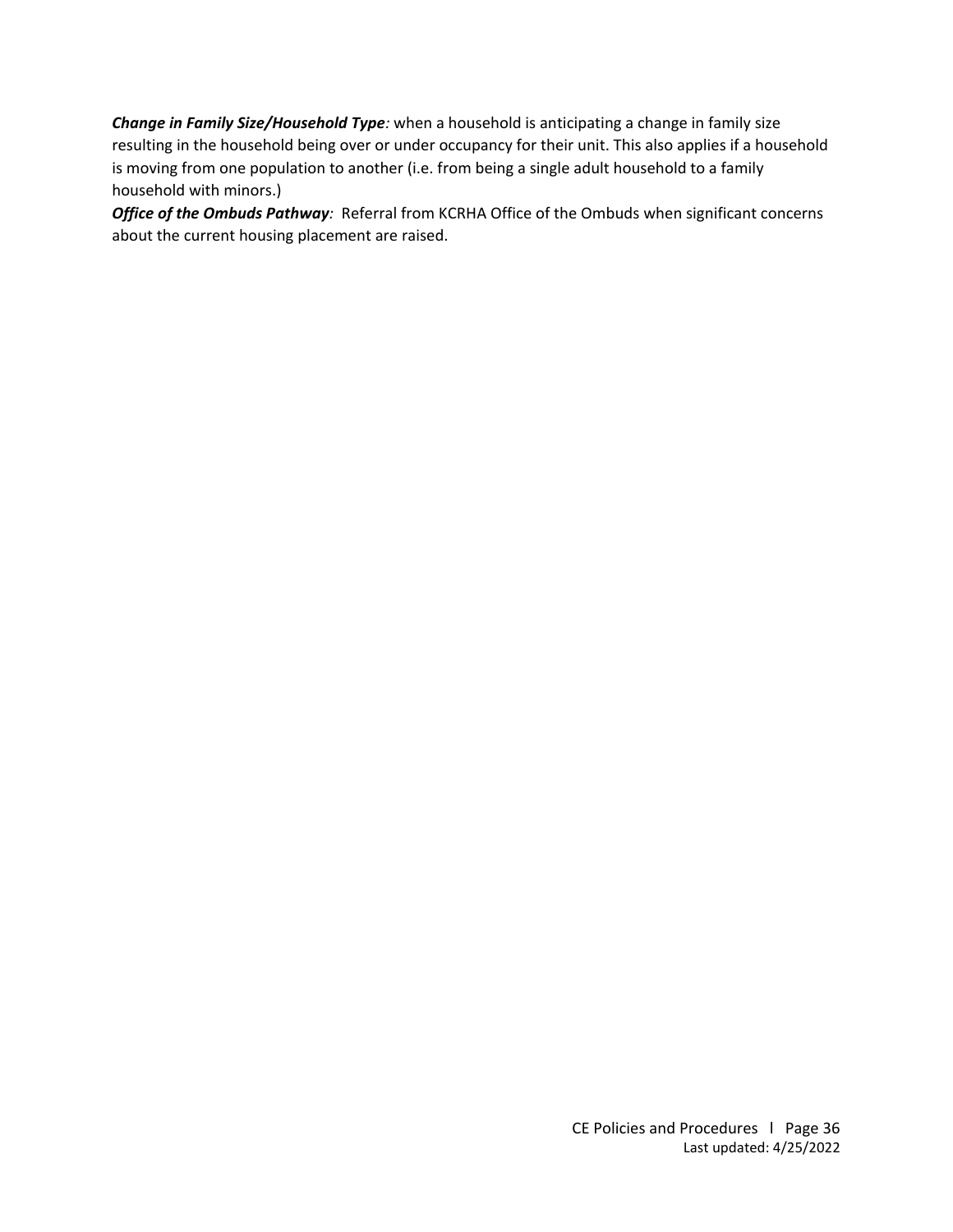<span id="page-36-0"></span>

| Reasonable Accommodations         | Date Approved: 10/21/2016 |
|-----------------------------------|---------------------------|
| Related Documents: Not Applicable |                           |

The Fair Housing Act prohibits discrimination in housing on the basis of race, color, religion, sex, national origin, familial status, and disability. One type of disability discrimination prohibited by the Act is the refusal to make reasonable accommodations in rules, policies, practices, or services when such accommodations may be necessary to afford a person with a disability the equal opportunity to use and enjoy a dwelling.

A reasonable accommodation is a change, exception, or adjustment to a rule, policy, practice, or service that allows a person with a disability to use and enjoy housing, including public and common use areas. Examples of reasonable accommodations provided by rental management include:

- providing rental forms in large print
- providing a reserved accessible parking space near a dwelling
- allowing a service animal in a "no pets" building
- granting a move to the ground floor when someone can no longer climb stairs
- offer to move a resident to a different (more accessible) unit instead of allowing a modification in the person's current unit (but cannot insist that the person moves)
	- o If a housing provider can accommodate someone's needs by moving them to another housing unit, the housing provider has permission to move the resident within their own housing portfolio. The housing provider is expected to post the housing unit the resident moves out of as an open unit for the CE system to fill.

#### **Policy**

A reasonable accommodation is a change, exception, or adjustment to a rule, policy, practice, or service that allows a person with a disability to use and enjoy housing, including public and common use areas.

- 1. An applicant or resident with a disability that needs either a reasonable accommodation or a reasonable modification, or both, in order to have an equal opportunity to use and enjoy a dwelling, including public and common use spaces should submit requests to the housing program / agency where they currently live.
- 2. Any reasonable accommodation requests received by CE will be redirected back to the housing program to follow policies and procedures of that organization.
- 3. If the housing program / agency is unable to meet the reasonable accommodation request the program may submit a mobility request to CE. See mobility request policy.

Fair Housing Grievance – Grievances about a participating program's efforts to act in response to a reasonable accommodation request or discriminatory impact:

- a. Contact the Seattle office of Civil Rights ; more information is available at <http://www.seattle.gov/civilrights/>
- b. Contact the King County office of Civil Rights; more information is available at <http://www.kingcounty.gov/exec/CivilRights.aspx>
- c. Washington State Human Rights Commission, more information is available at <http://www.kingcounty.gov/exec/CivilRights.aspx>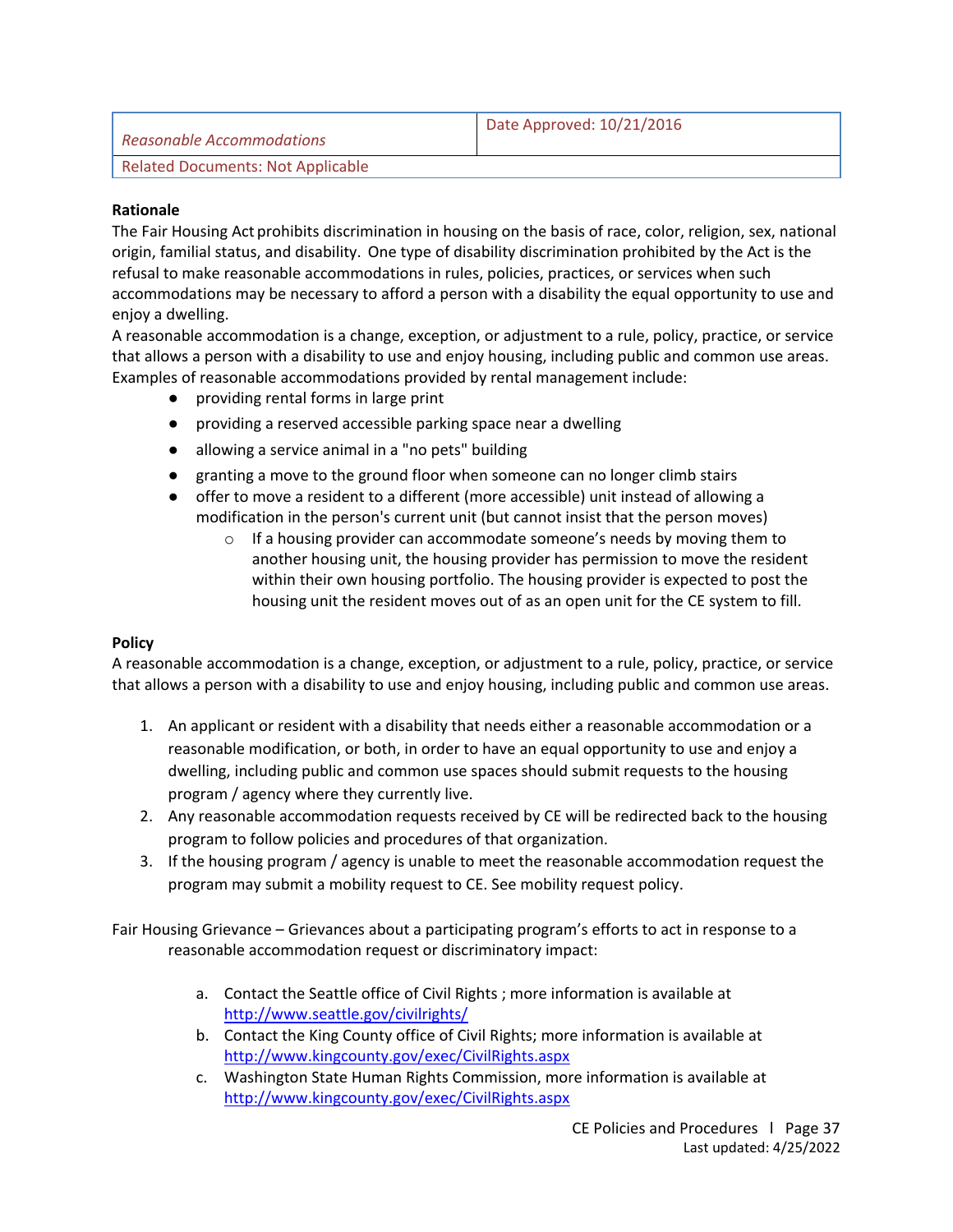<span id="page-37-0"></span>

| ' External Fill                               | Date Approved: 06/08/17 |
|-----------------------------------------------|-------------------------|
| Related Documents: External Fill Verification |                         |

The External Fill Policy allows a housing provider to fill available housing units' external of a CE referral when CE is unable to identify an eligible household. This policy is intended to be the last effort to ensure CE is making the best use of available housing resources. Communication during an external fill request allows CE and housing providers to work together to understand challenges of the CE referral process and support continuous system improvement.

#### **Policy**

External fills are used as an emergency tool after CE staff and housing providers have made every attempt to prioritize and house the eligible households through CE. CE will offer a unit for external fill when an eligible household cannot be identified from the Priority Pool for referral after 2 weeks.

#### **Procedures**

.

- 3. CE makes referrals according to established referral and prioritization policies. When CE is unable to identify a household for an available unit, CE will release the unit to the housing provider to fill externally of CE.
- 4. The unit may not be filled until CE confirms the unit for an external fill.
	- a. Housing providers are encouraged to post the unit broadly, including with partner agencies, to obtain appropriate and immediate referrals.
- 5. The open unit should remain posted in HMIS. The System Performance Team will update the existing posting to designate that the unit was confirmed for an external fill.
- 6. When a household has been identified to move into the available unit, the housing provider will email the UI of the household identified to the appropriate member of the System Performance team.
- 7. That team member will refer the identified household to the available unit in HMIS. This will allow the housing history to be captured in the household's profile and will remove the available unit posting from HMIS.
- 8. The housing provider will enroll the household into their program.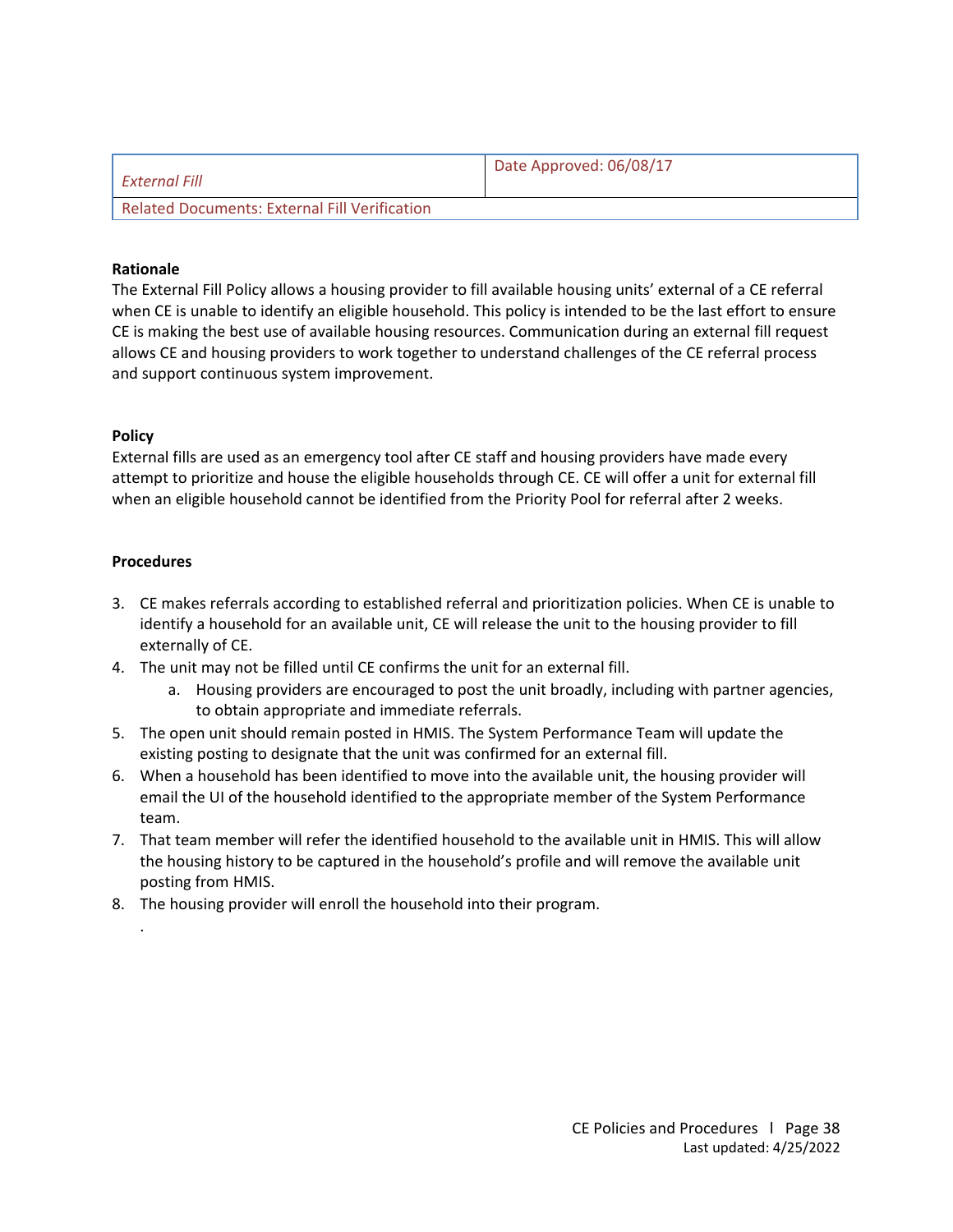<span id="page-38-0"></span>

| Disengaged Households              | Date Approved: 5/25/2016 |
|------------------------------------|--------------------------|
| Related Documents: Not Applicable. |                          |

To ensure the Priority Pool reflects the most current information regarding eligible households who are in need of housing, prioritized households may be considered "disengaged" if they cannot be reached by navigators.

#### **Policy**

Prioritized households are considered "disengaged" after contact has been attempted at least three (3) unique times with no response from the household. If a household later re-establishes contact still eligible for CE, they will be considered for housing resources with no impact on their prioritization status.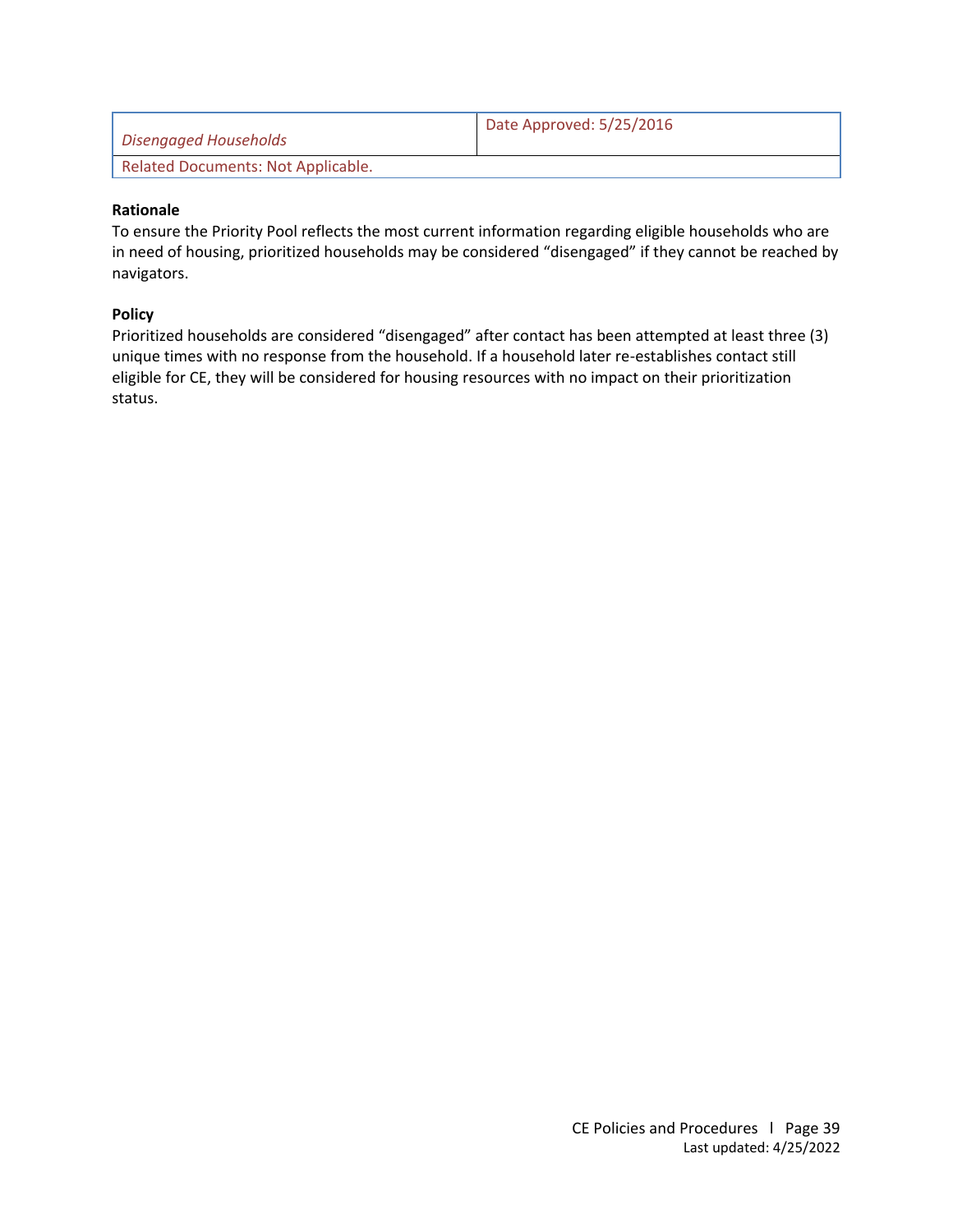<span id="page-39-0"></span>

| <b>Mandatory Reporting Policy</b>        | Date Approved: 10/12/2017 |
|------------------------------------------|---------------------------|
| <b>Related Documents: Not Applicable</b> |                           |

Staff associated with Coordinated Entry and specifically Regional Access Points (RAP) are required to be mandatory reporters. Mandatory reporting ensures that the proper entities are notified when individuals or family members are at risk of neglect or abuse as outlined by the Washington Administrative Codes (WAC)<http://app.leg.wa.gov/wac/default.aspx?cite=246-16> Individual or family member can include a dependent child, dependent adult, the elderly, or any member of society.

#### **Policy**

Staff associated with CE RAP locations including mobile assessment staff will respond to suspected abuse or neglect that may require mandatory reporting **based upon the internal policies and procedures unique to each agency**. All agencies that operate a RAP are required to have a mandatory reporting policy.

> ● The criteria for reporting vary significantly based on jurisdiction. Typically, mandatory reporting applies to people who have reason to suspect the abuse or neglect of a child, but it can also apply to people who suspect abuse or neglect of a dependent adult or the elderly, or to any members of society. For more information on mandatory reporting in Washington State go to<http://app.leg.wa.gov/wac/default.aspx?cite=246-16>

#### **Procedures**

The Housing Assessor will notify their direct supervisor when there is suspected neglect or abuse that may require the agency to report. The agency will then follow their internal mandatory reporting policy to ensure the proper agencies are notified.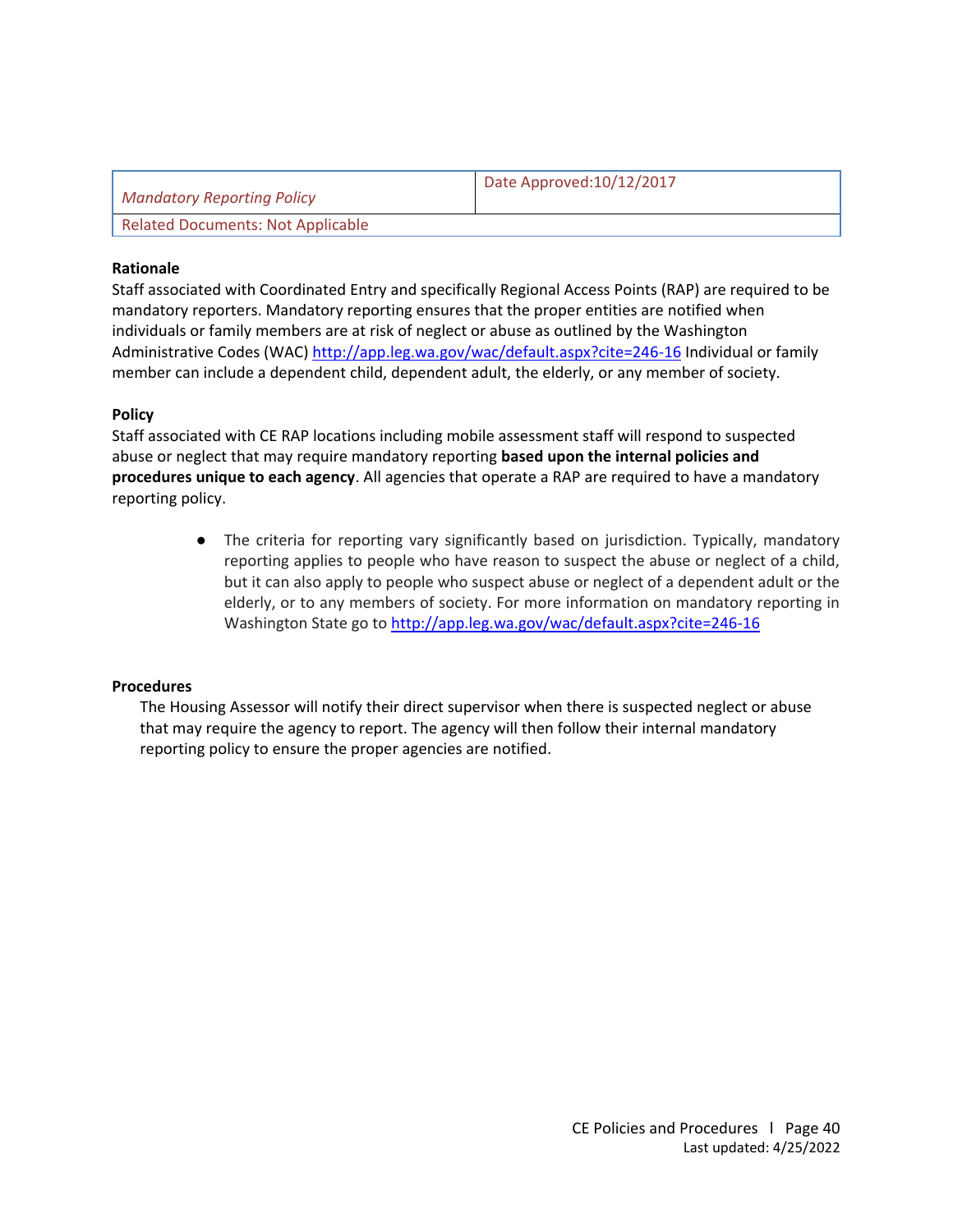<span id="page-40-0"></span>

| CE Assessor Training                                                                        | Date Approved: 2/23/2018 |
|---------------------------------------------------------------------------------------------|--------------------------|
| Related Documents: CE Housing Assessor Manual Appendix VIII, Train the Trainer (T-3) Manual |                          |

To ensure uniform application of the Housing Triage Tool throughout the CoC Coordinated Entry System through established and standardized training practices.

#### **Policy**

Housing Assessors are to be trained in the standardized application of the Coordinated Entry Housing Triage Tool. Agencies that perform triage and employ assessors are responsible for ensuring that triage staff are proficient in all aspects of triage application including privacy, when to de-identify participants, flagging, transparency regarding housing resources, reporting household information accurately, and data accuracy. See Bitfocus training manual for additional information.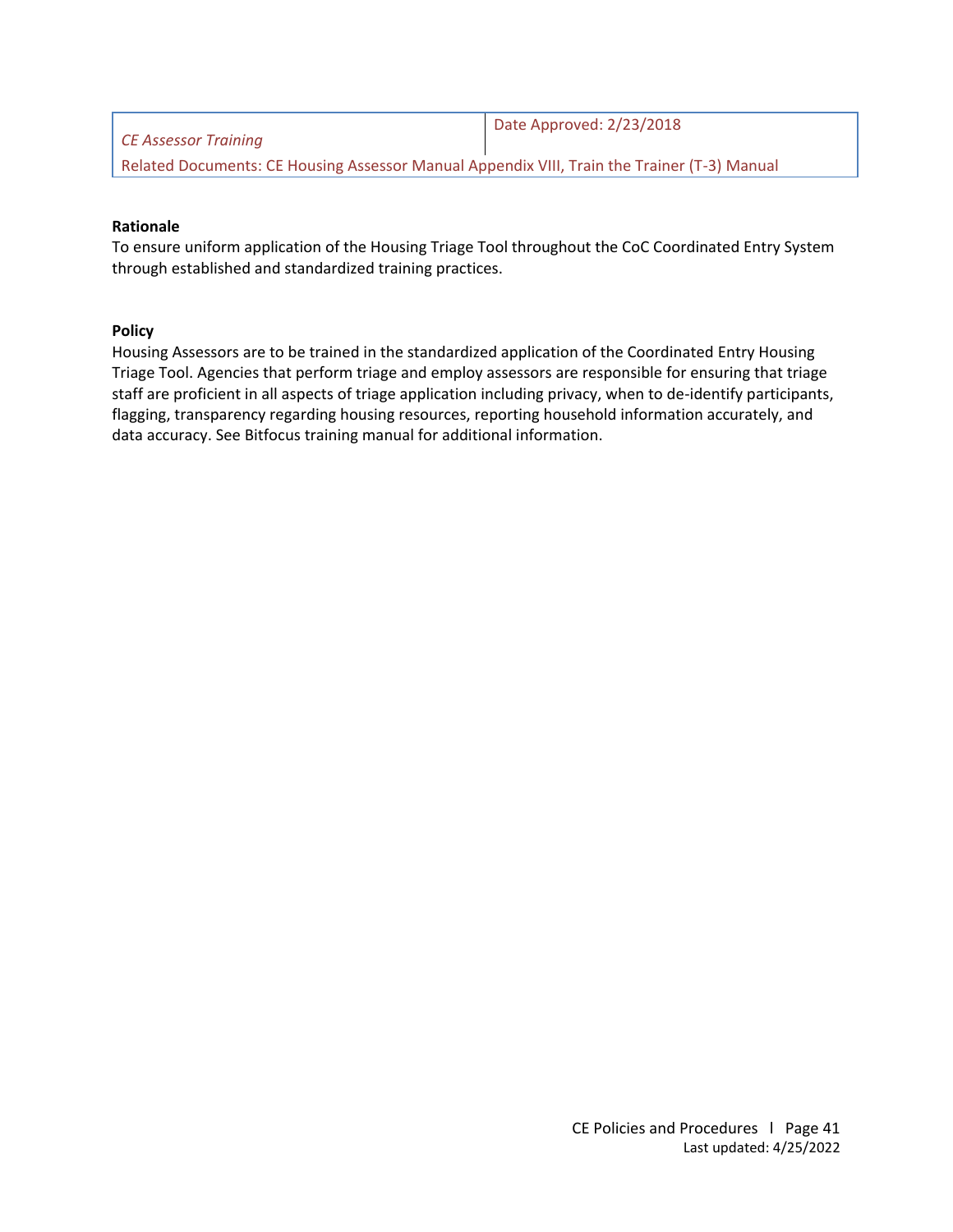<span id="page-41-0"></span>

| Framework for Community Based Housing<br>Assessors          | Date Approved: 3/9/2017 |
|-------------------------------------------------------------|-------------------------|
| Related Documents: CE Assessor Manual, CE Operations Manual |                         |

To ensure proper Assessor coverage throughout the service area and to identify and fill any potential gaps in connections to triage while not duplicating or overleveraging existing coverage.

#### **Policy**

Assessors are a critical front door to triaging homeless individuals, families, and youth / young adults for potential referral to a CE resource. The number and proficiency of assessors impact the CE system including data quality, household and community expectations, and connections to resources that are available through CE. Assessors are required to be trauma-informed, knowledgeable about CE, fill a specific need to reach under-served or hard to reach populations, and to be transparent about the limitations of housing resources through the Coordinated Entry System.

- 1. Community Based Housing Assessors are existing staff associated with a program or agency within the CoC that serves or provides outreach to at risk homeless Individuals, families, and youth / young adults and have been trained to perform housing triage under the training guidelines established by the County.
- 2. Community Based Housing Assessors are selected by their home program or agency to perform triage / assessments to the specific population they serve and / or the homeless population at large.
- 3. Community Based Housing Assessors must undergo and successfully complete a training program designed and approved by KCRHA and complete a minimum of two County hosted Assessor Refresher trainings within a 12-month period (See Policy CE Assessor Training).
- 4. Community Based Housing Assessors must fill a specific need that is not otherwise captured within the CoC or by a Regional Access Point, such as culturally tailored programs, rural areas or after-hours programs where other assessors are not available, or other gaps where there is a lack of assessment capability.

5. Community Based Housing Assessors must be forthright about the limitations of CE and provide alternatives when it is clear that a housing resource through CE is unlikely.

6. Community Based Housing Assessors must thoroughly and accurately input all triage data into HMIS **as reported by the household**. If a flag of the assessment is required, or if the household is de- identified, the assessor is required to follow the CE polices for flagging an assessment and / or f or de-identifying households, or risk losing assessor privileges (see CE Assessor Manual).

7. Community Based Housing Assessors must perform a minimum of at least one assessment per month or risk losing assessor privileges.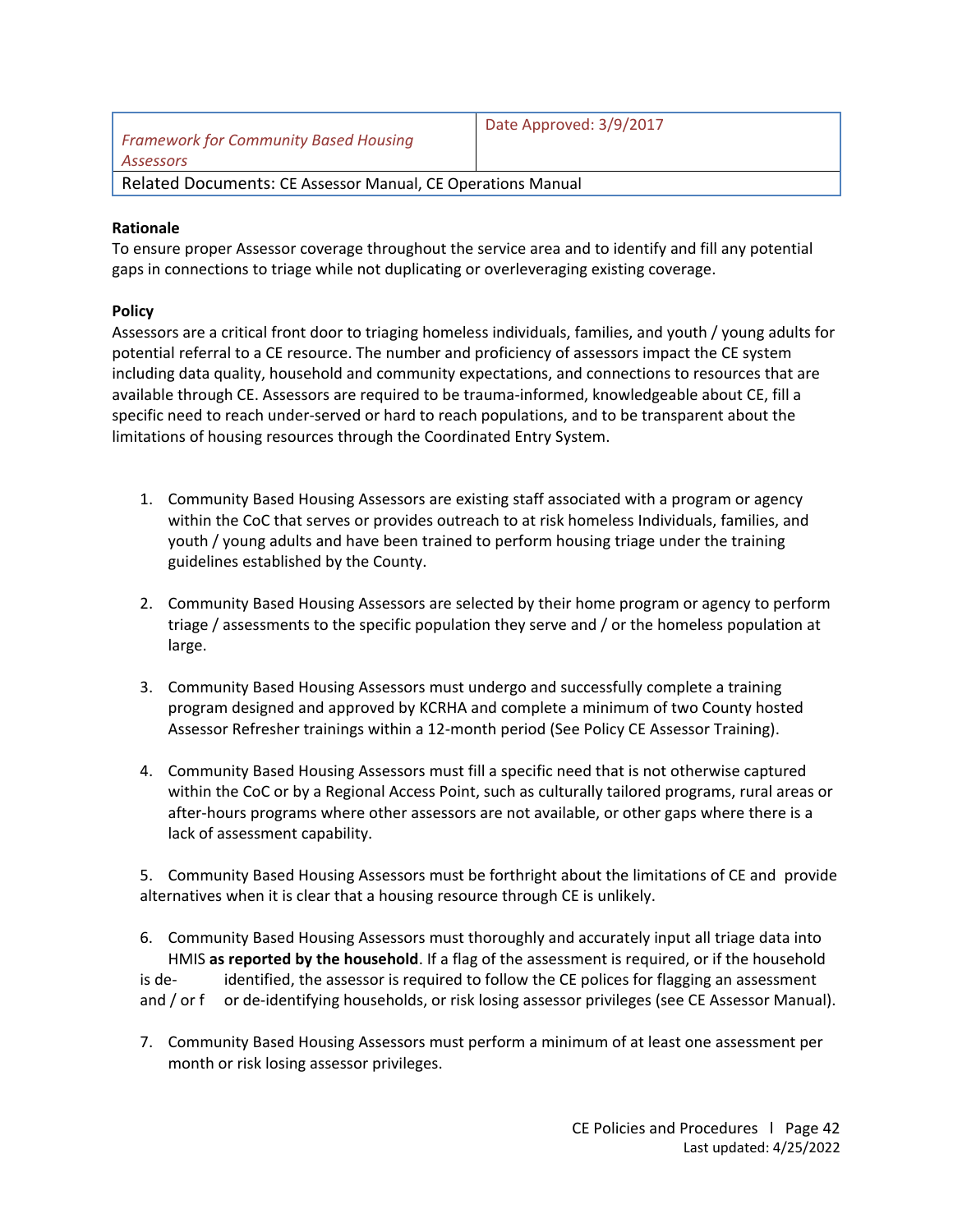- 8. Community Based Assessors must follow the policies and procedures of assessing as outlined in the CE Operations Manual and the CE Assessor Manual or risk losing Assessor privileges.
- 9. Agencies can request new assessor access from CE as they experience staff turnover. Any additions to the assessor inventory must be approved by CE and only under specific circumstances such as coverage of a new program or population, or closing gaps in assessment accessibility.
- 10. CE holds sole authority to approve access to the assessments tab in HMIS. Access is granted based upon the process established by CE and outlined in the CE Assessor Manual and the CE Operations Manual.
- 11. CE maintains the Master List of Assessors for the CoC and holds singular authority to manage the number of assessors in the community, approve new assessors, and remove assessor access.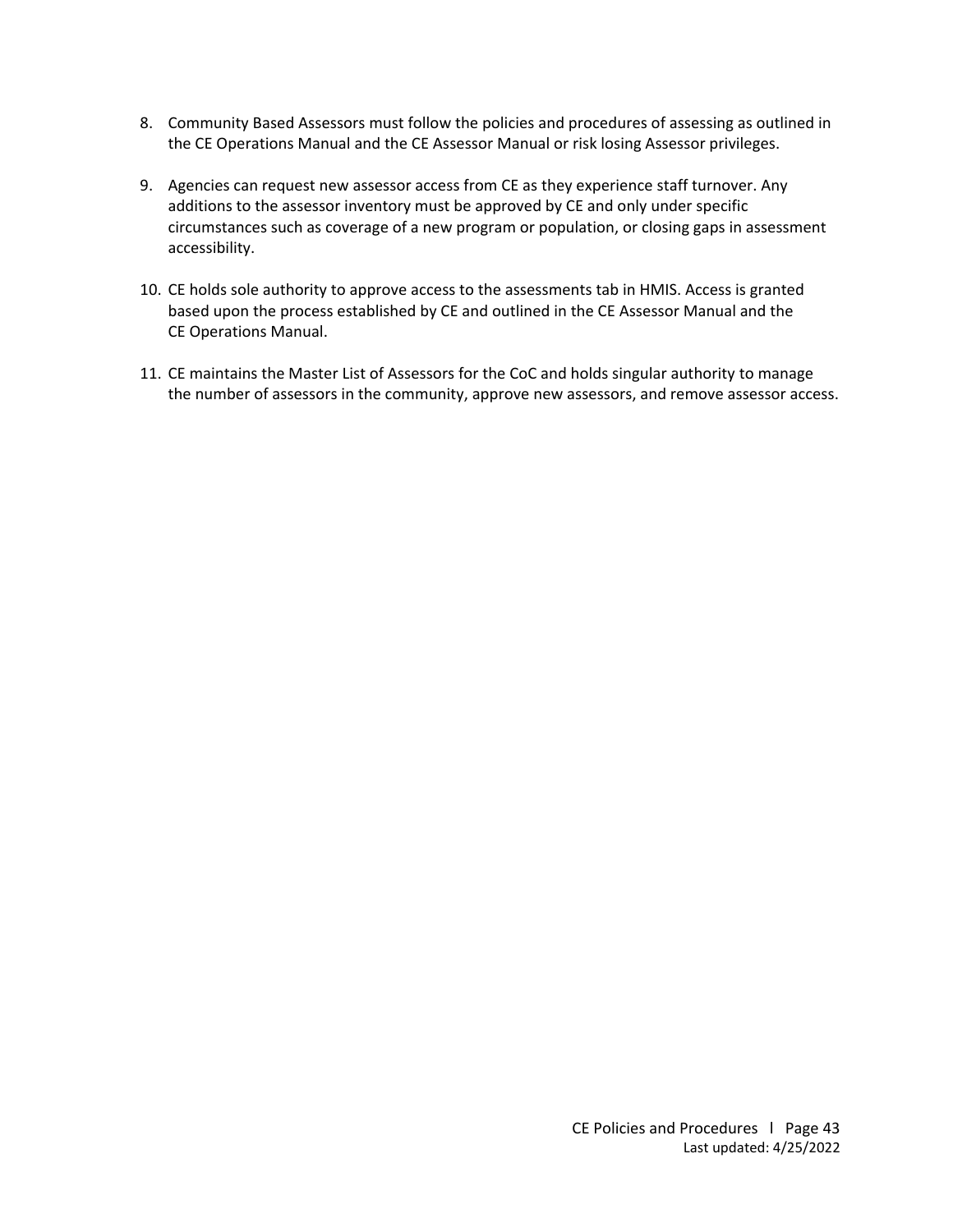<span id="page-43-0"></span>

| Accessing Emergency Services   | Date Approved: 2/23/2018 |
|--------------------------------|--------------------------|
| <b>Related Documents: None</b> |                          |

To ensure access to emergency services when households experiencing a housing crisis are triaged throughout the King County CES including from outreach teams, mobile assessors, community based assessors, and Regional Access Points.

#### **Policy**

Households must have equal and low barrier access to emergency services at any time of day that will meet their current needs. Staff providing triage throughout the CoC are required to provide assistance and/or information to households on how to access the emergency services that will assist the household in staying safe and providing for basic needs.

#### **Procedures**

#### **Accessing Emergency Services**

1. Operating hours for CE are M-F 8:00 AM- 5:00 PM with some Regional Access Point hours extending later into the evening. There are also designated walk-in times and mobile locations. A list of Regional Access Points, ancillary locations, and walk-in hours can be found on the [KCRHA website.](https://kcrha.org/regional-access-points/)

2. Outreach teams and community based assessors are located throughout the CoC and provide triage at numerous locations including culturally tailored programs, shelters, and places where homeless households gather.

- A. Work with the household to help identify and prioritize the emergency services that are currently needed for the household to stay safe and that will meet their current basic needs.
- B. During operating hours, assist the household with making connections to the identified services by directly contacting the household with the provider, or provide written information on how to connect to those services.
- C. Provide the household with your contact information so you can be reached if other services are identified and help connect to other services is needed.
- D. Provide information on how to access emergency services after normal operating hours (see Accessing Emergency Services After Hours policy).

E. If the households believes that they are experiencing a life threatening emergency direct them to call 911.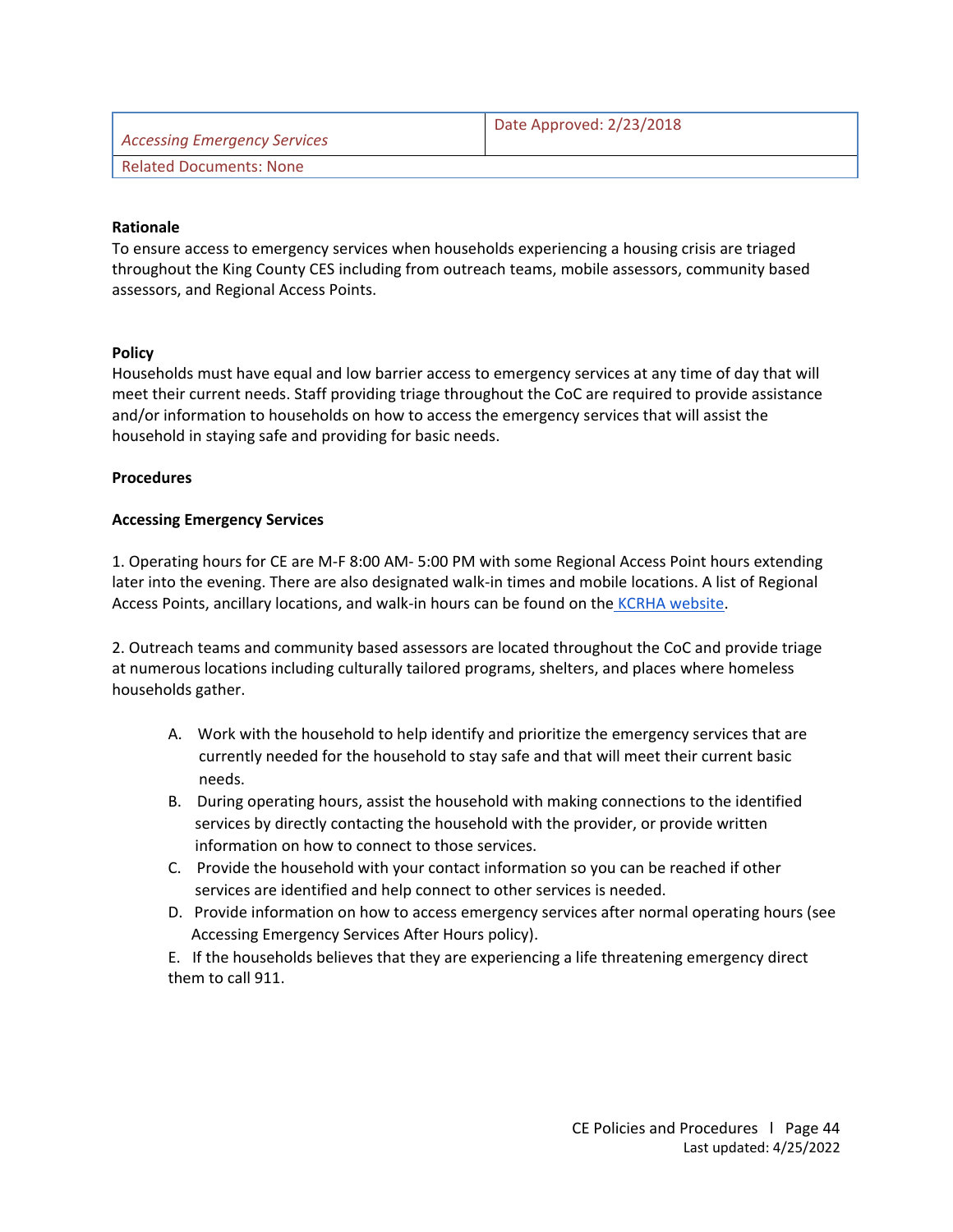<span id="page-44-0"></span>

| <b>Accessing Emergency Services After Operating</b><br><b>Hours</b> | Date Approved: 2/23/2018 |
|---------------------------------------------------------------------|--------------------------|
| <b>Related Documents: None</b>                                      |                          |
|                                                                     |                          |

To outline the processes which ensures people have access to emergency services independent of the operating hours of CE Regional Access Points.

#### **Policy**

Households that need access to emergency services outside the operating hours of the CE Regional Access Points must have equal and low barrier access to meet their emergent needs. Staff providing triage throughout the CoC are required to provide information to households on how to access after hour services as listed below:

#### **Procedures**

#### **Accessing Emergency Services Outside of the CE Regional Access Point Operating Hours**

1. Operating hours for CE are M-F 8:00 AM- 5:00 PM with some Regional Access Point hours extending later into the evening. There are also designated walk-in times and mobile locations. A list of Regional Access Points, ancillary locations, and walk-in hours can be found on the [KCRHA website.](https://kcrha.org/regional-access-points/)

2. When connections to services are needed outside of the regular operating hours of the CE system including Regional Access Points.

- A. Call 211 M-F up to 6:00 PM
- B. If it is past 6:00 PM, call the 24-hour crisis line at **866.4.CRISIS (866.427.4747).**
- C. For 24/7 help with mental health, substance use and problem gambling call **866.789.1511.**
- D. If you are a teenager seeking teen specific help, call **866.833.4564 evenings (6-10 PM)** if after 10 PM, call the 24-hour crisis line at **866.4.CRISIS (866.427.4747).**
- E. If you are experiencing domestic violence and are in immediate danger, call 911. If you need connections to resources, call **800.799.7233.**
- F. When CE Regional Access Points and 211 reopen for operations at 8:00 AM on the next business day, households can contact either 211, or the Regional Access Point directly to receive help connecting to emergency services. Twenty-four-hour numbers listed above are also still available.
- G. If there is a life-threatening emergency households should always be directed to call 911.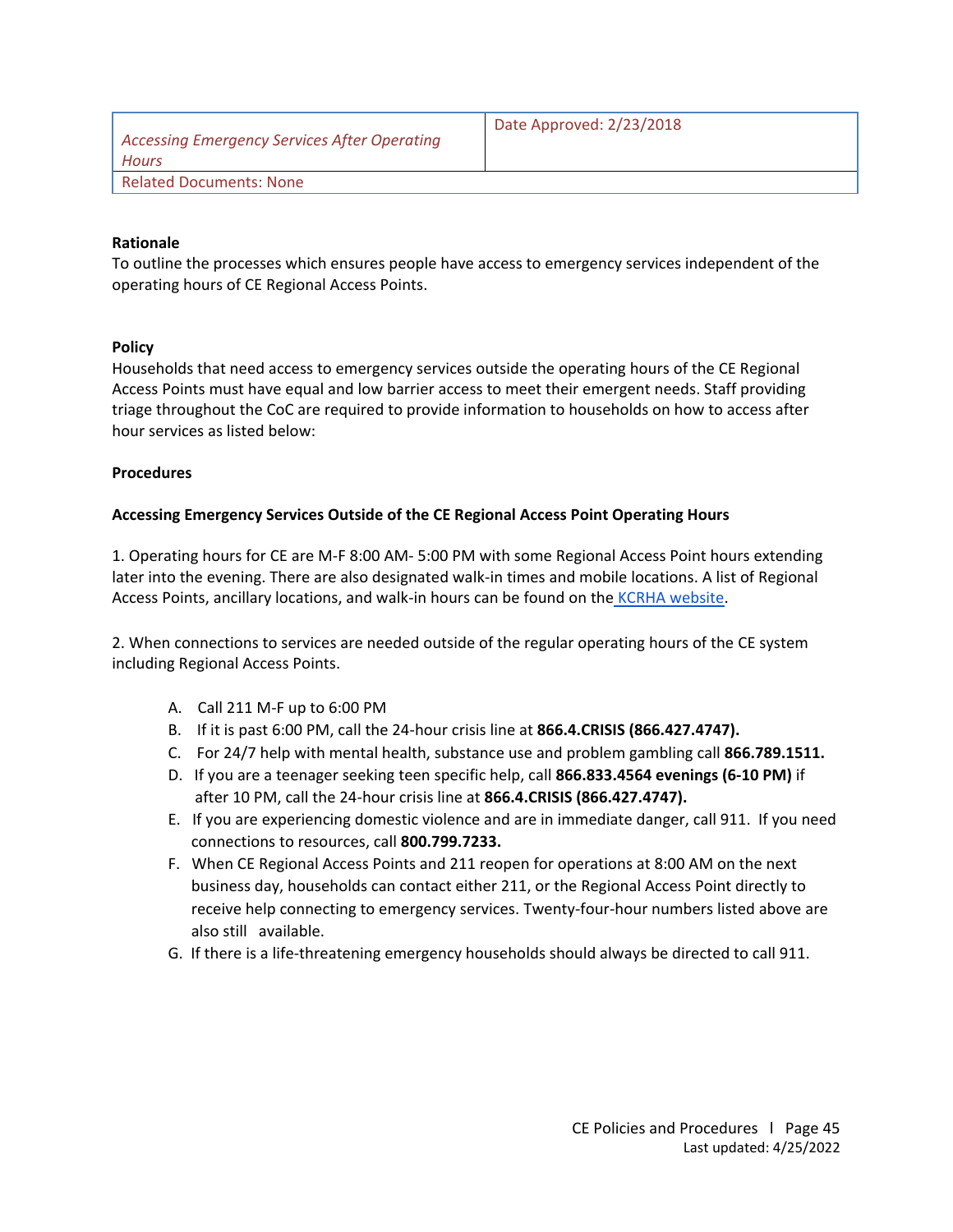<span id="page-45-0"></span>

| Outreach and Community Assessors | Date Approved: 2/22/2018 |
|----------------------------------|--------------------------|
| Related Documents: None          |                          |

To ensure that street outreach teams and community based assessors are applying the same standardized assessment process as assessors that provide triage at a Regional Access Point.

#### **Policy**

Street outreach staff and community based assessors will follow the standardized CE guidelines for providing triage in a way that is consistent throughout the CoC and in compliance with CE Housing Assessor guidelines as outlined in the Housing Assessor Manual.

#### **Procedures**

1. Street outreach staff and assessors not associated with a Regional Access Point will:

- A. Administer the Housing Triage Tool in the standardized manner as outlined in the CE Housing Assessor Manual and in compliance with all training requirements established by CE.
- B. Discuss options outside of the homeless housing system such as diversion and provide information on how to connect to such services including services offered at CE Regional Access Points.
- C. Assess for other service needs and make connections to services such as food, shelter, and other identified emergent needs.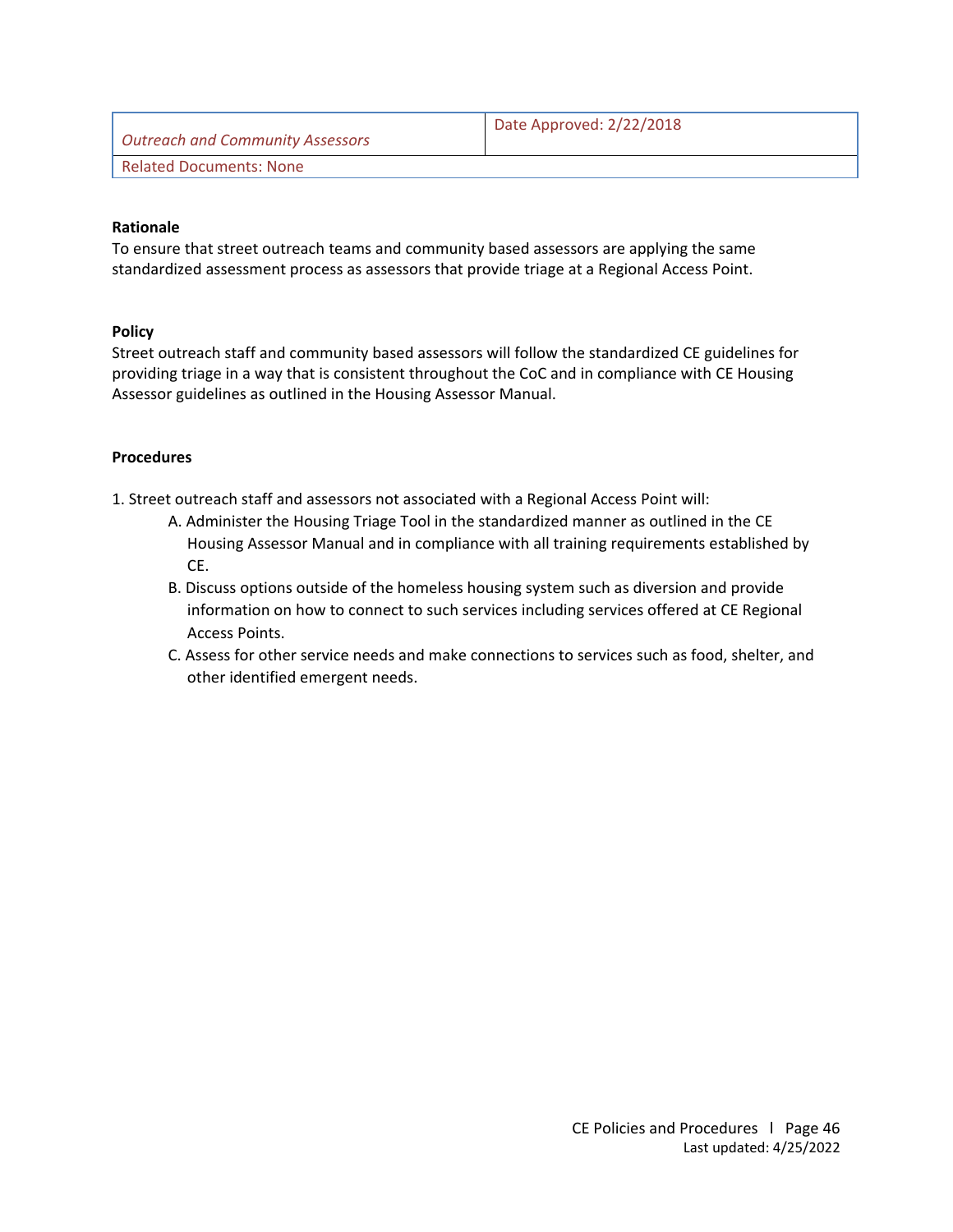<span id="page-46-0"></span>

| <b>Coordinated Entry Active Calculation</b> | Date Approved: 3/8/22 |
|---------------------------------------------|-----------------------|
| Related Documents: None                     |                       |

To ensure accuracy and dynamic maintenance of a Coordinated Entry Priority Pool that prioritizes the most vulnerable households that are literally homeless or fleeing domestic violence without a safe housing option for available CE resources, and to ensure an efficient and equitable referral process when a housing resource becomes available.

#### **Policy**

Households are considered "active" for the purposes of Coordinated Entry if they meet any of the below Active Criteria and do NOT meet any of the Inactive Criteria. If a household meets any of the Inactive Criteria, they are not considered "active" for the purposes of Coordinated Entry and will not be considered for potential prioritization.

#### **Active Criteria**

- 1. The household has an HTT and is currently enrolled in day shelter, safe haven, street outreach, diversion, or emergency shelter.
	- a. If a street outreach enrollment, the following conditions apply:
		- i. The enrollment started within the last year (365 days); or
		- ii. There have been services or CLS recorded in the project within the last year (365 days)
- 2. The household has an HTT and is currently enrolled in homeless prevention, other, or services only and if they were a family or single adult households, indicated that they were literally homeless at project entry and either:
	- a. The enrollment started within the last year (365 days); or
	- b. There have been services or CLS recorded in the project within the last year (365 days)
- 3. The household has an HTT and had a Current Living Situation or service entered in the Coordinated Entry System Project within the last 90 days.
- 4. The household has an HTT, is not currently enrolled in any HMIS program, and exited from any HMIS program (excluding Coordinated Entry System Project and Coordinated Entry Priority Pool) within the past 90 days to a non-permanent housing destination.
- 5. The household has an HTT and meet this additional criteria:
	- a. the household has an HTT, VOLT form, Case conferencing form, Flag review form, Referral Refusal form, Housing Needs Form, or Unsuccessful Referral form that was created or updated within the past 90 days
		- $\frac{1}{2}$ . Excluded are VOLT forms which were updated to indicated that the client is inactive
- 6. The household has an HTT, is a veteran and is enrolled in TH.
- 7. Household has an HTT and is in any of these RRH programs<sup>2</sup>:
	- a. 3647 Navigation & Diversion THS
	- b. 1956 HEN Housing Grant RRH

 $<sup>2</sup>$  Despite being designated with the "PH - Rapid Re-Housing" project type in HMIS, these programs do not operate</sup> in the same way a traditional rapid re-housing program, and for the purposes of Coordinated Entry they are not considered to be a permanent housing program.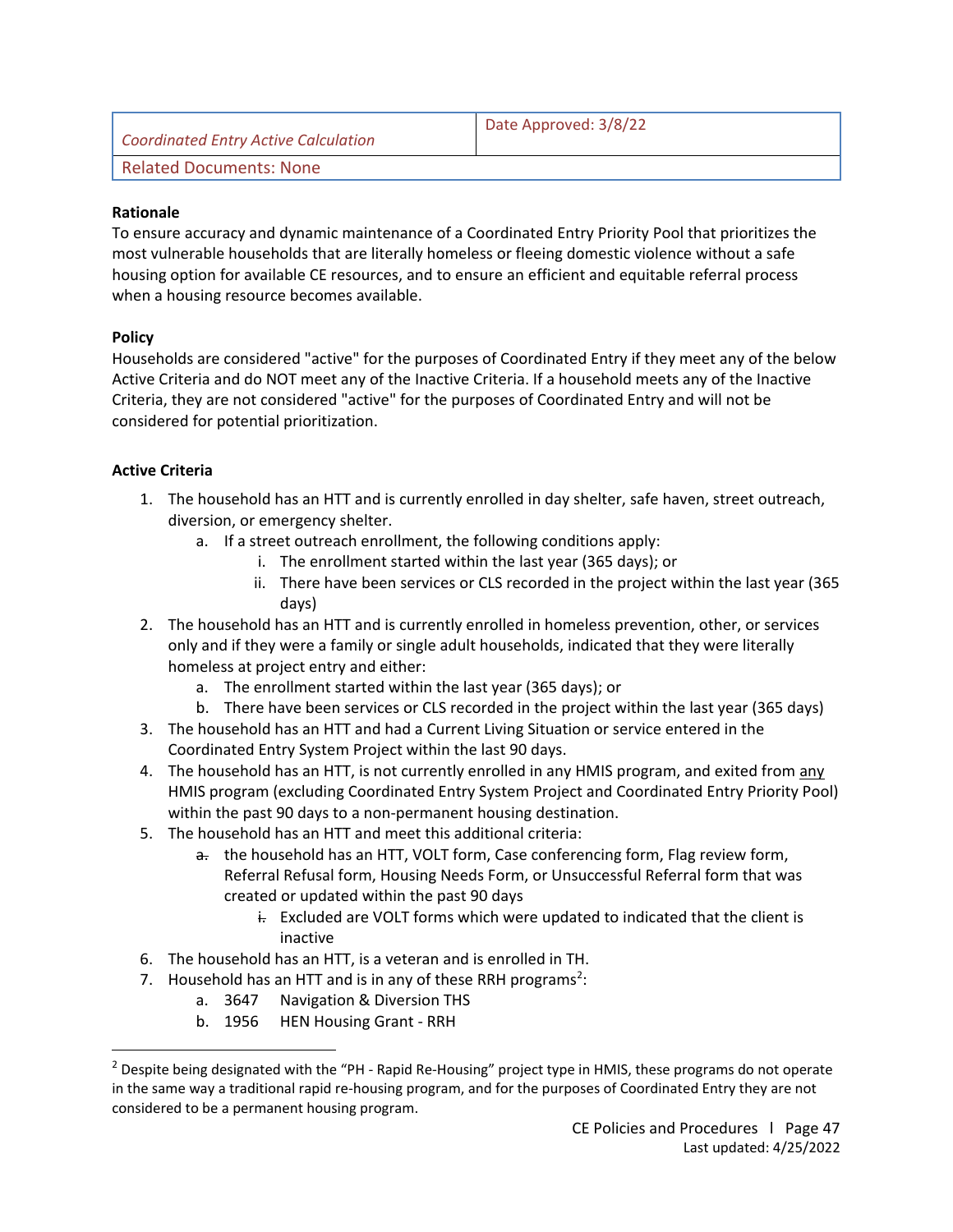- c. 3648 Navigation & Diversion YMCA
- d. 3645 Friends of Youth Youth Engagement Team FOY
- e. 3644 YMCA of Greater Seattle Youth Engagement Team YMCA
- f. 3649 YHDP Agency Youth Engagement Team LCYC
- g. 1775 YWCA KC YWCA Shelter To Housing Seattle [14.185]
- h. 1799 YWCA KC YWCA South County Shelter To Housing [30.186]
- i. 1856 Attain Housing Welcome Home
- j. 1938 Multi-Service Center Shelter to Housing Families
- k. 1984 Solid Ground Solid Ground Shelter to Housing
- l. 2008 Lifewire Lifewire Shelter to Housing

#### **Ineligible Criteria**

- 1. The household has exited from the CE Priority Pool project to the following destinations and has not had any subsequent HTT updates or new HTTs completed:
	- a. Deceased
	- b. Foster care home or foster care group home
	- c. Hotel or motel paid for without emergency shelter voucher
	- d. Long-term care facility or nursing home
	- e. Moved from one HOPWA funded project to HOPWA PH
	- f. Moved from one HOPWA funded project to HOPWA TH
	- g. Owned by client, no ongoing housing subsidy
	- h. Owned by client, with ongoing housing subsidy
	- i. Permanent housing (other than RRH) for formerly homeless persons
	- j. Rental by client, no ongoing housing subsidy
	- k. Rental by client, with RRH or equivalent subsidy
	- l. Rental by client, with VASH housing subsidy
	- m. Rental by client, with GPD TIP housing subsidy
	- n. Rental by client, with other ongoing housing subsidy
	- o. Residential project or halfway house with no homeless criteria
	- p. Staying or living with family, permanent tenure
	- q. Staying or living with family, temporary tenure
	- r. Staying or living with friends, permanent tenure
	- s. Staying or living with friends, temporary tenure
	- t. Transitional housing for homeless persons
- 2. The household is currently enrolled in TH and is NOT a veteran.
- 3. The household is currently enrolled in a permanent housing program that is not listed in the Active Category number six.
- 4. The household is currently enrolled in the CE Priority Pool program.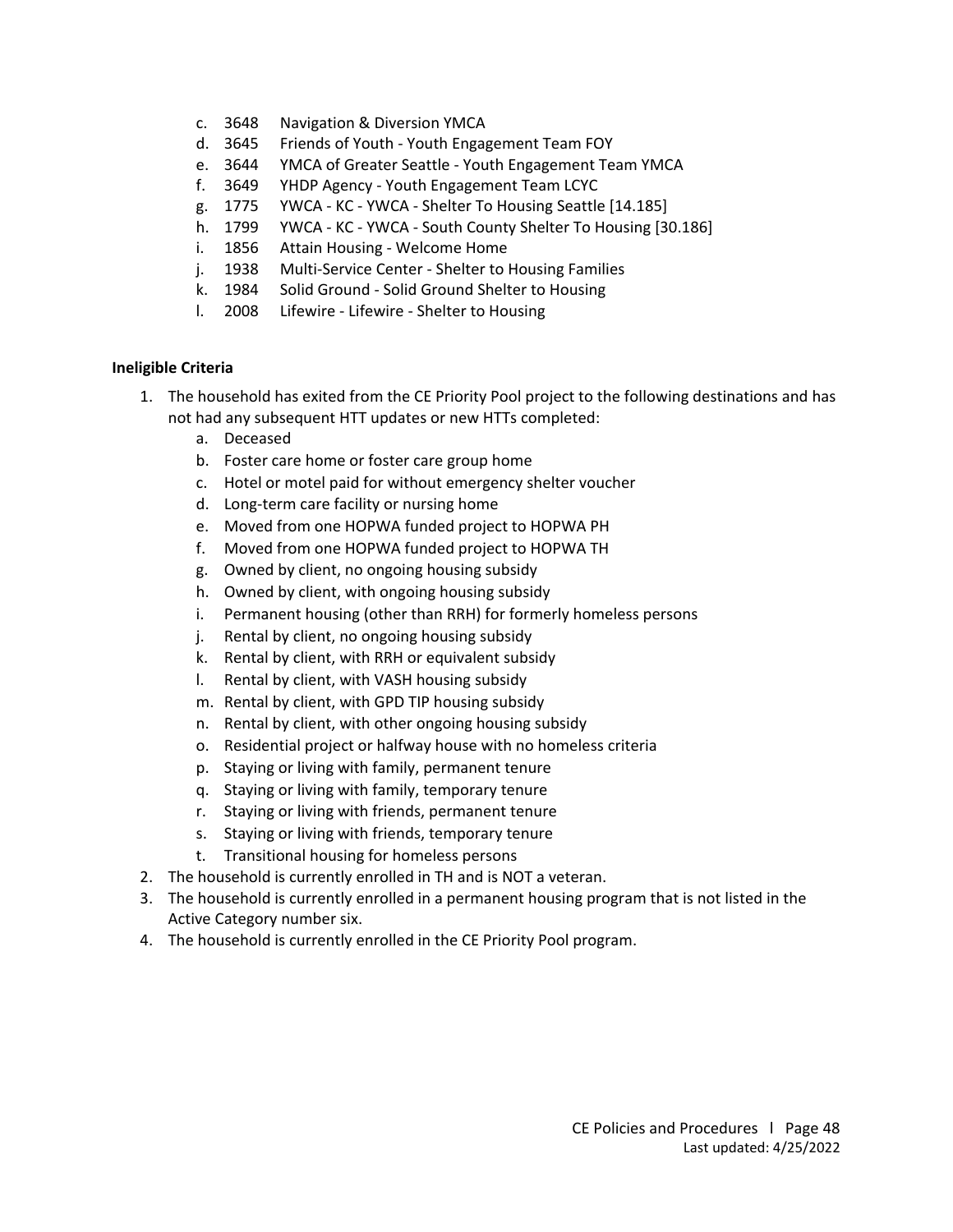<span id="page-48-0"></span>

| $\mathsf{\mid}$ CE Eligibility | Date Updated: 3/22/2022 |
|--------------------------------|-------------------------|
| Related Documents: None        |                         |

To ensure consistent eligibility criteria for households experiencing homelessness throughout the CoC for CE purposes.

#### **Policy**

Households are eligible for Coordinated Entry if they are primarily:

- Living and sleeping outside
- Sleeping in a place not meant for human habitation
- Staying in a shelter
- Fleeing/attempting to flee domestic violence
	- *Households fleeing/attempting to flee are eligible for Coordinated Entry and can also access DV-specific resources*
- Exiting an institution where they resided for up to 90 days and were in shelter or a place not meant for human habitation immediately prior to entering that institution.
- A young adult (18-24) who is imminently at risk of homelessness within 14 days, including those who are pregnant or parenting
	- *Youth who are experiencing homelessness (including those who are pregnant or parenting) who are within 60 days of their 18th birthday are able to complete a Housing Triage Tool, but will not be able to be referred to housing resources until they turn 18, with the exception of emancipated minors.*

Resources accessed through Coordinated Entry may have additional eligibility requirements.

#### **Exceptions:**

The eligibility criteria for households residing in transitional housing does not apply to Veteran households living in Grant and Per Diem (GPD) programs, or Veteran households residing in other transitional housing if the Veteran household is eligible for VA funded housing programs or opportunities (HUD-VASH, SSVF, etc.). Veteran households that are in GPD funded programs/beds remain eligible for a CE assessment and potential referral to a housing resource. Veterans in other types of transitional housing remain eligible for permanent housing under any VA funded program.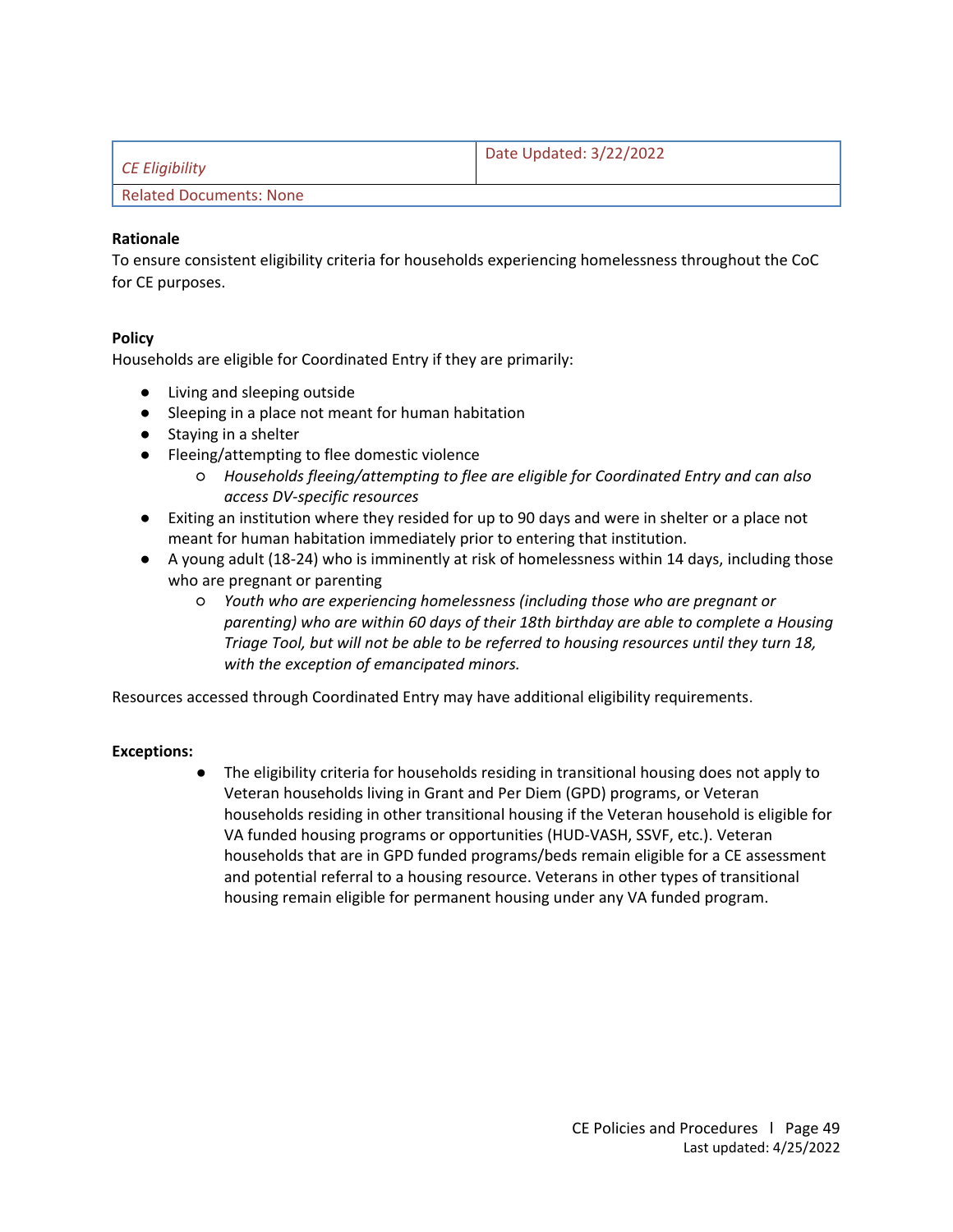<span id="page-49-0"></span>

| Case Conferencing                                                           | Date Approved: 01/2017 |
|-----------------------------------------------------------------------------|------------------------|
| Related Documents: Coordinated Entry - Case Conferencing Data Use Agreement |                        |

To ensure equitable access to available housing resources for each unique population served through the Coordinated Entity.

#### **Policy**

Case Conferencing ensures that the housing needs of households experiencing homelessness closely align with the community's prioritization process for accessing available CE specific units by accounting for unique population-based vulnerabilities and risk factors. In addition, it provides an opportunity for ongoing communication and partnering with agency staff that have direct daily contact with people experiencing homelessness.

- 1. Each week a list of "prioritized" households will be identified from the Homeless Management Information System (HMIS) based on current prioritization methodology.
- 2. The Priority Pool will be distributed to designated Housing Navigation staff by by secured method.
- 3. Lists are compiled unique to each population served, including:
	- Single Adults (SA)
	- Youth and Young Adults (YYA)
	- Families (Fam)
	- Veterans (Vets)
- 3. Case conferencing meetings are facilitated by CE staff and unique to each population.
- 4. Housing Navigators representing agencies serving each unique population shall participate in case conferencing meetings.
- 5. Vulnerable households not yet assigned to housing navigation shall be assigned to a Housing Navigator from an agency that serves the population being referred.
- 6. After being assigned the household, the Housing Navigator will follow-up and facilitate meetings with the household members in order to be document ready for the identified unit.
- 7. All associated staff participating in case conferencing are required to complete and sign a CE Case Conferencing Data Use Agreement.
- 8. Staff that have not signed a CE Case Conferencing Data Use Agreement are not eligible to participate in case conferencing until the form is signed and dated.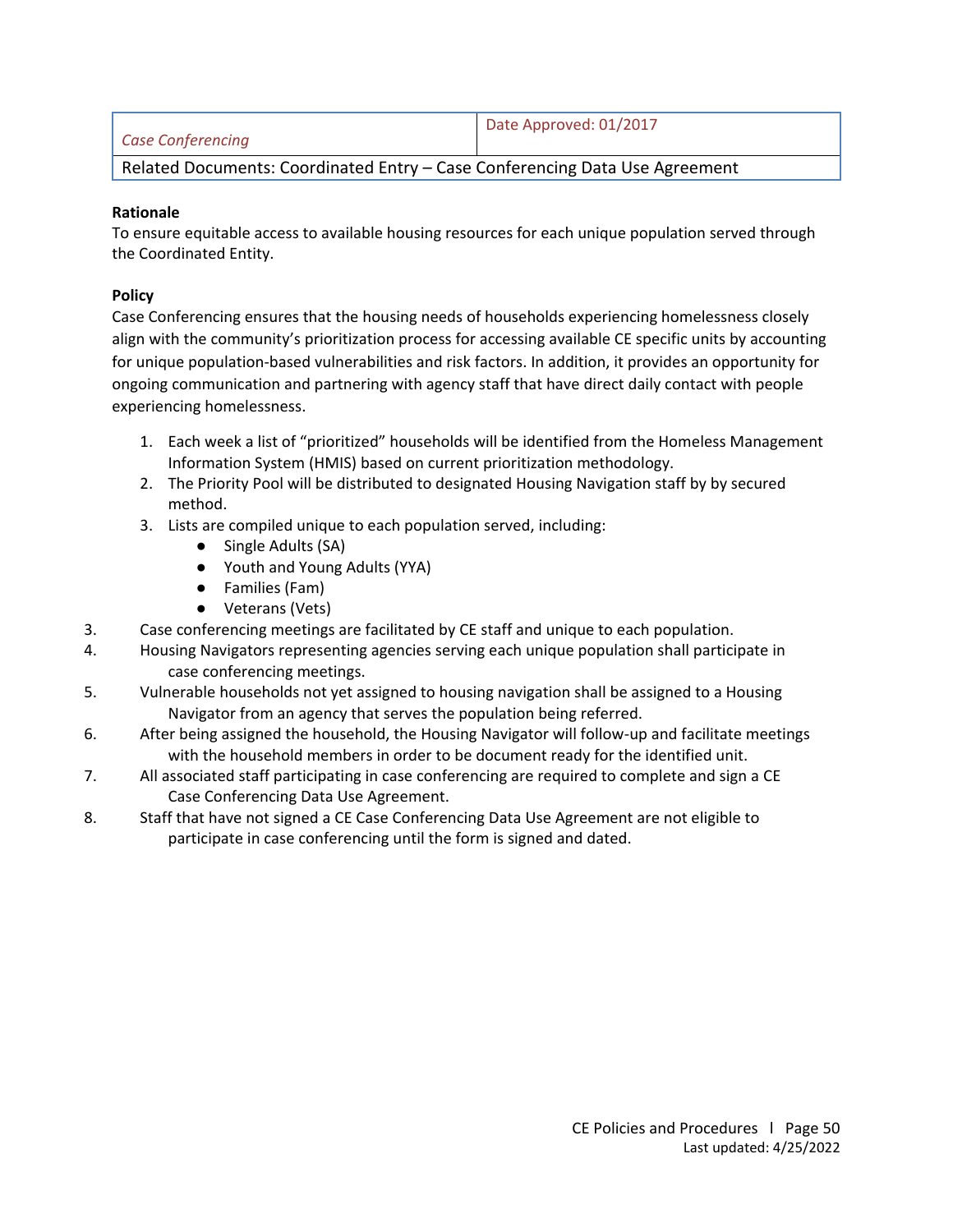<span id="page-50-0"></span>

|  | <b>Population Permeability</b> |
|--|--------------------------------|
|--|--------------------------------|

Coordinated Entry promotes housing stability and recognizes that prioritized individuals may move between household types. The availability of Permanent Supportive Housing specifically for Young Adults is limited. In order to ensure housing stability for Young Adults in need of Permanent Supportive Housing, Coordinated Entry will operationalize a pathway to Permanent Supportive Housing for individual adults of any age.

#### **Policy**

Prioritized households are able to be moved from their original Priority Pool to the Priority Pool for another household type, as appropriate and guided by the below:

*Families*: Adult(s) with at least one member under the age of 18, or pregnancy in household

*Young Adult*: individuals age 18 up to 24. Young Adults age out of YA resources upon turning 25.

*Single Adult*: age 18+ with no minors in household, including couples

*Young Adult to Single Adult: Prioritized Young Adults may move to the Single Adult Priority Pool regardless of age if they are an appropriate service match for Permanent Supportive Housing. Prioritized Young Adults who are not an appropriate service match for PSH are able to move to the Single Adult Priority Pool within 90 days of their 25<sup><i>th*</sup> *birthday.* 

#### **Process**

If you are working with a prioritized household whose household type has changed, please contact a member of the System Performance Team.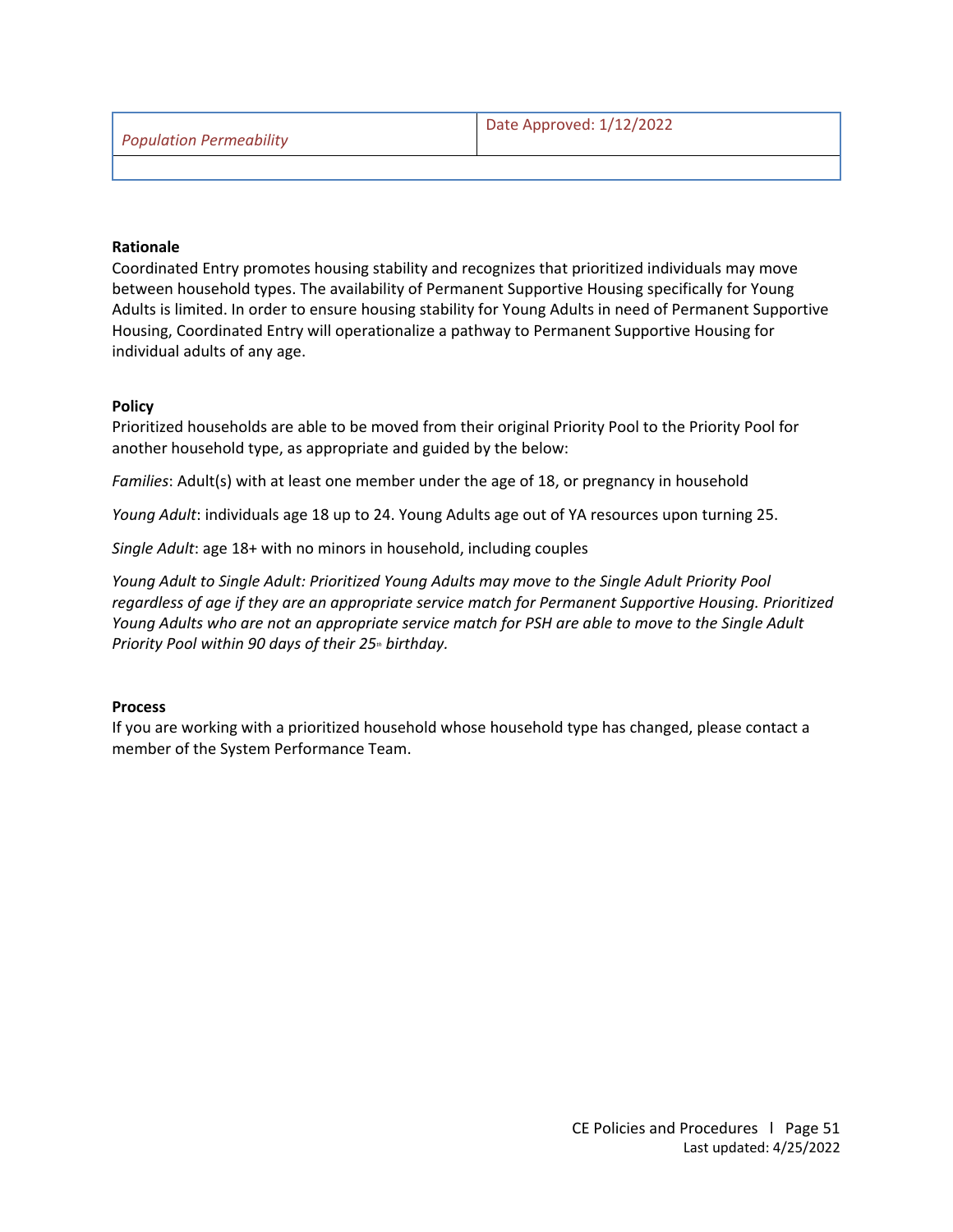<span id="page-51-0"></span>

| CE Privacy Statement                                          | Date Approved: 12/05/2018 |  |  |  |
|---------------------------------------------------------------|---------------------------|--|--|--|
| <b>Related Documents: Coordinated Entry Privacy Statement</b> |                           |  |  |  |

To ensure households are informed of their right to privacy regarding Personally Identifying Information (PII) and that in order to make a referral to a homeless housing resources, PII must be shared with a potential housing provider.

#### **Policy**

Staff conducting CE assessments are required to share the Coordinated Entry Privacy Statement with each households that is assessed for a homeless housing resource.

- 9. Before conducting the assessment, the staff member will read aloud the Coordinated Entry Privacy Statement that is located at the top of the assessment tool for each unique population.
- 10. Agencies that perform assessments will have the Coordinated Entry Privacy Statement posted where assessments are conducted and it will be clearly visible.
- 11. If a household requests a copy of the Coordinated Entry Privacy Statement, a paper copy will be provided by the assessor.
- 12. If the assessment is conducted by a mobile assessor, the assessor will provide a paper copy at the time the assessment is conducted.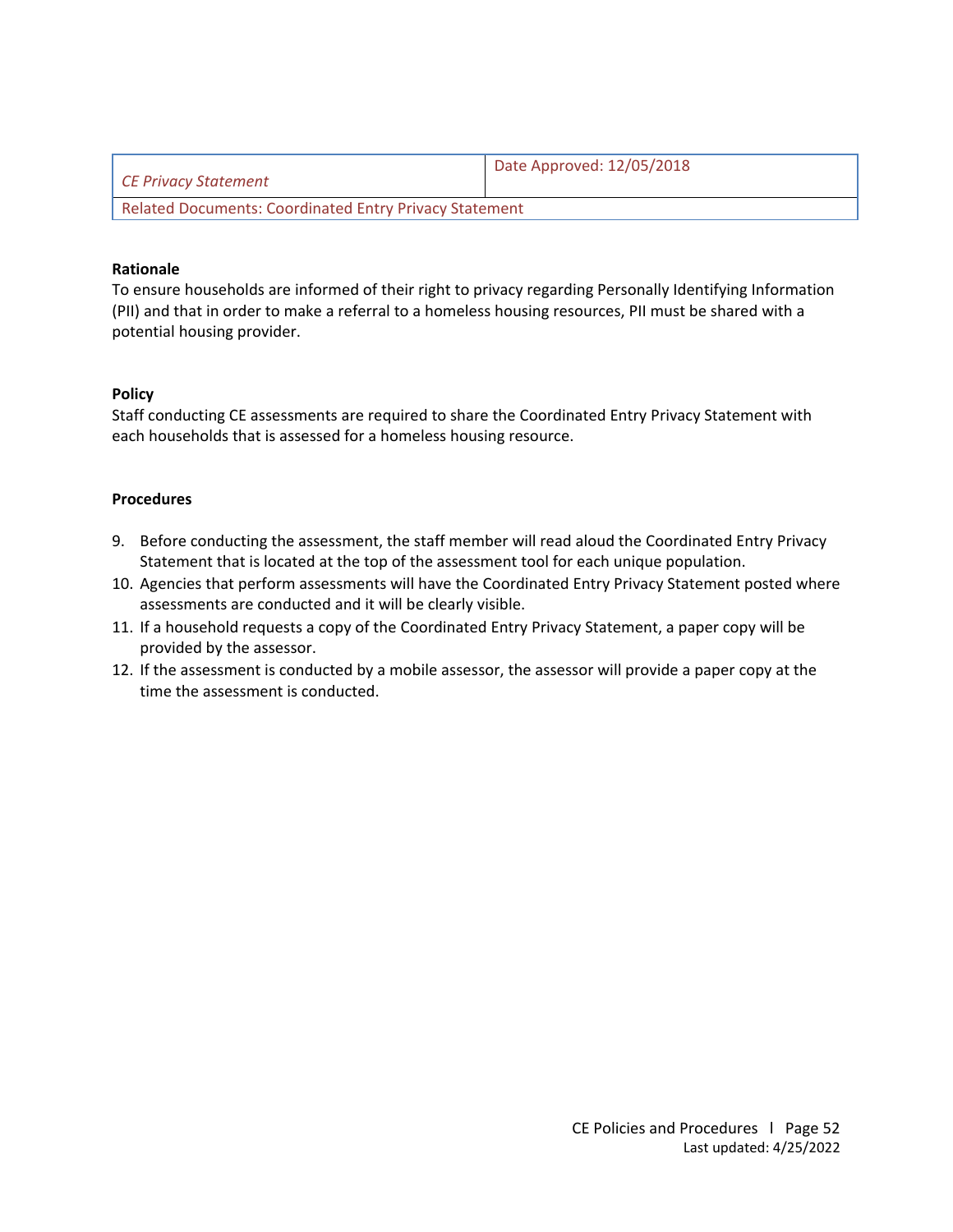# <span id="page-52-0"></span>**Appendice***s*

| <b>Denial Reason</b>                        | <b>Category</b>                                          | <b>When to Use This Reason</b>                                                                                                                                                                                                                                                                                                                                                  | <b>Example</b>                                                                                                                                                                                                                                                                                                                                                                               |
|---------------------------------------------|----------------------------------------------------------|---------------------------------------------------------------------------------------------------------------------------------------------------------------------------------------------------------------------------------------------------------------------------------------------------------------------------------------------------------------------------------|----------------------------------------------------------------------------------------------------------------------------------------------------------------------------------------------------------------------------------------------------------------------------------------------------------------------------------------------------------------------------------------------|
| household did not<br>show up or call        | <b>No</b><br>Contact                                     | Provider is unable to contact<br>household after two unique<br>attempts,<br><b>OR</b><br>Provider made initial contact with<br>household but household did not<br>show to appointment or call to<br>cancel/reschedule                                                                                                                                                           | "12/3 contacted household and<br>scheduled intake for 12/6. 12/6<br>household did not show and did<br>not call to inform staff. Staff<br>attempted to call household but<br>their phone is not in service. 12/16<br>called again and phone is still not<br>in service."<br>"Made two separate contact<br>attempts via all contact options<br>over the last week but have not<br>heard back." |
| household out of<br>jurisdiction            | Other                                                    | household informed provider that<br>they are no longer in King County<br>and no longer need or are eligible<br>for housing                                                                                                                                                                                                                                                      | "household reported that they had<br>moved to St. Louis"<br>"household is not in King County<br>and won't return to King County<br>until June of next year"                                                                                                                                                                                                                                  |
| household<br>previously<br>received service | Denial                                                   | Provider verifies that this<br>household<br>has previously been served by this<br>program and per program policy,<br>is no longer eligible to receive<br>services at this time. If<br>household's level of care exceeds<br>what program is able to provide,<br>or household presents an<br>imminent<br>health and safety risk, select<br>"Needs could not be met by<br>program" | "Per our policy, families are only<br>eligible for housing at [agency's]<br>owned and operated sites once."                                                                                                                                                                                                                                                                                  |
| Denied by<br>landlord/property<br>manager   | Denial                                                   | Only applicable when housing<br>provider does NOT own the<br>building. Provider confirms that<br>household is eligible to enroll in<br>housing program but landlord or<br>property manager of unit denies<br>the household's application.                                                                                                                                       | "Property manager at<br>[Apartment Name] denied<br>household because they have an<br>eviction on their record."                                                                                                                                                                                                                                                                              |
| Self Resolved-<br>household Housed          | Self-<br><b>Resolved</b><br>(Housed<br>Outside of<br>CE) | Provider is able to contact the<br>household and finds that the<br>household is housed.                                                                                                                                                                                                                                                                                         | "household moving back home to<br>live with family"<br>"household was housed through<br>[program] and has a move in<br>date of 5/18/17"                                                                                                                                                                                                                                                      |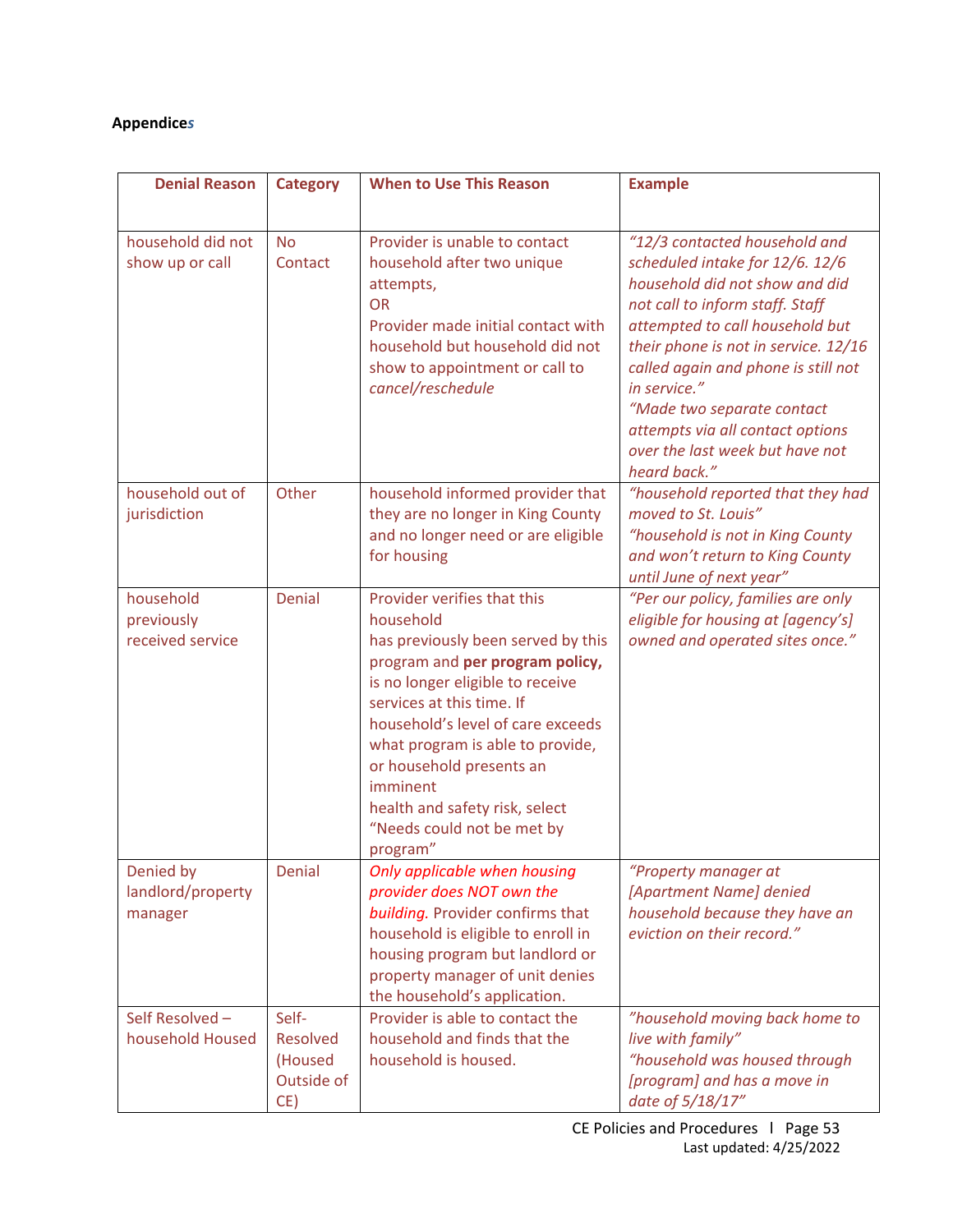| <b>Denial Reason</b>                      | <b>Category</b> | <b>When to Use This Reason</b>                                                                                                                                                                                                                                                                                                                                                                                                                                                                | <b>Example</b>                                                                                                                                                                                                                                                                                         |  |
|-------------------------------------------|-----------------|-----------------------------------------------------------------------------------------------------------------------------------------------------------------------------------------------------------------------------------------------------------------------------------------------------------------------------------------------------------------------------------------------------------------------------------------------------------------------------------------------|--------------------------------------------------------------------------------------------------------------------------------------------------------------------------------------------------------------------------------------------------------------------------------------------------------|--|
|                                           |                 |                                                                                                                                                                                                                                                                                                                                                                                                                                                                                               |                                                                                                                                                                                                                                                                                                        |  |
| household refused<br>service              | Refusal         | Provider is able to contact<br>household<br>and household informs provider<br>that<br>they are no longer interested in<br>enrolling in the housing program<br>for reasons such as: they want to<br>live in a different geographic<br>location, they don't want to share<br>a room, or they prefer a different<br>type of housing resource at this<br>time. If household refuses the<br>resource because they do not<br>agree with the housing rules then<br>select "Disagreement with rules." | "household declined location at<br>intake"<br>"household decided the commute<br>to work would be too difficult from<br>this location"<br>"household decided it is best if<br>they were placed at their preferred<br>location."<br>"household doesn't feel like this is<br>a good fit for their family" |  |
| Denied by<br>landlord/property<br>manager | Denial          | Only applicable when housing<br>provider does NOT own the<br>building. Provider confirms that<br>household is eligible to enroll in<br>housing program but landlord or<br>property manager of unit denies<br>the household's application.                                                                                                                                                                                                                                                     | "Property manager at<br>[Apartment Name] denied<br>household because they have an<br>eviction on their record."                                                                                                                                                                                        |  |
| Disagreement<br>with rules                | <b>Refusal</b>  | Provider is able to contact<br>household and household informs<br>provider that they are no longer<br>interested in enrolling in the<br>housing program because they do<br>not want to adhere to housing<br>rules or policies, including: guest<br>policies, curfew.                                                                                                                                                                                                                          | "household refused to engage in<br>employment search, which is a<br>policy for all households in this<br>program."                                                                                                                                                                                     |  |
| <b>Falsification of</b><br>documents      | Other           | Provider verifies that the<br>documents they initially received<br>have been falsified.<br>If household is unable or unwilling<br>to provide documents, select<br>"Lack of eligibility"                                                                                                                                                                                                                                                                                                       | "Family was not truthful in their<br>intake documents"                                                                                                                                                                                                                                                 |  |
| Full capacity/no<br>availability          | Denial          | Provider no longer has housing<br>unit available due to reasons such<br>as:<br>- The unit was posted in error<br>- The unit needs repair                                                                                                                                                                                                                                                                                                                                                      | "Referred to unit that is<br>occupied. This unit needs to be<br>removed from Clarity."                                                                                                                                                                                                                 |  |
| Referral time<br>expired                  | Other           | <b>DO NOT USE</b>                                                                                                                                                                                                                                                                                                                                                                                                                                                                             | N/A                                                                                                                                                                                                                                                                                                    |  |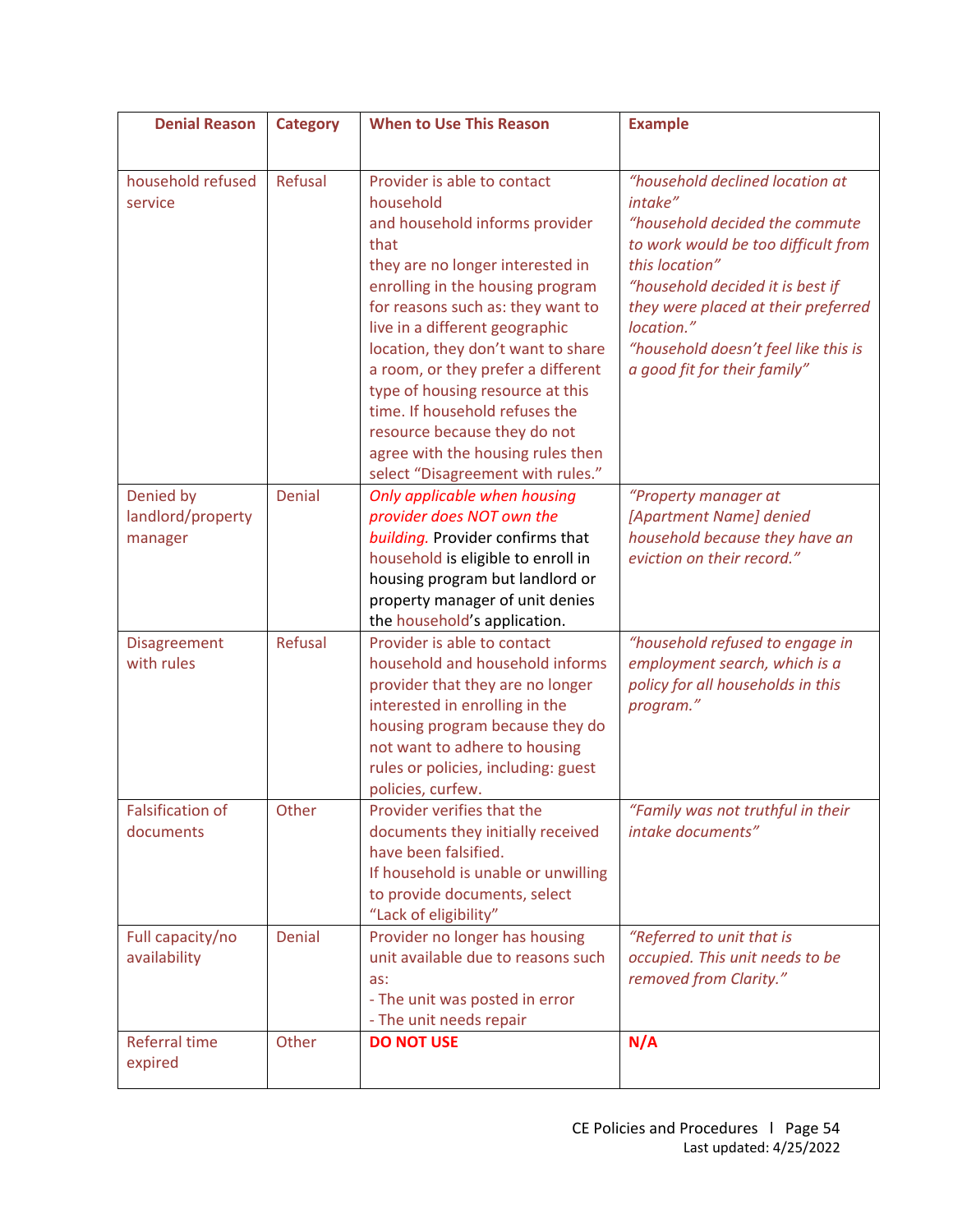| <b>Denial Reason</b>                    | <b>Category</b> | <b>When to Use This Reason</b>                                                                                                                                                                                                                                                                                                                                                                                                                                                                                                                                                                                                                              | <b>Example</b>                                                                                                                                                                                                                                                                                |  |
|-----------------------------------------|-----------------|-------------------------------------------------------------------------------------------------------------------------------------------------------------------------------------------------------------------------------------------------------------------------------------------------------------------------------------------------------------------------------------------------------------------------------------------------------------------------------------------------------------------------------------------------------------------------------------------------------------------------------------------------------------|-----------------------------------------------------------------------------------------------------------------------------------------------------------------------------------------------------------------------------------------------------------------------------------------------|--|
|                                         |                 |                                                                                                                                                                                                                                                                                                                                                                                                                                                                                                                                                                                                                                                             |                                                                                                                                                                                                                                                                                               |  |
| Lack of eligibility                     | Denial          | Provider verifies that the<br>household<br>does not meet the housing<br>program's eligibility criteria. This<br>may be due to: referral sent in<br>error by the referral specialist,<br>incorrect eligibility criteria was<br>posted, household did not<br>disclose<br>accurate information at the time<br>of the assessment, household is<br>unable to provide documents<br>necessary for the intake or<br>application process, or<br>household's circumstances<br>changed making them ineligible<br>for the program. If household is<br>ineligible for housing<br>because they are no longer in King<br>County, select "household out of<br>jurisdiction" | "household is not literally<br>homeless"<br>"household is not disabled"<br>"household is 10K over income<br>eligibility"<br>"Could not obtain Social Security<br>cards for the children"<br>"household does not have<br>children.<br>Husband and child are separated<br>from this household." |  |
| Needs could not<br>be met by<br>program | Denial          | Provider determines that the<br>housing program is unable to<br>meet the health or safety needs of<br>the household. If household<br>refuses the resource due to<br>reasons such as geographic<br>preference, discomfort with<br>shared living spaces, or<br>preference for a different<br>resource select<br>"household refused service." If<br>household<br>refuses the resource because they<br>disagree with housing rules then<br>select "Disagreement with rules."                                                                                                                                                                                    | "household says that they need an<br>ADA unit. This is not an ADA unit."                                                                                                                                                                                                                      |  |
| Other                                   | Other           | Provider completes text field with<br>details regarding circumstances<br>leading to the unsuccessful<br>referral.                                                                                                                                                                                                                                                                                                                                                                                                                                                                                                                                           |                                                                                                                                                                                                                                                                                               |  |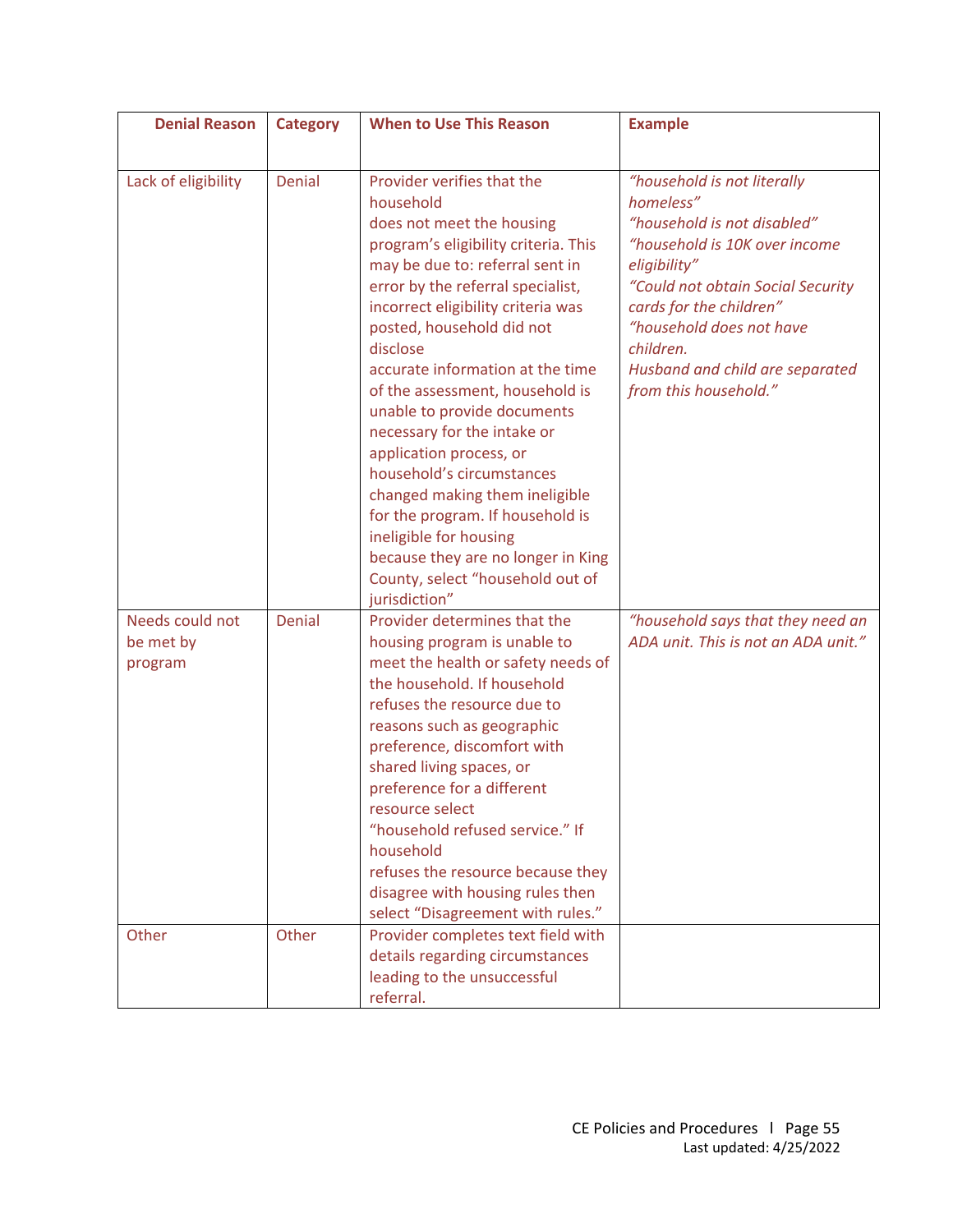#### **Civil rights and fair housing laws and requirements**

<span id="page-55-0"></span>Recipients and sub recipients of CoC Program and ESG Program funded projects must comply with applicable civil rights and fair housing laws and requirements, including the nondiscrimination and equal opportunity provisions of Federal civil rights laws as specified at 24 C.F.R. 5.105(a), including, but not limited to the following:

- Fair Housing Act prohibits discriminatory housing practices based on race, color, religion, sex, national origin, disability, or familial status;
- Section 504 of the Rehabilitation Act prohibits discrimination on the basis of disability under any program or activity receiving Federal financial assistance;
- Title VI of the Civil Rights Act prohibits discrimination on the basis of race, color or national origin under any program or activity receiving Federal financial assistance; and
- Title II of the Americans with Disabilities Act prohibits public entities, which includes state and local governments, and special purpose districts, from discriminating against individuals with disabilities in all their services, programs, and activities, which include housing, and housing-related services such as housing search and referral assistance. Title III of the Americans with Disabilities Act prohibits private entities that own, lease, and operate places of public accommodation, which include shelters, social service establishments, and other public accommodations providing housing, from discriminating on the basis of disability.

In addition, HUD's Equal Access Rule at 24 CFR 5.105(a)(2) prohibits discriminatory eligibility determinations in HUD-assisted or HUD-insured housing programs based on actual or perceived sexual orientation, gender identity, or marital status, including any projects funded by the CoC Program, ESG Program, and HOPWA Program.

The CoC Program interim rule also contains a fair housing provision at 24 CFR 578.93. For ESG, see 24 CFR 576.407(a) and (b), and for HOPWA, see 24 CFR 574.603.

*In certain circumstances some projects may use disability status or other protected class information to limit enrollment, but only if Federal or State statute explicitly allows the limitation (e.g. HOPWA-funded projects may only serve participants who are HIV+/AIDS).*